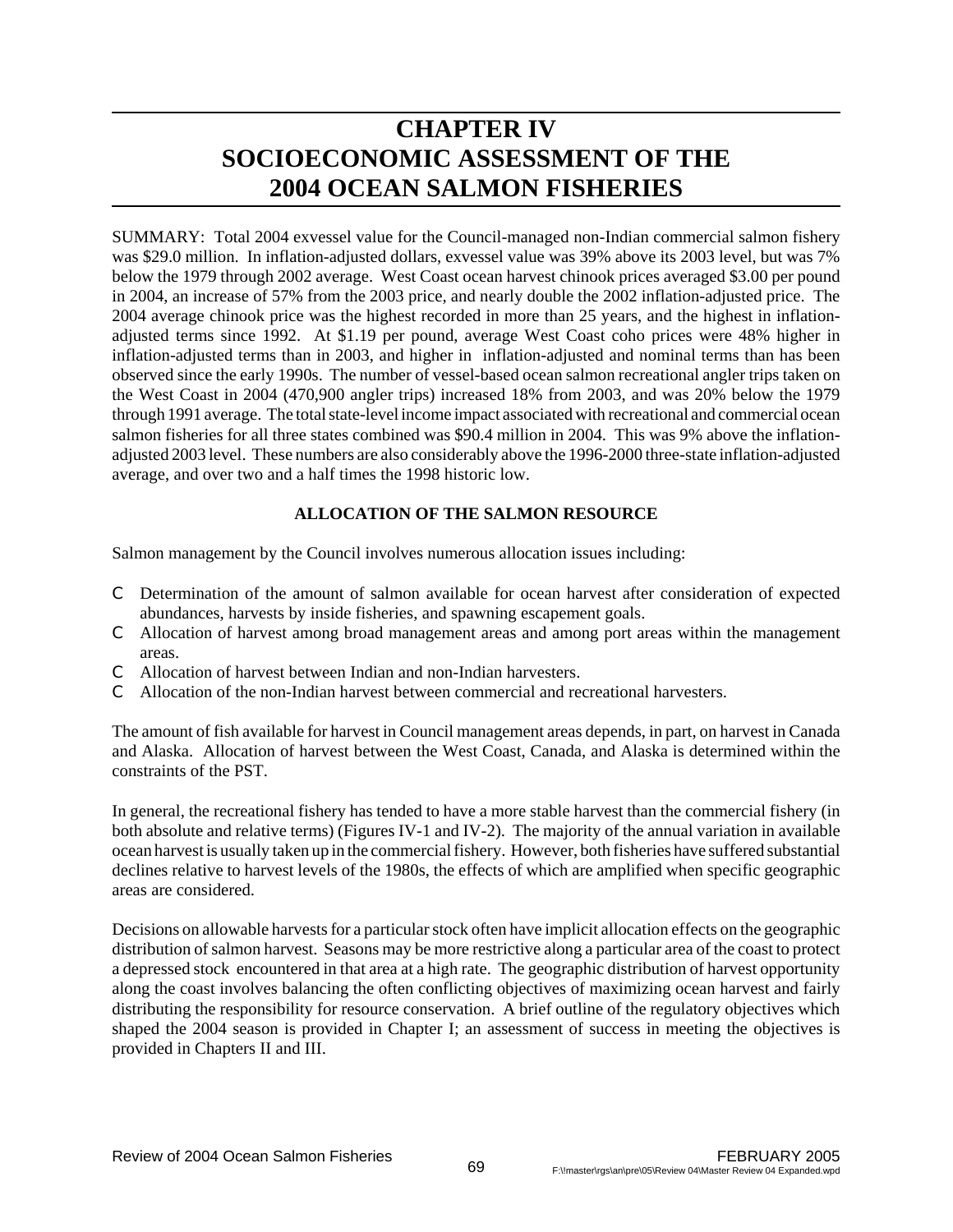

Figure IV-1. West Coast ocean non-Indian commercial chinook and coho harvest.



Figure IV-2. West Coast ocean recreational chinook and coho harvest.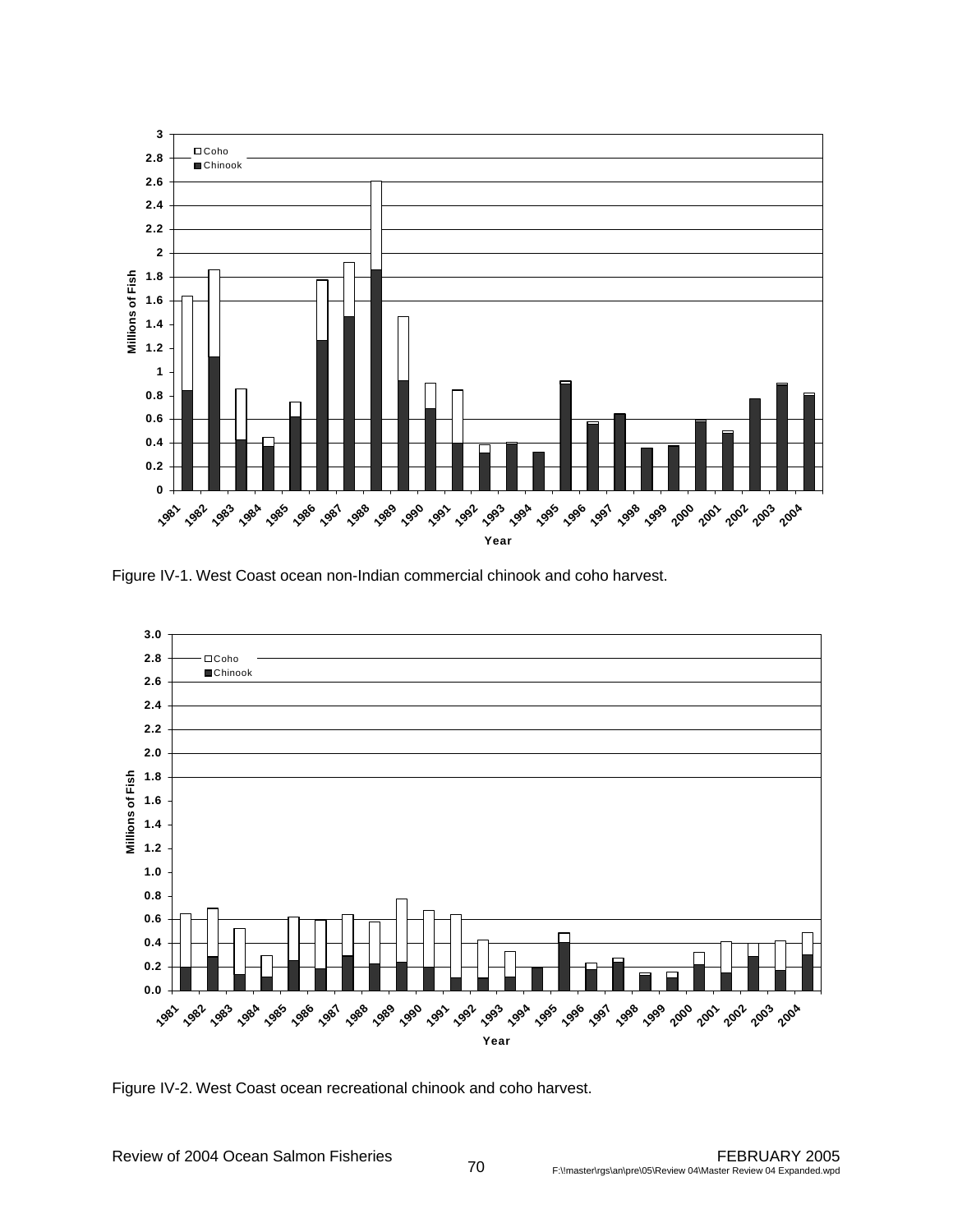# **COMMERCIAL SALMON FISHERIES**

# **West Coast Non-Indian Commercial Ocean Fishery**

# **Inseason Price Trends**

Monthly exvessel price data provides information on seasonal price trends (Table IV-1). The absence of a price breakdown by size category for California salmon landings makes it difficult to tell whether observed price changes are a function of seasonal changes in market conditions or a shift in the size category of fish landed. In general, as in 2003, 2004 prices were lower mid-season than at the start or end of the season.

# **Annual Trends (Seasons, Value, Prices, and Pounds)**

Available information on chinook and coho exvessel price and value by species, compiled from state fish receiving tickets and expressed both in nominal terms and inflation-adjusted 2004 dollars, is presented in Tables IV-2, IV-3, and IV-4. Data on pink salmon are provided in Table IV-5. The gross domestic product implicit price deflator, developed by the Bureau of Economic Analysis, is used to adjust nominal values for inflation (Appendix D, Table D-22). Weight of landings by species and port for chinook and coho is presented in Tables IV-6, IV-7, and IV-8. These tables and the following discussion refer to the non-Indian commercial fishery in Council management areas and associated state territorial ocean area waters.

Total 2004 exvessel value of the Council-managed non-Indian commercial salmon fishery was \$29.0 million. In real (inflation-adjusted) dollars, exvessel value was 39% above its 2003 level (\$20.9 million), and nearly double the 2002 value (\$14.5 million), but was 7% below the 1979 through 2002 inflation-adjusted average of \$31.3 million (including pinks).

The 2004 exvessel value of the California commercial ocean salmon catch (\$17.9 million) was 43% above the 2003 value, and 2% above the 1979 through 2002 average, in inflation-adjusted dollars. In recent years, a portion of the California harvest is believed to be subject to postseason settlements. Under a postseason settlement, fishers may be paid an additional amount for their fish after the season ends. Value accruing to the fishery from postseason settlements is not reflected on the fish receiving tickets from which estimates of exvessel value are derived. The 2004 exvessel value for the Oregon commercial catch (\$9.9 million) was up 34% from 2003, and 2% above the 1979 through 2002 average, in inflation-adjusted terms. The 2004 exvessel value for the Washington non-Indian ocean commercial catch (\$1.2 million) was 17% above the 2003 value (\$1.0 million). While recent exvessel value of Washington landings was highest since the 1992 inflation-adjusted value of \$1.6 million, it was still 71% below the 1979 through 2002 inflation-adjusted average of \$4.1 million.

The 2004 average West Coast ocean harvest chinook price was \$3.00 per pound. This was an increase of 57% from the 2003 inflation adjusted price, and nearly double the 2002 inflation-adjusted price (Figure IV-3). The 2004 average chinook price was the highest recorded in more than 25 years, and the highest in inflationadjusted terms since 1992. At \$1.19 per pound, average West Coast coho prices were 48% higher in inflation-adjusted terms than in 2003, and higher in both inflation-adjusted and nominal terms than seen since the early 1990s.

In terms of number of fish, coastwide, non-Indian commercial chinook harvest (796,200 fish) declined by 10% compared to 2003, but up 3% compared to 2002 (Figure IV-1). Since 1989, the only years with a greater chinook harvest than 2004 were 1995 (895,900 fish) and 2003 (886,401 fish). Average weight per chinook decreased slightly compared to 2003 (Appendix D, Tables D-1, D-2, and D-3). Coho catch increased in 2004 to 22,600 fish, up from 15,700 fish recorded in 2003, and 1,700 in 2002. Coho average weight per fish increased 17% for Oregon landings and 13% for Washington landings. The 2004 coastwide inflation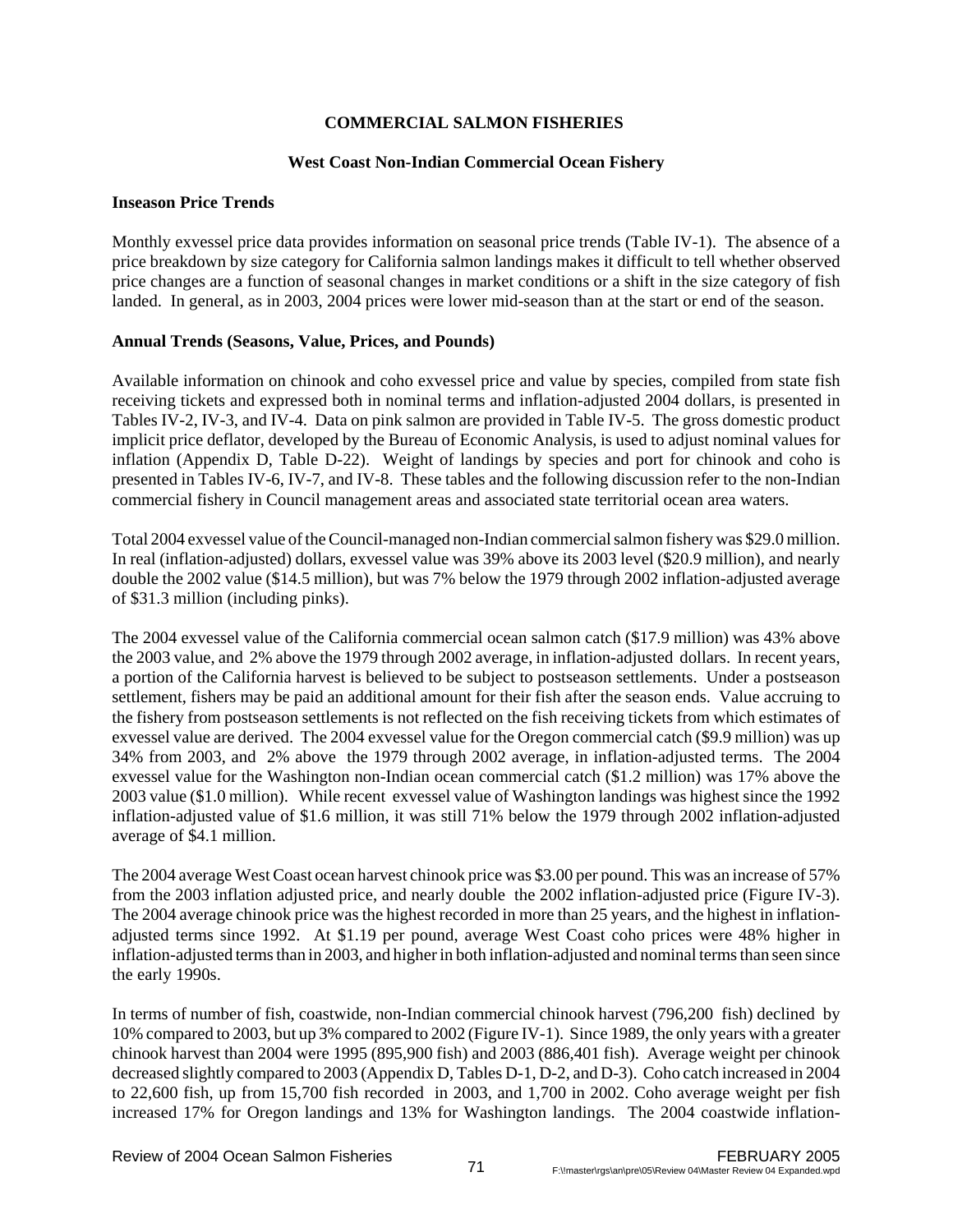adjusted exvessel value of the Council-managed salmon harvest increased 39% over 2003 and was the highest since 1989 (Figure IV-4). In 2004, about 50% of the coastwide chinook harvest (by weight) was taken in California from the San Francisco area south, compared to 32% in 2003, 46% in 2002 and 72% in 2000 (Table IV-6, IV-7, and IV-8). Compared with 2003, chinook harvest (by weight) in 2004 was down 3% in California, 22% in Oregon and 39% in Washington.

### **Ocean Commercial Salmon Harvesters**

Based on Pacific Coast Fisheries Information Network (PacFIN) data 1,295 vessels participated in the West Coast commercial salmon fishery in 2004, up 16% from the 2003 total of 1,113, and up 10% from a total of 1,177 vessels in 2002. The coastwide vessel counts from PacFIN are lower than the totals derived from Appendix D state-level tables because vessels may be counted in more than one state and because of differences in the degree of data completeness at the time the data are summarized. Summing the number of vessels shown landing salmon in the individual states (Tables D-4 through D-6) gives a count of 1,419 vessels in 2004, 1,160 in 2003, and 1,257 in 2002.

The active fleet in California increased by 154 vessels to 738 in 2004. This follows a reduction of 124 vessels to 584 in 2003, from a total of 708 vessels that landed salmon in California in 2002. The 584 vessels reported landing salmon in 2003 was the lowest participation since before 1960 (Table D-4). The active fleet in Oregon increased by 101 to 595 vessels landing salmon in 2004. This is the largest number of reported vessels in Oregon since 1993 (Table D-5). In Oregon, new salmon limited entry permits were issued in a lottery, as the number of permitted vessels had fallen below 1,200, the legislatively mandated minimum number of permits. The active fleet in Washington increased by four vessels to 86 vessels landing salmon in 2004 (Table D-6). Coastwide, the number of limited entry salmon permits issued in 2004 decreased by 10 to 2,849 after falling by 62 the previous year. Landings were made on 50% of all permits in 2004, an increase from the 40-43% observed in the previous three years. From 1982 to 1991, during which time there was a moratorium on the issuance of salmon permits in all three West Coast states, an average of 5,765 of 8,419 total permits (68%) were used on an annual basis.

Coastwide in 2004, average inflation-adjusted exvessel value of salmon landings increased 13% compared to 2003, to \$20,409 per vessel. This was the highest average per vessel revenue observed, in both nominal and inflation-adjusted terms, since the time series began in 1978. Compared to 2003, average per vessel exvessel value increased in all three states. California was up 13 %, and both Oregon and Washington were up 11%. Some caution needs to be exercised in interpreting the per vessel average. For example, the averages may be influenced as much by the entry or exit of a disproportionate number of small or large harvesters from one year to the next as by a change in the average revenues of those vessels remaining in the fishery.

Additional historical information on landings by vessel size, percentages of the fleet responsible for the majority of harvest, and harvest by residence of those participating in the fishery off each state is provided in Appendix D.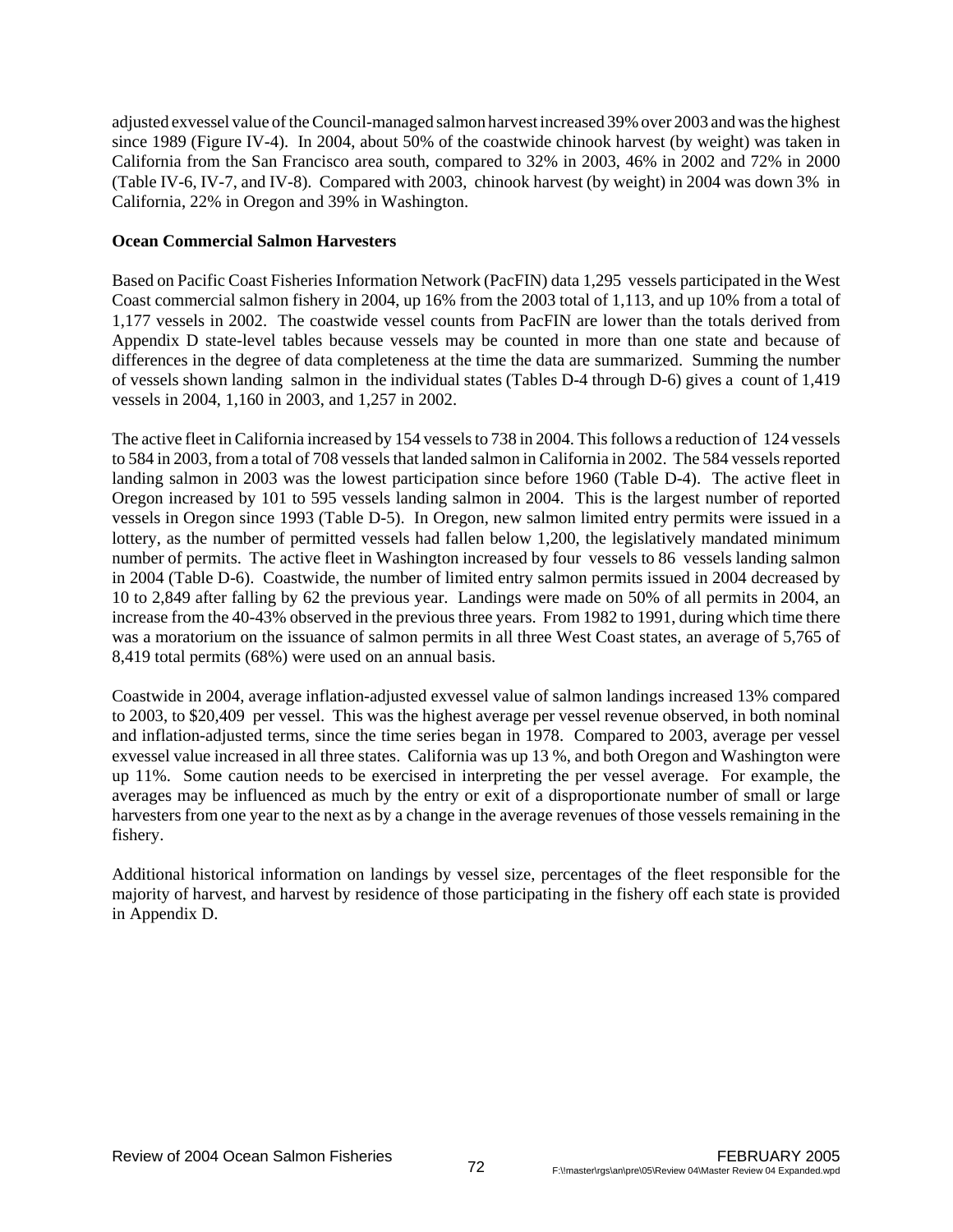| Species/Grade                                               | March                    | Apr.                         | May  | June | July                 | Aug. | Sept. | Oct. | Nov. | Dec.                     | Season                                                               |
|-------------------------------------------------------------|--------------------------|------------------------------|------|------|----------------------|------|-------|------|------|--------------------------|----------------------------------------------------------------------|
|                                                             |                          |                              |      |      | <b>CALIFORNIA</b>    |      |       |      |      |                          |                                                                      |
| Chinook <sup>a/</sup>                                       | $\overline{\phantom{a}}$ | 4.90                         | 3.69 | 2.62 | 2.27                 | 3.30 | 3.56  | 4.28 |      | $\overline{\phantom{a}}$ | 2.87                                                                 |
| Coho                                                        |                          |                              |      |      |                      |      |       |      |      |                          |                                                                      |
|                                                             |                          |                              |      |      | <b>OREGON</b>        |      |       |      |      |                          |                                                                      |
| Chinook                                                     |                          |                              |      |      |                      |      |       |      |      |                          |                                                                      |
| Large (>11 Pounds)                                          | 4.88                     | 4.84                         | 3.64 | 3.32 | 2.57                 | 2.90 | 3.32  | 4.34 | 4.63 | 4.97                     | 3.49                                                                 |
| Medium (7-11 Pounds)                                        | 4.69                     | 4.69                         | 3.39 | 3.10 | 2.35                 | 2.74 | 3.30  | 4.04 | 4.37 | 4.83                     | 3.41                                                                 |
| Small (<7 Pounds)                                           | 4.65                     | 4.52                         | 3.07 | 2.82 | 2.28                 | 2.66 | 3.56  | 4.11 | 4.29 | $\overline{\phantom{a}}$ | 3.81                                                                 |
| <b>Ungraded Chinook</b>                                     | 4.80                     | 4.99                         | 3.55 | 3.27 | 2.59                 | 2.87 | 3.05  | 3.51 | 4.80 | 4.77                     | 3.39                                                                 |
| <b>Weighted Average</b>                                     | 4.78                     | 4.78                         | 3.53 | 3.25 | 2.52                 | 2.85 | 3.23  | 4.02 | 4.65 | 4.81                     | 3.45                                                                 |
| <b>Mixed Coho</b>                                           |                          |                              |      |      | 1.08                 | 1.29 | 1.24  |      |      |                          | 1.24                                                                 |
|                                                             |                          |                              |      |      | <b>WASHINGTON</b> b/ |      |       |      |      |                          |                                                                      |
| Chinook                                                     |                          |                              |      |      |                      |      |       |      |      |                          |                                                                      |
| Large (>11 Pounds)                                          |                          | $\qquad \qquad \blacksquare$ | 3.22 | 1.79 | 1.59                 | 2.06 | 2.67  |      |      |                          | 1.96                                                                 |
| Medium (8-11 Pounds)                                        | $\overline{\phantom{a}}$ | ۰                            | 3.15 | 1.67 | 1.54                 | 2.09 | 2.88  |      |      | $\overline{\phantom{0}}$ | 2.68                                                                 |
| Small (<8 Pounds)                                           | ٠                        | ٠                            | 2.21 | 1.62 | 1.19                 | 1.41 | 3.70  |      |      | ٠                        | 2.50                                                                 |
| <b>Ungraded Chinook</b>                                     |                          |                              |      |      |                      |      |       |      |      | $\blacksquare$           | 0.42                                                                 |
| <b>Weighted Average</b>                                     |                          | ۰                            | 3.19 | 1.77 | 1.57                 | 2.05 | 2.63  |      |      | ٠                        | 2.14                                                                 |
| Mixed Coho                                                  |                          |                              |      |      | 0.78                 | 0.96 | 1.29  |      |      |                          | 1.16                                                                 |
| Chinook salmon typically sold in two size categories.<br>a/ |                          |                              |      |      |                      |      |       |      |      |                          | Prices paid in these categories are not extracted from dealer ticket |

|        |                        |  |  | TABLE IV-1. Average monthly exvessel troll salmon price in dollars per dressed pound for California, Oregon, and Washington |  |  |  |
|--------|------------------------|--|--|-----------------------------------------------------------------------------------------------------------------------------|--|--|--|
|        | in 2004. (Page 1 of 1) |  |  |                                                                                                                             |  |  |  |
| $   -$ |                        |  |  |                                                                                                                             |  |  |  |

information. b/ Non-Indian data only.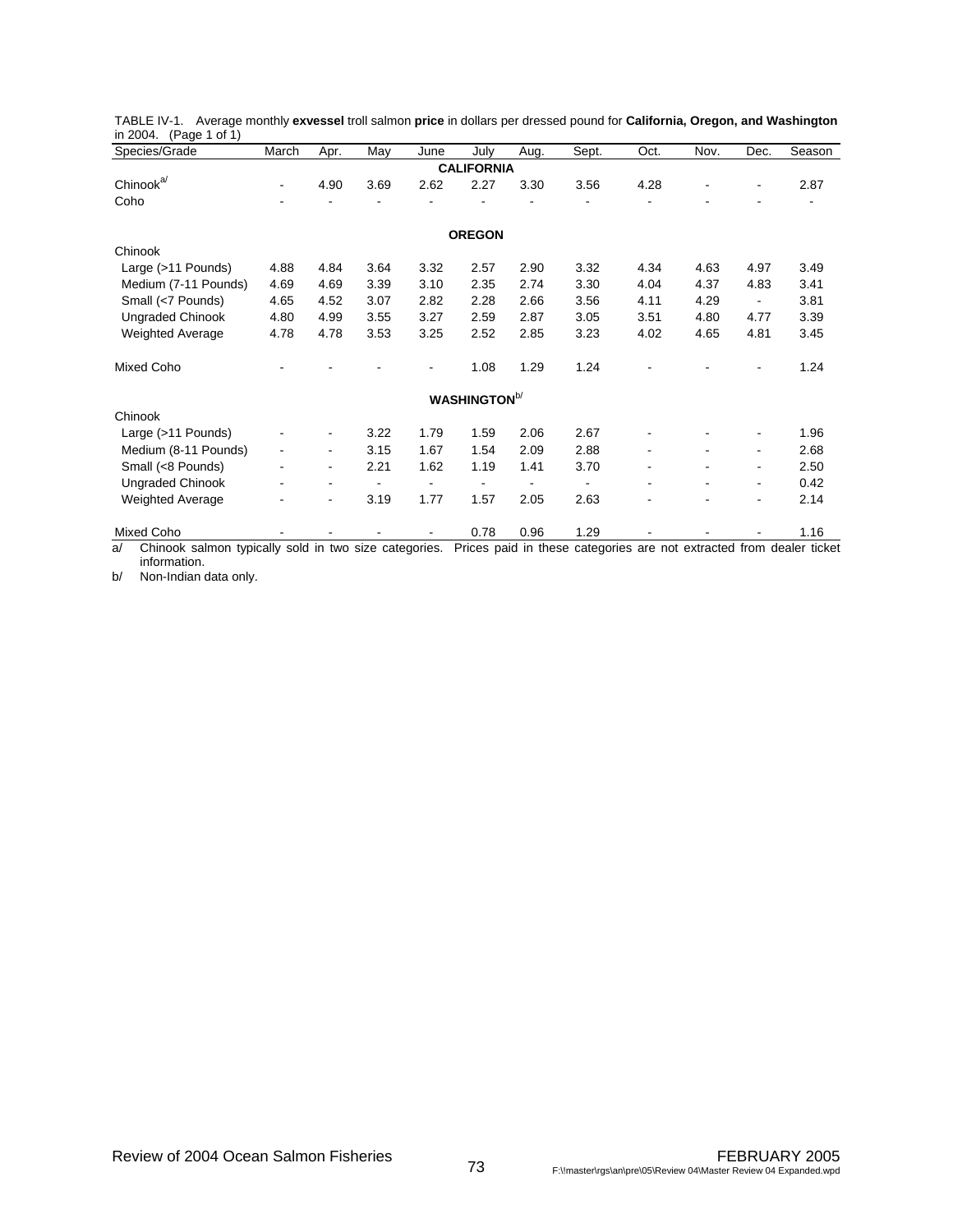|              |                                                   |                                                | Chinook                                        |                                             |                                               |                                                | Coho                                    |                                             |                                            | Total <sup>b/</sup>                            |
|--------------|---------------------------------------------------|------------------------------------------------|------------------------------------------------|---------------------------------------------|-----------------------------------------------|------------------------------------------------|-----------------------------------------|---------------------------------------------|--------------------------------------------|------------------------------------------------|
| Year or Ave. | <b>Nominal Value</b><br>(thousands of<br>dollars) | <b>Real Value</b><br>(thousands of<br>dollars) | <b>Nominal Price</b><br>Per Pound<br>(dollars) | <b>Real Price</b><br>Per Pound<br>(dollars) | Nominal<br>Value<br>(thousands of<br>dollars) | <b>Real Value</b><br>(thousands of<br>dollars) | Nominal Price<br>Per Pound<br>(dollars) | <b>Real Price</b><br>Per Pound<br>(dollars) | Nominal Value<br>(thousands of<br>dollars) | <b>Real Value</b><br>(thousands of<br>dollars) |
| 1979         | 17,356                                            | 37,932                                         | 2.53                                           | 5.53                                        | 2,303                                         | 5,033                                          | 2.19                                    | 4.79                                        | 19,659                                     | 42,965                                         |
| 1980         | 12,741                                            | 25,530                                         | 2.27                                           | 4.55                                        | 408                                           | 818                                            | 1.36                                    | 2.73                                        | 13,149                                     | 26,347                                         |
| 1981-1985    | 13,417                                            | 18,555                                         | 2.25                                           | 4.05                                        | 905                                           | 950                                            | 1.94                                    | 2.72                                        | 14,322                                     | 19,504                                         |
| 1986-1990    | 18,754                                            | 30,396                                         | 2.55                                           | 3.65                                        | 735                                           | 693                                            | 1.36                                    | 2.57                                        | 19,489                                     | 31,089                                         |
| 1991         | 8,351                                             | 10,709                                         | 2.58                                           | 3.31                                        | 696                                           | 893                                            | 1.52                                    | 1.95                                        | 9,047                                      | 11,602                                         |
| 1992         | 4,487                                             | 5,625                                          | 2.74                                           | 3.43                                        | 18                                            | 23                                             | 1.63                                    | 2.04                                        | 4,505                                      | 5,647                                          |
| 1993         | 5,707                                             | 6,992                                          | 2.25                                           | 2.76                                        | $\overline{\phantom{0}}$                      | $\blacksquare$                                 | $\blacksquare$                          |                                             | 5,707                                      | 6,992                                          |
| 1994         | 6,437                                             | 7,723                                          | 2.07                                           | 2.48                                        |                                               |                                                |                                         |                                             | 6,437                                      | 7,723                                          |
| 1995         | 11,693                                            | 13,747                                         | 1.76                                           | 2.07                                        | ۰                                             |                                                | $\overline{\phantom{a}}$                |                                             | 11,693                                     | 13,747                                         |
| 1996         | 5,984                                             | 6,904                                          | 1.44                                           | 1.66                                        |                                               | $\overline{\phantom{a}}$                       |                                         |                                             | 5,984                                      | 6,904                                          |
| 1997         | 7,288                                             | 8,271                                          | 1.38                                           | 1.57                                        |                                               |                                                |                                         |                                             | 7,288                                      | 8,271                                          |
| 1998         | 3,060                                             | 3,435                                          | 1.66                                           | 1.86                                        |                                               | $\overline{\phantom{a}}$                       | $\overline{\phantom{a}}$                |                                             | 3,060                                      | 3,435                                          |
| 1999         | 7,429                                             | 7,774                                          | 1.93                                           | 2.14                                        |                                               | $\overline{\phantom{a}}$                       |                                         |                                             | 7,429                                      | 8,220                                          |
| 2000         | 10,303                                            | 11,157                                         | 2.01                                           | 2.18                                        |                                               | $\blacksquare$                                 |                                         |                                             | 10,303                                     | 11,157                                         |
| 2001         | 4,773                                             | 5,049                                          | 1.98                                           | 2.09                                        |                                               |                                                |                                         |                                             | 4,773                                      | 5,049                                          |
| 2002         | 7,776                                             | 8,100                                          | 1.55                                           | 1.62                                        |                                               | $\overline{\phantom{a}}$                       | $\overline{\phantom{a}}$                |                                             | 7,776                                      | 8,100                                          |
| 2003         | 12,181                                            | 12,486                                         | 1.91                                           | 1.96                                        |                                               | $\overline{\phantom{a}}$                       | $\overline{\phantom{a}}$                |                                             | 12,181                                     | 12,486                                         |
| $2004^{c/}$  | 17,883                                            | 17,883                                         | 2.87                                           | 2.87                                        |                                               |                                                |                                         |                                             | 17,883                                     | 17,883                                         |

TABLE IV-2. Troll chinook and coho landed in California, estimates of exvessel value, and average price (dollars per dressed pound) in nominal and real (2004) dollars.<sup>a/</sup> (Page 1 of 1)

a/ These exvessel values do not include the postseason settlement payments some fishers may have received from buyers and therefore may underestimate the true payments received by fishers for their landings. Beginning circa 1999, these postseason settlements are believed to have grown for the California fishery. For 2002, the exvessel value reported here is believed to be under reported by roughly 5% to 10%.

b/ Does not include pink salmon landings.

c/ Preliminary.

FEBRUARY 2005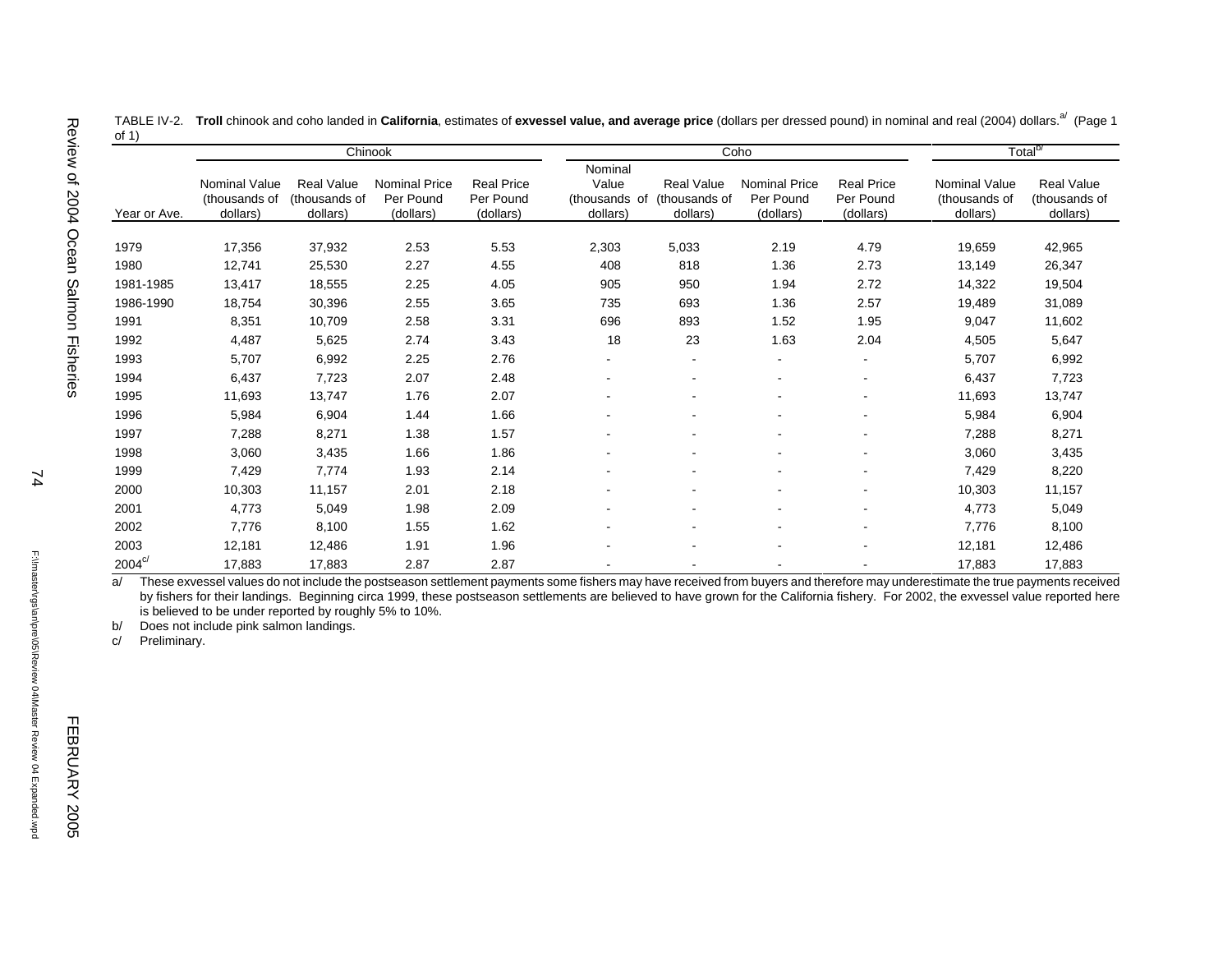|                    | Chinook                                           |                                                |                                            |                                             |                                            | Coho                                           |                                                |                                             | Total <sup>a/</sup>                               |                                         |
|--------------------|---------------------------------------------------|------------------------------------------------|--------------------------------------------|---------------------------------------------|--------------------------------------------|------------------------------------------------|------------------------------------------------|---------------------------------------------|---------------------------------------------------|-----------------------------------------|
| Year or<br>Average | <b>Nominal Value</b><br>(thousands of<br>dollars) | <b>Real Value</b><br>(thousands of<br>dollars) | Nominal<br>Price Per<br>Pound<br>(dollars) | <b>Real Price</b><br>Per Pound<br>(dollars) | Nominal Value<br>(thousands of<br>dollars) | <b>Real Value</b><br>(thousands of<br>dollars) | <b>Nominal Price</b><br>Per Pound<br>(dollars) | <b>Real Price</b><br>Per Pound<br>(dollars) | <b>Nominal Value</b><br>(thousands of<br>dollars) | Real Value<br>(thousands of<br>dollars) |
|                    |                                                   |                                                |                                            |                                             |                                            |                                                |                                                |                                             |                                                   |                                         |
| 1971-1975          | 2,036                                             | 6,570                                          | 0.89                                       | 2.92                                        | 3,658                                      | 12,092                                         | 0.64                                           | 2.08                                        | 5,694                                             | 18,662                                  |
| 1976-1980          | 5,366                                             | 12,370                                         | 2.16                                       | 5.05                                        | 6,407                                      | 15,395                                         | 1.51                                           | 5.65                                        | 11,773                                            | 27,765                                  |
| 1981-1988          | 4,039                                             | 6,041                                          | 2.57                                       | 4.12                                        | 5,534                                      | 3,955                                          | 1.66                                           | 2.44                                        | 9,573                                             | 9,996                                   |
| 1986-1990          | 6,094                                             | 13,460                                         | 2.59                                       | 3.52                                        | 3,801                                      | 2,529                                          | 1.40                                           | 2.14                                        | 9,895                                             | 8,906                                   |
| 1991               | 1,721                                             | 2,207                                          | 2.47                                       | 3.17                                        | 1,399                                      | 1,794                                          | 0.99                                           | 1.27                                        | 3,120                                             | 4,001                                   |
| 1992               | 2,490                                             | 3,121                                          | 2.46                                       | 3.08                                        | 222                                        | 278                                            | 1.08                                           | 1.35                                        | 2,712                                             | 3,400                                   |
| 1993               | 1,661                                             | 2,035                                          | 2.18                                       | 2.67                                        | 10                                         | 12                                             | 1.13                                           | 1.38                                        | 1,671                                             | 2,047                                   |
| 1994               | 690                                               | 828                                            | 2.40                                       | 2.88                                        |                                            |                                                | $\blacksquare$                                 | $\blacksquare$                              | 690                                               | 828                                     |
| 1995               | 3,294                                             | 3,873                                          | 1.70                                       | 2.00                                        |                                            |                                                |                                                |                                             | 3,294                                             | 3,873                                   |
| 1996               | 3,007                                             | 3,470                                          | 1.56                                       | 1.80                                        |                                            |                                                |                                                |                                             | 3,007                                             | 3,470                                   |
| 1997               | 2,469                                             | 2,802                                          | 1.60                                       | 1.82                                        |                                            |                                                | $\blacksquare$                                 | $\blacksquare$                              | 2,469                                             | 2,802                                   |
| 1998               | 2,297                                             | 2,579                                          | 1.64                                       | 1.84                                        |                                            |                                                |                                                |                                             | 2,297                                             | 2,579                                   |
| 1999               | 1,400                                             | 1,549                                          | 1.94                                       | 2.15                                        | $\overline{\mathbf{1}}$                    |                                                | 1.03                                           | 1.14                                        | 1,401                                             | 1,550                                   |
| 2000               | 2,988                                             | 3,236                                          | 2.02                                       | 2.19                                        | 75                                         | 81                                             | 1.06                                           | 1.15                                        | 3,064                                             | 3,318                                   |
| 2001               | 4,680                                             | 4,950                                          | 1.61                                       | 1.70                                        | 41                                         | 44                                             | 0.79                                           | 0.84                                        | 4,721                                             | 4,994                                   |
| 2002 <sup>b/</sup> | 5,383                                             | 5,608                                          | 1.54                                       | 1.60                                        | 8                                          | 8                                              | 0.75                                           | 0.78                                        | 5,391                                             | 5,616                                   |
| $2003^{b/}$        | 7,186                                             | 7,366                                          | 1.97                                       | 2.02                                        | 36                                         | 37                                             | 0.85                                           | 0.87                                        | 7,222                                             | 7,403                                   |
| $2004^{b/}$        | 9,806                                             | 9,806                                          | 3.45                                       | 3.45                                        | 86                                         | 86                                             | 1.24                                           | 1.24                                        | 9,893                                             | 9,893                                   |

| TABLE IV-3. Troll chinook and coho landed in Oregon, estimates of exvessel value, and average price (dollars per dressed pound) in nominal and real (2004) dollars. (Page 1 of 1) |  |  |  |
|-----------------------------------------------------------------------------------------------------------------------------------------------------------------------------------|--|--|--|
|                                                                                                                                                                                   |  |  |  |
|                                                                                                                                                                                   |  |  |  |

a/ Does not include pink salmon landings.

b/ Preliminary.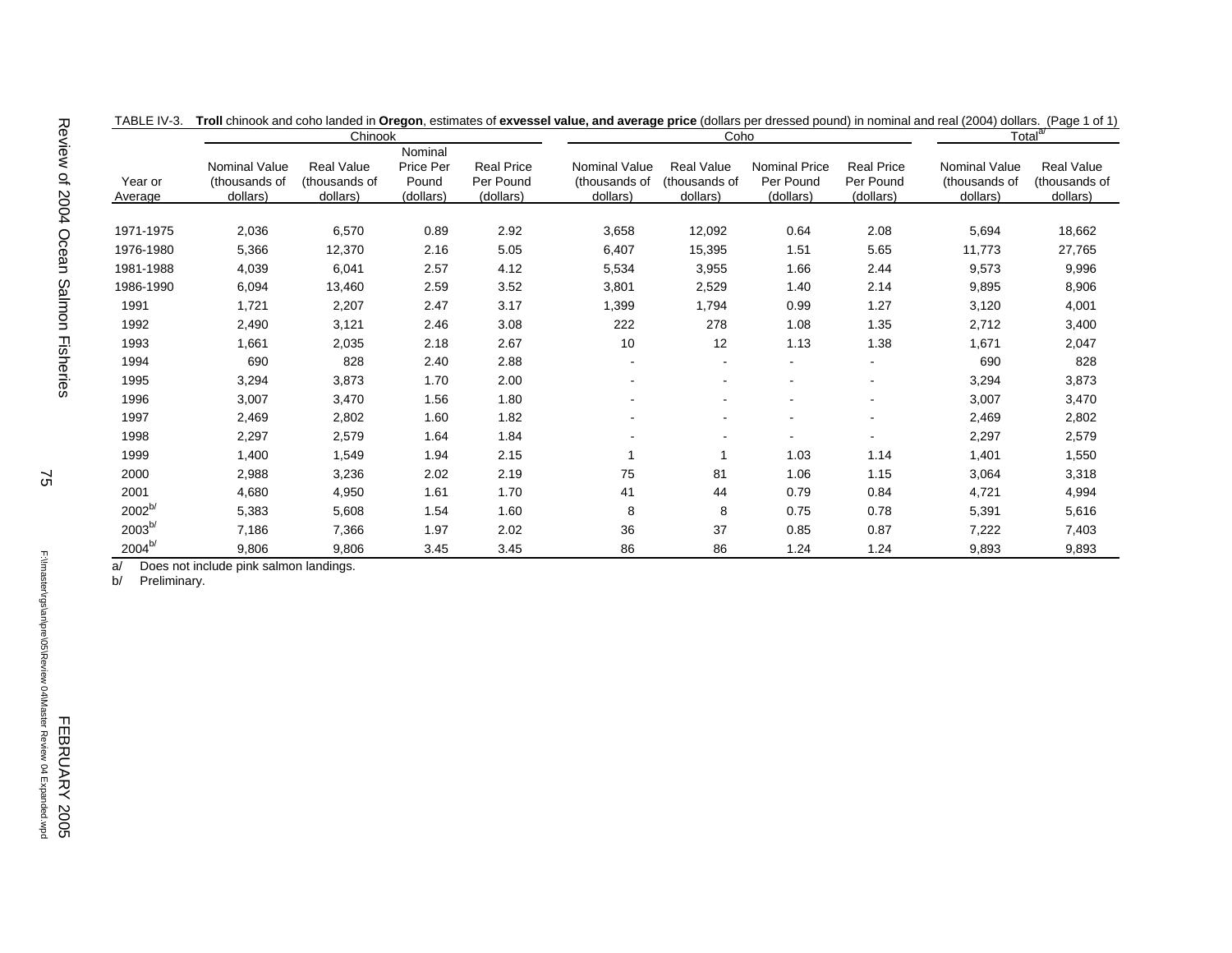| $(\text{Page}   \text{O}   \text{I})$ |                      |                   |           |                   |                         |                |           |                   |               |                     |
|---------------------------------------|----------------------|-------------------|-----------|-------------------|-------------------------|----------------|-----------|-------------------|---------------|---------------------|
|                                       |                      | Chinook           |           |                   |                         | Coho           |           |                   |               | Total <sup>b/</sup> |
|                                       |                      |                   | Nominal   |                   | Nominal                 |                | Nominal   |                   | Nominal       |                     |
|                                       | <b>Nominal Value</b> | <b>Real Value</b> | Price Per | <b>Real Price</b> | Value                   | Real Value     | Price Per | <b>Real Price</b> | Value         | <b>Real Value</b>   |
| Year                                  | (thousands of        | (thousands of     | Pound     | Per Pound         | (thousands of           | (thousands of  | Pound     | Per Pound         | (thousands of | (thousands of       |
| or Average                            | dollars)             | dollars)          | (dollars) | (dollars)         | dollars)                | dollars)       | (dollars) | (dollars)         | dollars)      | dollars)            |
|                                       |                      |                   |           |                   |                         |                |           |                   |               |                     |
| 1971-1975                             | 2,714                | 8,871             | 0.89      | 2.93              | 3,060                   | 10,026         | 0.66      | 2.17              | 5,775         | 18,898              |
| 1976-1980                             | 5,313                | 12,686            | 2.39      | 5.53              | 6,086                   | 14,497         | 1.67      | 3.88              | 11,399        | 27,183              |
| 1981-1985                             | 3,279                | 3,392             | 2.66      | 4.12              | 2,642                   | 2,216          | 1.52      | 2.21              | 5,921         | 5,608               |
| 1986-1990                             | 4,246                | 1,875             | 2.57      | 3.73              | $2,484^{\circ}$         | 1,360          | 1.34      | 2.01              | 6,730         | 3,796               |
| 1991                                  | 783                  | 1,004             | 2.54      | 3.26              | 343                     | 440            | 1.13      | 1.44              | 1,126         | 1,444               |
| 1992                                  | 1,200                | 1,504             | 2.41      | 3.02              | 99                      | 124            | 1.33      | 1.67              | 1,299         | 1,628               |
| 1993                                  | 728                  | 892               | 2.21      | 2.70              | 67                      | 82             | 1.01      | 1.24              | 795           | 974                 |
| 1994                                  | d/                   | d/                | d/        | d/                |                         |                |           |                   | d/            | d/                  |
| 1995                                  | d/                   | d/                | d/        | d/                | 91                      | 107            | 0.83      | 0.98              | 91            | 107                 |
| 1996                                  | d/                   | d/                | d/        | d/                | 59                      | 68             | 0.86      | 0.99              | d/            | d/                  |
| 1997                                  | 125                  | 142               | 1.55      | 1.76              |                         |                |           | 0.00              | 125           | 142                 |
| 1998                                  | 123                  | 138               | 1.51      | 1.69              |                         |                |           | 0.00              | 123           | 138                 |
| 1999                                  | 377                  | 417               | 1.90      | 2.10              | 19                      | 21             | 0.88      | 0.97              | 396           | 438                 |
| 2000                                  | 224                  | 243               | 1.71      | 1.85              | 34                      | 37             | 1.09      | 1.18              | 258           | 280                 |
| 2001                                  | 349                  | 369               | 1.44      | 1.52              | 34                      | 36             | 0.69      | 0.73              | 383           | 405                 |
| 2002                                  | 756                  | 788               | 1.11      | 1.16              | $\overline{\mathbf{c}}$ | $\overline{2}$ | 1.58      | 1.65              | 758           | 789                 |
| 2003                                  | 951                  | 975               | 1.15      | 1.18              | 40                      | 41             | 0.74      | 0.76              | 991           | 1,016               |
| $2004^{e/}$                           | 1,079                | 1,079             | 2.14      | 2.14              | 106                     | 106            | 1.16      | 1.16              | 1,185         | 1,185               |

TABLE IV-4. **Non-Indian troll** chinook and coho landed in **Washington**, estimates of **exvessel value, and average price** (dollars per dressed pound) in nominal and real (2004) dollars.a/  $(D_{0}q_{0} + 4 \leq 1)$ 

 $a$  All values in this table are based on preliminary information available at the start of each year's salmon review.<br>b/ Does not include pink salmon landings.

Does not include pink salmon landings.

c/ There was no legal coho fishery in 1988. The value used in this average for 1988 is for landings of fish caught south of Cape Falcon and seizures of illegal fish.

d/ Chinook were caught off Oregon and landed in Washington. Valve information is not provided to preserve confidentiality.

Preliminary.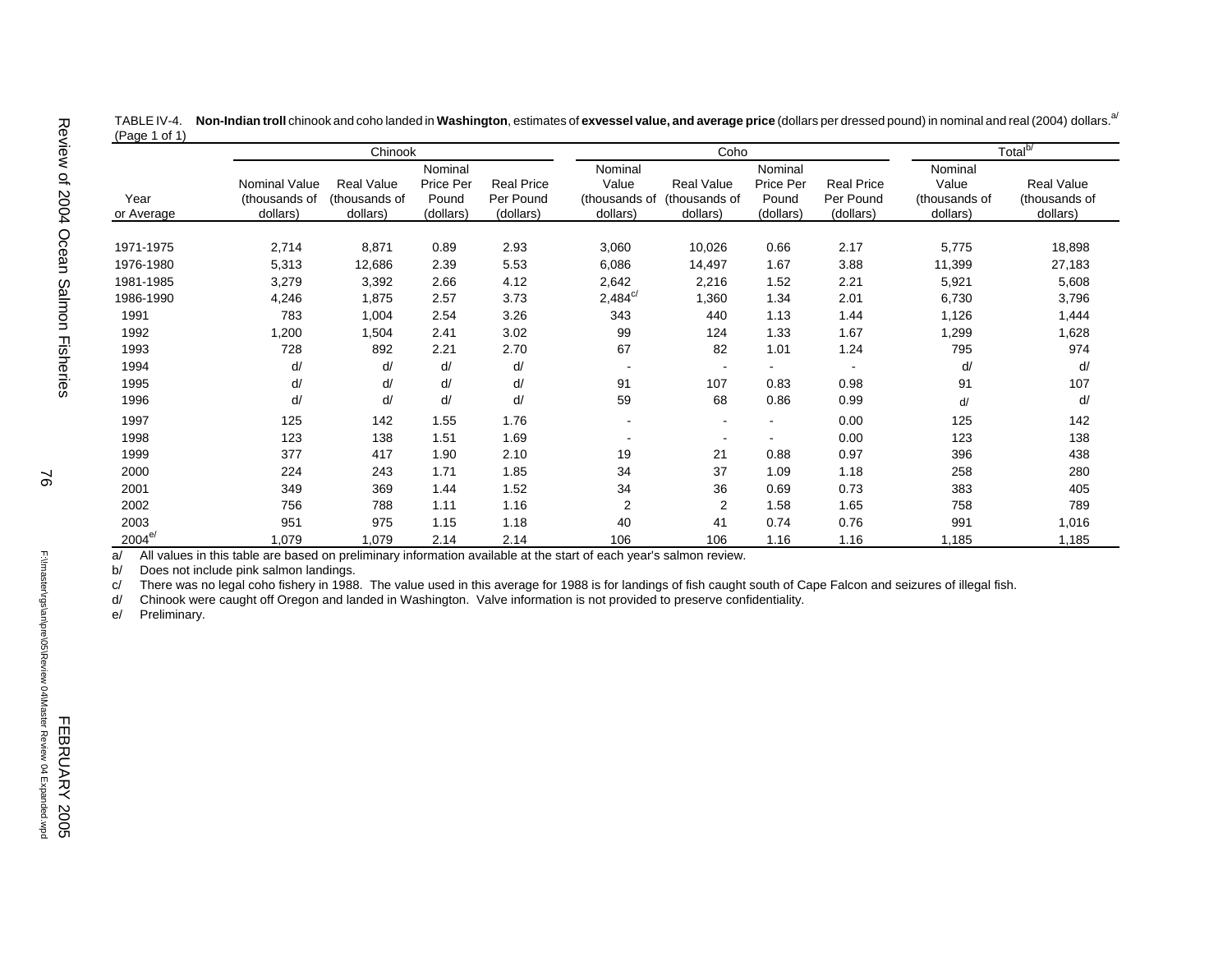| TABLE IV-5. Non-Indian troll caught pink salmon landed in Oregon and Washington, estimates of exvessel value, and average price (dollars per dressed pound) in nominal and real |
|---------------------------------------------------------------------------------------------------------------------------------------------------------------------------------|
| $(2004)$ dollars. (Page 1 of 1)                                                                                                                                                 |

|                                 |                                                   |                                                | Oregon                                         |                                             |                                                   |                                                | Washington                                     |                                             |                                            | Total                                          |
|---------------------------------|---------------------------------------------------|------------------------------------------------|------------------------------------------------|---------------------------------------------|---------------------------------------------------|------------------------------------------------|------------------------------------------------|---------------------------------------------|--------------------------------------------|------------------------------------------------|
| Year or<br>Average <sup>®</sup> | <b>Nominal Value</b><br>(thousands of<br>dollars) | <b>Real Value</b><br>(thousands of<br>dollars) | <b>Nominal Price</b><br>Per Pound<br>(dollars) | <b>Real Price</b><br>Per Pound<br>(dollars) | <b>Nominal Value</b><br>(thousands of<br>dollars) | <b>Real Value</b><br>(thousands of<br>dollars) | <b>Nominal Price</b><br>Per Pound<br>(dollars) | <b>Real Price</b><br>Per Pound<br>(dollars) | Nominal Value<br>(thousands of<br>dollars) | <b>Real Value</b><br>(thousands of<br>dollars) |
| 1976-1980                       | 167                                               | 398                                            | 0.75                                           | 1.70                                        | 1,200                                             | 2,700                                          | 0.54                                           | 1.24                                        | .367                                       | 3,098                                          |
| 1981-1985                       | 129                                               | 215                                            | 0.74                                           | 1.21                                        | 287                                               | 485                                            | 0.41                                           | 0.68                                        | 416                                        | 700                                            |
| 1986-1990                       | 41                                                | 59                                             | 0.77                                           | 1.07                                        | 57                                                | 77                                             | 0.66                                           | 0.92                                        | 98                                         | 136                                            |
| 1991                            | 4                                                 | 5                                              | 0.53                                           | 0.67                                        | 79                                                | 98                                             | 0.47                                           | 0.59                                        | 83                                         | 103                                            |
| 1993                            | b/                                                | b/                                             | 0.62                                           | 0.74                                        | 5                                                 | 6                                              | 0.54                                           | 0.64                                        | 5                                          | 6                                              |
| 1995                            | b/                                                | b/                                             | 0.60                                           | 0.69                                        | 30                                                | 34                                             | 0.26                                           | 0.30                                        | 30                                         | 34                                             |
| 1997                            | b/                                                | b/                                             | 0.56                                           | 0.62                                        | b/                                                | b/                                             | 0.20                                           | 0.22                                        | b/                                         | b/                                             |
| 1999                            | b/                                                | b/                                             | 0.67                                           | 0.72                                        | b/                                                | b/                                             | 0.38                                           | 0.41                                        | b/                                         | b/                                             |
| 2001                            |                                                   |                                                | 0.58                                           | 0.60                                        | b/                                                | b/                                             | 0.22                                           | 0.23                                        |                                            |                                                |
| 2003                            | b/                                                | b/                                             | 0.85                                           | 0.85                                        | b/                                                | b/                                             | 0.30                                           | 0.30                                        | b/                                         | b/                                             |

a/ Odd-year averages.

b/ Less than \$500.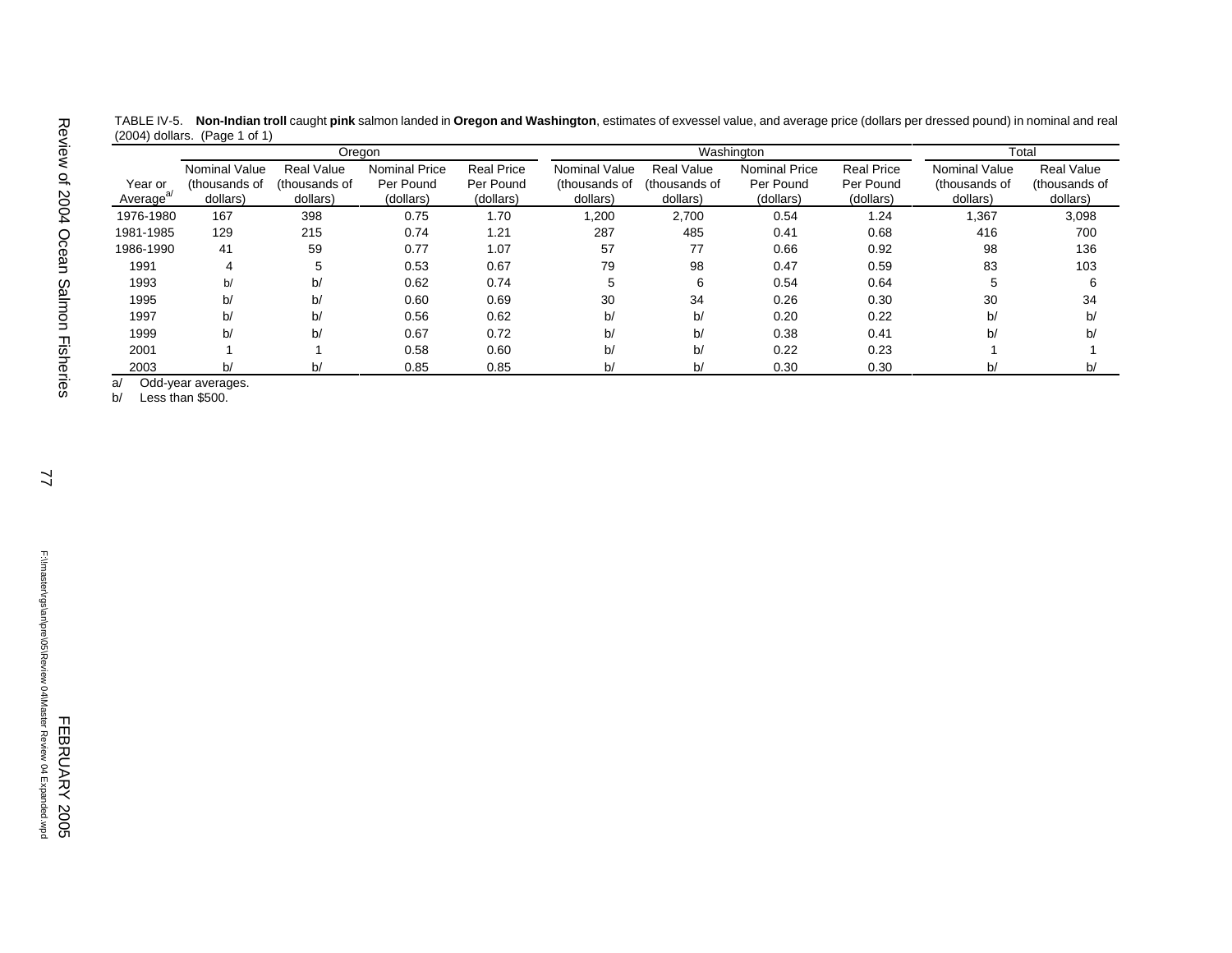| Year                  | Crescent |                | Fort                                         | San       |                  |                    |
|-----------------------|----------|----------------|----------------------------------------------|-----------|------------------|--------------------|
| or Average            | City     | Eureka         | <b>Bragg</b>                                 | Francisco | Monterey         | <b>State Total</b> |
|                       |          |                | <b>CHINOOK (thousands of dressed pounds)</b> |           |                  |                    |
| 1976-1980             | 393      | 1,403          | 1,449                                        | 1,733     | 889              | 5,867              |
| 1981-1985             | 350      | 428            | 1,128                                        | 1,806     | 742              | 4,454              |
| 1986-1990             | 155      | 405            | 2,299                                        | 3,648     | 1,592            | 8,097              |
| 1991                  | 4        | 79             | 467                                          | 1,685     | 1,004            | 3,238              |
| 1992                  | b/       | 1              | 21                                           | 996       | 613              | 1,632              |
| 1993                  | 3        | 11             | 220                                          | 1,316     | 987              | 2,537              |
| 1994                  | b/       | $\,6$          | 77                                           | 2,189     | 831              | 3,103              |
| 1995                  | 5        | 26             | 130                                          | 3,277     | 3,197            | 6,633              |
| 1996                  | 3        | 92             | 278                                          | 1,695     | 2,046            | 4,113              |
| 1997                  | b/       | 14             | 35                                           | 2,711     | 2,488            | 5,248              |
| 1998                  | 1        | 22             | 35                                           | 1,081     | 709              | 1,847              |
| 1999                  | 3        | 27             | 30                                           | 2,681     | 1,105            | 3,846              |
| 2000                  | 3        | 20             | 354                                          | 2,607     | 2,148            | 5,131              |
| 2001                  | 3        | 61             | 192                                          | 1,735     | 418              | 2,409              |
| 2002                  | 54       | 108            | 872                                          | 3,060     | 912              | 5,008              |
| 2003                  | 37       | $\overline{7}$ | 3,096                                        | 2,753     | 498              | 6,392              |
| $2004^{\mathrm{c}/}$  | 304      | 64             | 1,295                                        | 3,706     | 857              | 6,226              |
|                       |          |                |                                              |           |                  |                    |
|                       |          |                | COHO (thousands of dressed pounds)           |           |                  |                    |
| 1976-1980             | 360      | 391            | 277                                          | 109       | 48               | 1,184              |
| 1981-1985             | 89       | 104            | 89                                           | 54        | $\boldsymbol{9}$ | 345                |
| 1986-1990             | 22       | 43             | 136                                          | 53        | $\boldsymbol{9}$ | 262                |
| 1991                  | 1        | 19             | 55                                           | 270       | 115              | 459                |
| 1992                  |          | b/             | b/                                           | 10        | 1                | 11                 |
| 1993                  |          |                |                                              | L,        |                  |                    |
| 1994                  |          |                |                                              |           |                  |                    |
| 1995                  |          |                |                                              |           |                  |                    |
| 1996                  |          |                |                                              |           |                  |                    |
| 1997                  |          |                |                                              |           |                  |                    |
| 1998                  |          |                |                                              |           |                  |                    |
| 1999                  |          |                |                                              |           |                  |                    |
| 2000                  |          |                |                                              |           |                  |                    |
| 2001                  |          |                |                                              |           |                  |                    |
| 2002                  |          |                |                                              |           |                  |                    |
| 2003                  |          |                |                                              |           |                  |                    |
| $2004^{\mathrm{c/s}}$ |          |                |                                              |           |                  |                    |

|  |  | TABLE IV-6. Pounds of salmon landed by the commercial troll ocean fishery for major California port areas. <sup>a/</sup> (Page 1 of 1) |  |  |  |
|--|--|----------------------------------------------------------------------------------------------------------------------------------------|--|--|--|
|--|--|----------------------------------------------------------------------------------------------------------------------------------------|--|--|--|

a/ The major port areas listed include the following ports: Crescent City includes minor catches made off Oregon and landed in Crescent City; Eureka includes Trinidad and Humboldt Bay; Fort Bragg includes Shelter Cove, Noyo Harbor, Mendocino, and Pt. Arena; San Francisco includes Bodega Bay, Sausalito, Berkeley, and Half Moon Bay; Monterey includes Santa Cruz, Moss Landing, Morro Bay, Avila, and all ports south of Pt. Conception.

b/ Fewer than 500 pounds.

c/ Preliminary.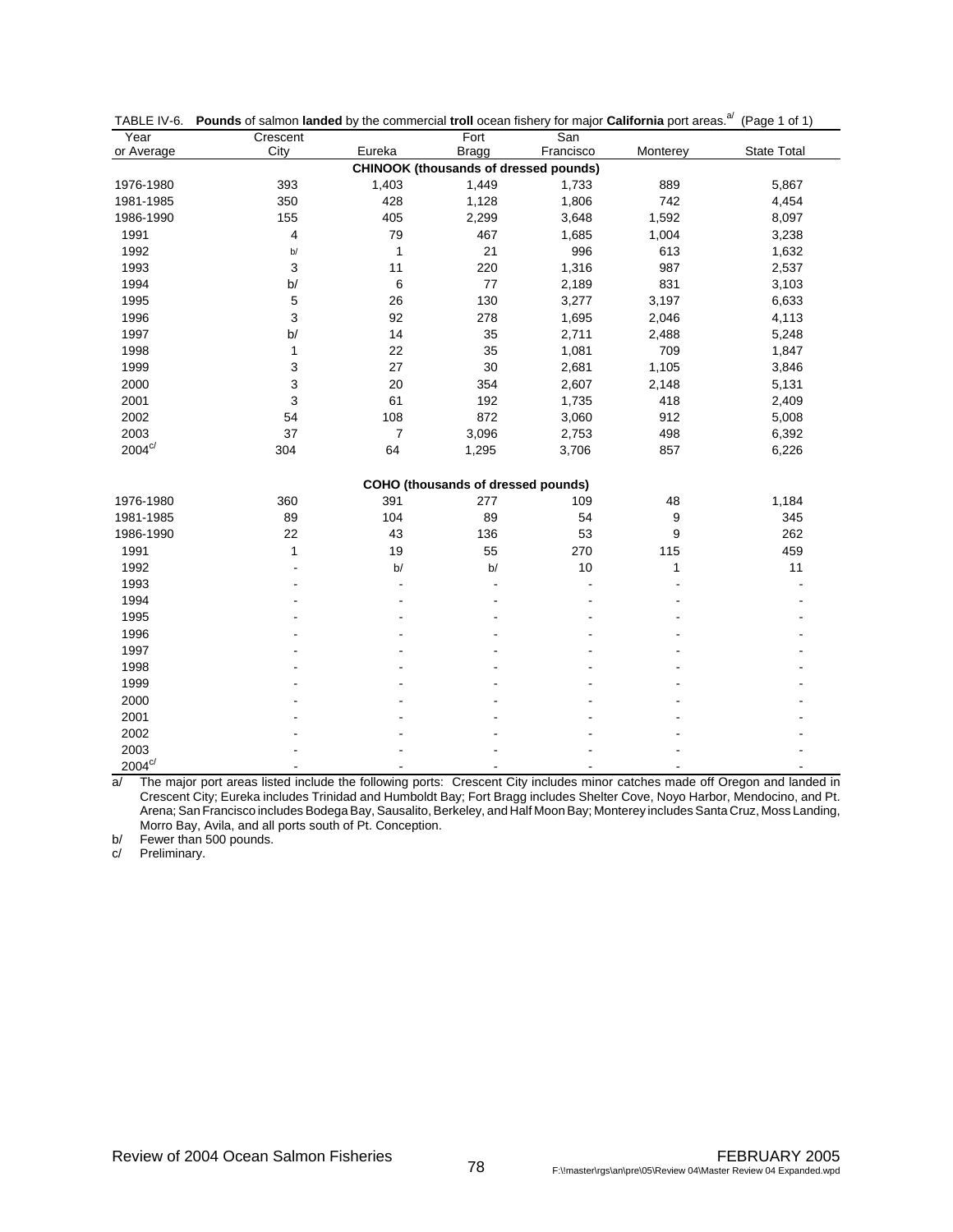| Year                 |               |                |                                              |                |                  |                    |
|----------------------|---------------|----------------|----------------------------------------------|----------------|------------------|--------------------|
| or Average           | Astoria       | Tillamook      | Newport                                      | Coos Bay       | <b>Brookings</b> | <b>State Total</b> |
|                      |               |                | <b>CHINOOK (thousands of dressed pounds)</b> |                |                  |                    |
| 1976-1980            | 171           | 118            | 530                                          | 908            | 700              | 2,427              |
| 1981-1985            | 92            | 45             | 271                                          | 638            | 386              | 1,432              |
| 1986-1990            | 52            | 264            | 829                                          | 2,118          | 468              | 3,731              |
| 1991                 | 9             | 110            | 267                                          | 292            | 18               | 695                |
| 1992                 | 17            | 108            | 676                                          | 206            | $\overline{7}$   | 1,013              |
| 1993                 | $\frac{5}{5}$ | 86             | 460                                          | 182            | 28               | 761                |
| 1994                 |               | 29             | 165                                          | 45             | 47               | 287                |
| 1995                 | 6             | 96             | 1,330                                        | 453            | 55               | 1,941              |
| 1996                 | 21            | 125            | 1,219                                        | 417            | 142              | 1,926              |
| 1997                 | 3             | 32             | 1,053                                        | 381            | 73               | 1,542              |
| 1998                 | b/            | 66             | 953                                          | 326            | 52               | 1,398              |
| 1999                 | 13            | 32             | 194                                          | 403            | 80               | 721                |
| 2000                 | 89            | 97             | 532                                          | 648            | 114              | 1,481              |
| 2001                 | 73            | 223            | 1,673                                        | 776            | 152              | 2,897              |
| 2002                 | 330           | 275            | 1,442                                        | 1,223          | 218              | 3,488              |
| 2003                 | 265           | 245            | 1,634                                        | 1,353          | 142              | 3,639              |
| $2004^{\mathrm{c}/}$ | 134           | 113            | 1,112                                        | 1,213          | 267              | 2,839              |
|                      |               |                | COHO (thousands of dressed pounds)           |                |                  |                    |
| 1976-1980            | 385           | 660            | 1,190                                        | 1,661          | 357              | 4,252              |
| 1981-1985            | 133           | 293            | 451                                          | 550            | 111              | 1,537              |
| 1986-1990            | 73            | 473            | 693                                          | 648            | 69               | 1,957              |
| 1991                 | 69            | 431            | 440                                          | 464            | $\overline{7}$   | 1,411              |
| 1992                 | 6             | 33             | 112                                          | 55             | b/               | 206                |
| 1993                 | 8             | 1              |                                              | $\overline{a}$ | ÷,               | 9                  |
| 1994                 |               | $\blacksquare$ |                                              |                |                  |                    |
| 1995                 | ٠             | $\overline{a}$ |                                              |                |                  |                    |
| 1996                 |               | $\overline{a}$ |                                              |                |                  |                    |
| 1997                 |               |                |                                              |                |                  |                    |
| 1998                 |               |                |                                              |                |                  |                    |
| 1999                 | 1             |                |                                              |                |                  | 1                  |
| 2000                 | 71            |                | $\overline{\phantom{a}}$                     |                |                  | 71                 |
| 2001                 | 50            | b/             | 2                                            |                |                  | 52                 |
| 2002                 | 6             | 5              |                                              |                |                  | 11                 |
| 2003                 | 32            | 11             |                                              |                |                  | 43                 |
| $2004^{c/}$          | 47            | 22             | $\overline{a}$                               | $\blacksquare$ | $\overline{a}$   | 70                 |

|  |  | TABLE IV-7. Pounds of salmon landed by the commercial troll ocean salmon fishery for major Oregon port areas. <sup>a/</sup> (Page 1 of 1) |  |  |
|--|--|-------------------------------------------------------------------------------------------------------------------------------------------|--|--|
|--|--|-------------------------------------------------------------------------------------------------------------------------------------------|--|--|

a/ The port areas listed include landings in the following ports: Astoria also includes Gearhart/Seaside and Cannon Beach; Tillamook also includes Garibaldi, Netarts, Pacific City, and Nehalem Bay; Newport also includes Depoe Bay, Siletz Bay, Salmon River, and Waldport; Coos Bay also includes Florence, Winchester Bay, Charleston, and Bandon; Brookings also includes Port Orford and Gold Beach.

b/ Fewer than 500 pounds.

c/ Preliminary.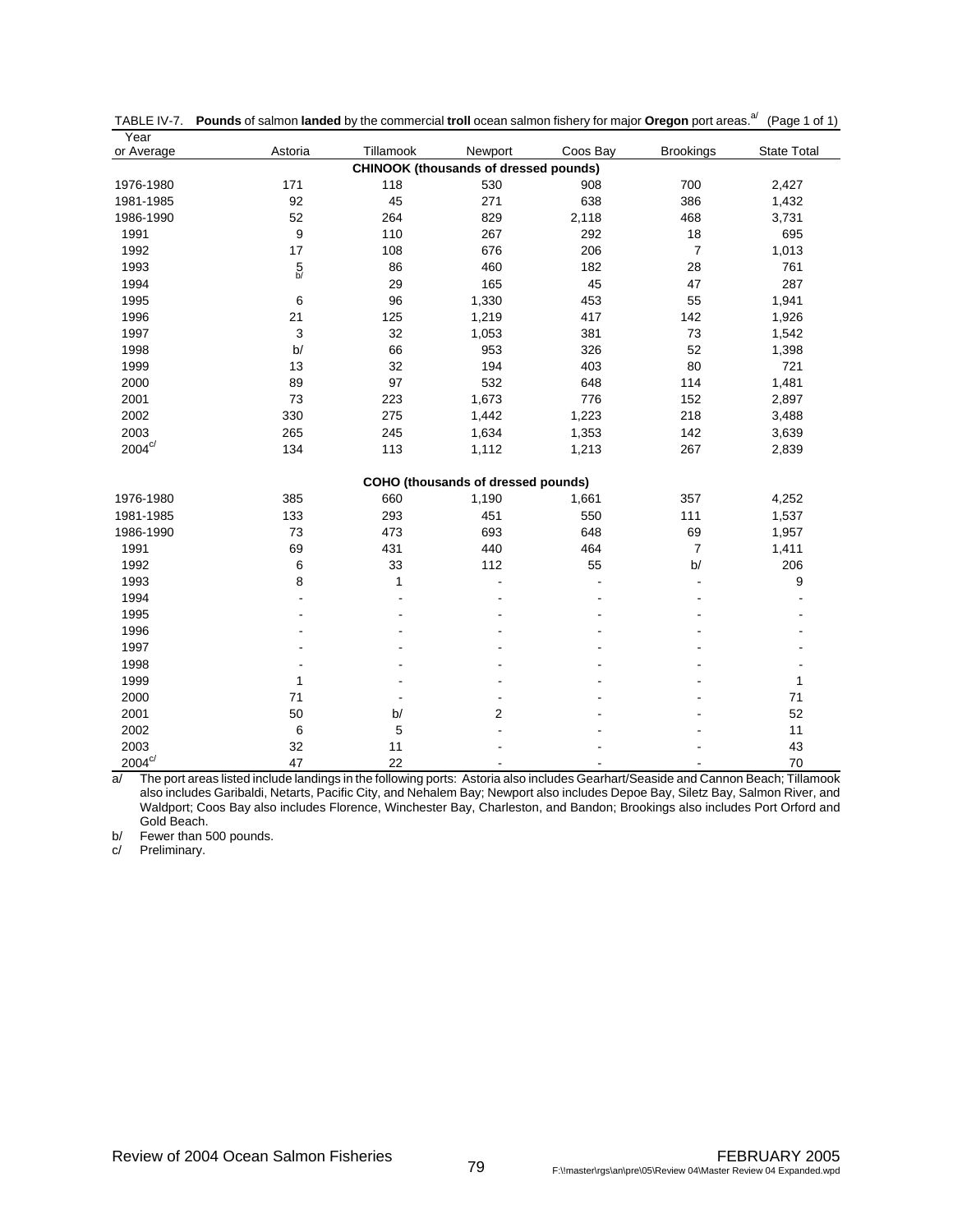| (1 agu 1 o 1 1 j |                         |                         |                                              |                         | Coastal                | Puget          | <b>State</b>        |
|------------------|-------------------------|-------------------------|----------------------------------------------|-------------------------|------------------------|----------------|---------------------|
| Year             | Neah Bay                | La Push                 | Westport                                     | Ilwaco                  | <b>Community Total</b> | Sound          | Total <sup>c/</sup> |
|                  |                         |                         | <b>CHINOOK (thousands of dressed pounds)</b> |                         |                        |                |                     |
| 1976-1980        | 288                     | 421                     | 919                                          | 261                     | 1,889                  | 426            | 1,543               |
| 1981-1985        | 88                      | 32                      | 370                                          | 74                      | 564                    | 124            | 689                 |
| 1986-1990        | 71                      | 17                      | 234                                          | 48                      | 371                    | 122            | 493                 |
| 1991             | 128                     | $\overline{7}$          | 127                                          | 14                      | 276                    | 32             | 308                 |
| 1992             | 160                     | 46                      | 232                                          | 10                      | 447                    | 58             | 507                 |
| 1993             | 122                     | 35                      | 132                                          | $\overline{c}$          | 291                    | 41             | 332                 |
| $1994^{d/}$      |                         |                         | $\overline{\phantom{a}}$                     | Ĭ.                      | $\overline{a}$         | $\overline{7}$ | $\overline{7}$      |
| $1995^{d/2}$     |                         |                         | 3                                            |                         | 3                      | 12             | 15                  |
| $1996^{d/}$      |                         |                         | $\overline{\mathbf{4}}$                      | 1                       | 5                      | 13             | 19                  |
| 1997             | 20                      | e/                      | 45                                           | $\pmb{0}$               | 66                     | 15             | 80                  |
| 1998             | 30                      | 0                       | 34                                           | $\pmb{0}$               | 64                     | 18             | 82                  |
| 1999             | 62                      | $\overline{\mathbf{c}}$ | 66                                           | 3                       | 134                    | 65             | 199                 |
| 2000             | 85                      | $\mathbf{1}$            | 38                                           | 8                       | 131                    | e/             | 131                 |
| 2001             | 97                      | $\mathbf 0$             | 138                                          | 6                       | 241                    | $\pmb{0}$      | 241                 |
| 2002             | 262                     | 53                      | 322                                          | 61                      | 678                    | $\pmb{0}$      | 678                 |
| 2003             | 470                     | 67                      | 243                                          | 29                      | 810                    | 12             | 821                 |
| 2004             | 250                     | 74                      | 158                                          | 15                      | 497                    | $\overline{7}$ | 504                 |
|                  |                         |                         | COHO (thousands of dressed pounds)           |                         |                        |                |                     |
| 1976-1980        | 600                     | 786                     | 1,066                                        | 678                     | 3,130                  | 496            | 3,626               |
| 1981-1985        | 133                     | 63                      | 277                                          | 142                     | 616                    | 128            | 744                 |
| 1986-1990        | 70                      | 19                      | 97                                           | 53                      | 239                    | 19             | 259                 |
| 1991             | 87                      | 16                      | 126                                          | 45                      | 274                    | 31             | 304                 |
| 1992             | 25                      | 13                      | 21                                           | 4                       | 63                     | 12             | 75                  |
| 1993             | 11                      | $\overline{7}$          | 43                                           | $\overline{\mathbf{c}}$ | 63                     | 3              | 66                  |
| 1994             | $\overline{a}$          | ÷,                      | $\blacksquare$                               | $\overline{a}$          | $\overline{a}$         | $\overline{a}$ |                     |
| 1995             | 84                      | 18                      | $\overline{7}$                               | $\overline{a}$          | 109                    | $\overline{2}$ | 111                 |
| 1996             | 45                      | $\mathbf{1}$            | 23                                           | 0                       | 68                     | e/             | 68                  |
| 1997             |                         |                         | $\overline{a}$                               | ÷,                      |                        |                |                     |
| 1998             |                         |                         | ÷                                            |                         | $\blacksquare$         | $\blacksquare$ |                     |
| 1999             | $\overline{7}$          | $\mathbf{1}$            | 4                                            | 1                       | 12                     | 9              | 21                  |
| 2000             | $\pmb{0}$               | 0                       | 15                                           | 16                      | 31                     | e/             | 31                  |
| 2001             | $\overline{\mathbf{c}}$ | 0                       | 39                                           | 9                       | 49                     | $\mathbf 0$    | 49                  |
| 2002             |                         | $\blacksquare$          | e/                                           | $\mathbf{1}$            | $\mathbf{1}$           | $\pmb{0}$      | $\mathbf{1}$        |
| 2003             | 11                      | 12                      | 21                                           | 8                       | 52                     | 2              | 54                  |
| 2004             | 12                      | 20                      | 53                                           | 4                       | 89                     | 1              | 91                  |

TABLE IV-8. **Pounds** of salmon l**anded** by the **non-Indian commercial troll** ocean salmon fishery for major **Washington** port<br>areas.<sup>a/b/</sup> (Page 1 of 1)

 $a$  All values in this table are based on preliminary information available at the start of each year's review.<br>b The maior port areas listed may include smaller ports as follows: Neah Bay includes only Neah Bay

The major port areas listed may include smaller ports as follows: Neah Bay includes only Neah Bay; La Push also includes Kalaloch; Westport also includes Aberdeen, Bay City, Copalis Beach, Hoquiam, Moclips, Taholah, Bay Center, Grayland Beach, Raymond, South Bend, and Tokeland; Ilwaco also includes Long Beach, Nahcotta, Naselle, and all Columbia River Ports; Puget Sound includes all Puget Sound ports east of Neah Bay.

c/ State total includes landings where port of landing is not specified.

d/ There was no ocean commercial fishery for chinook north of Cape Falcon; however, chinook were caught off Oregon and landed in Washington.

e/ Fewer than 500.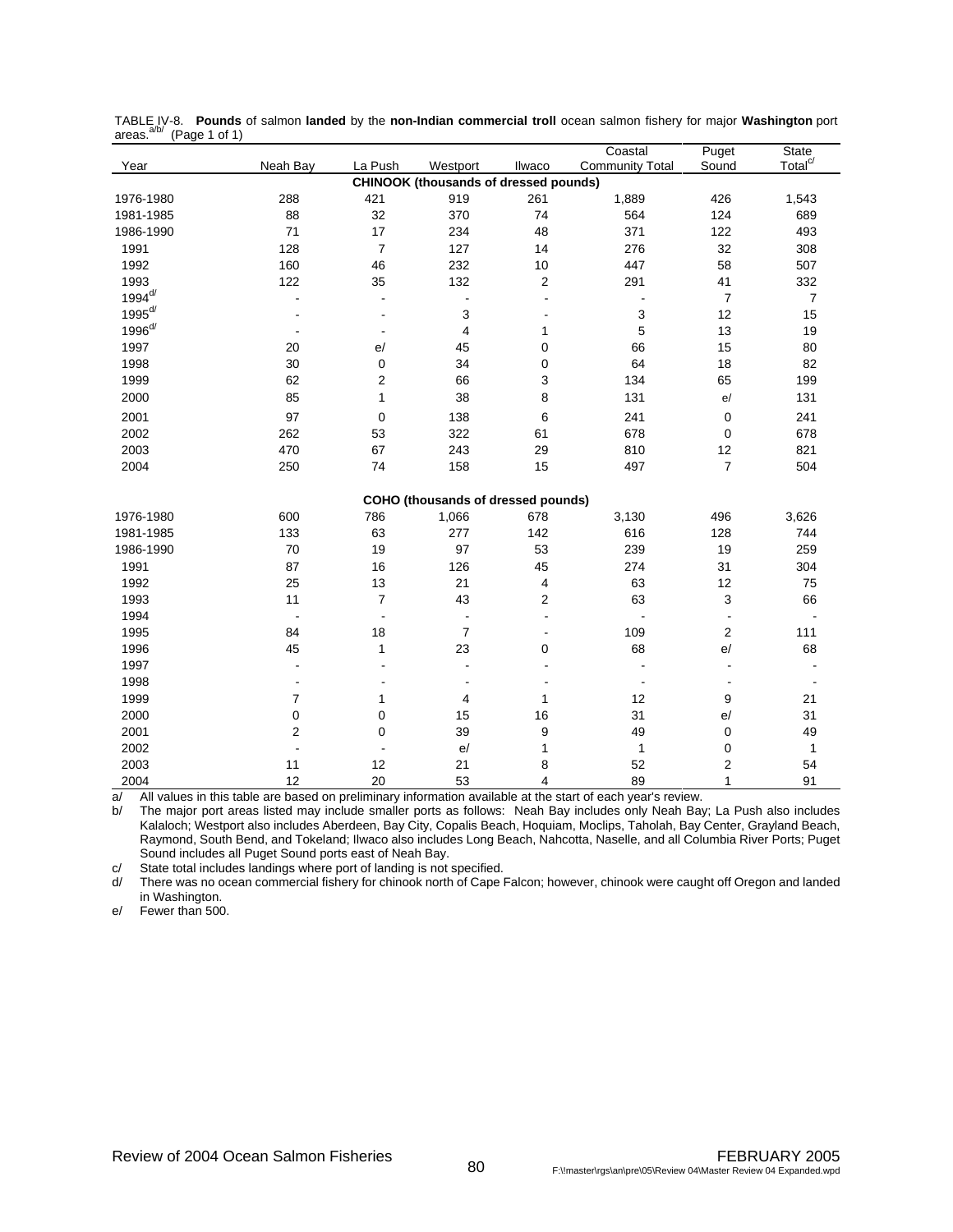

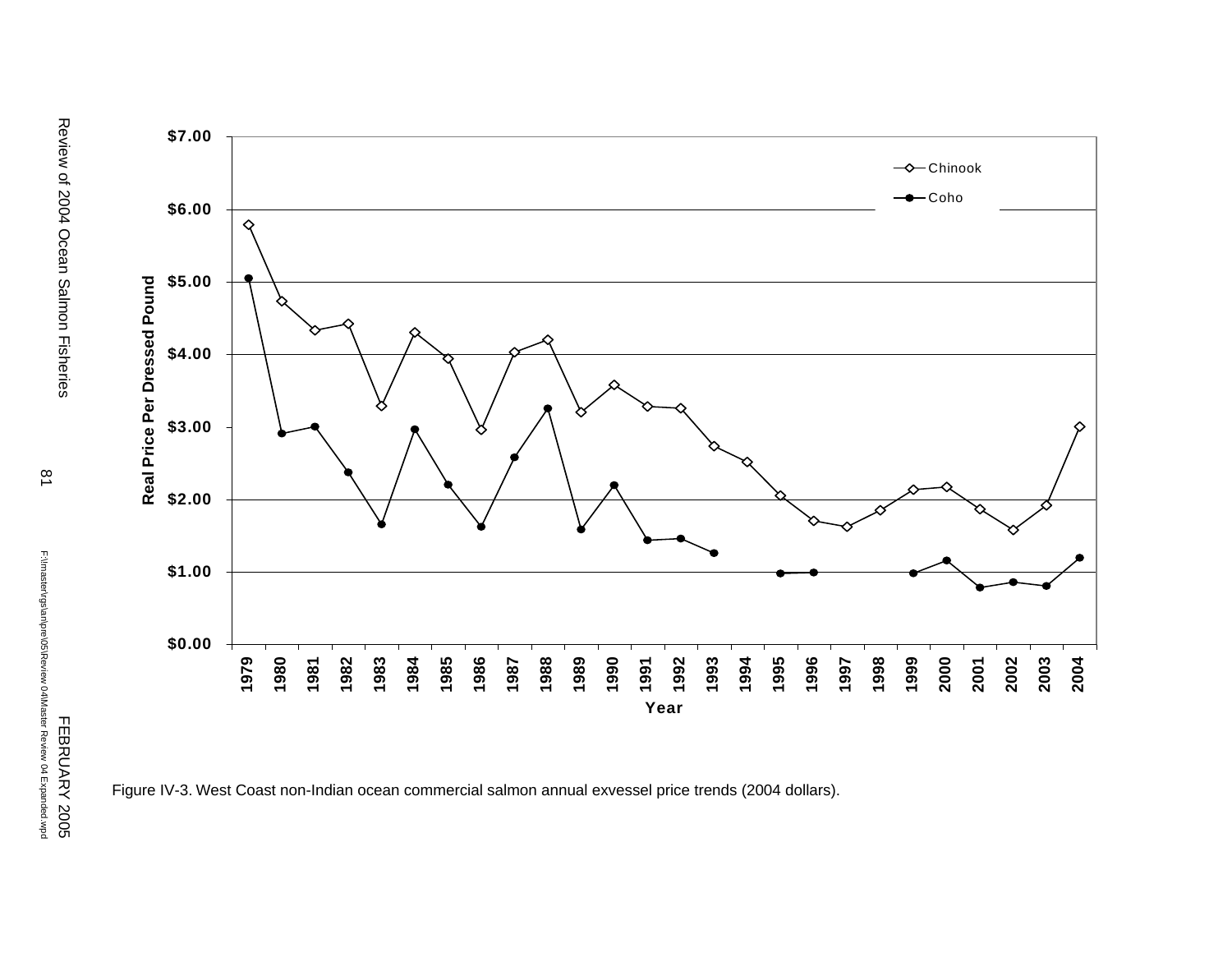

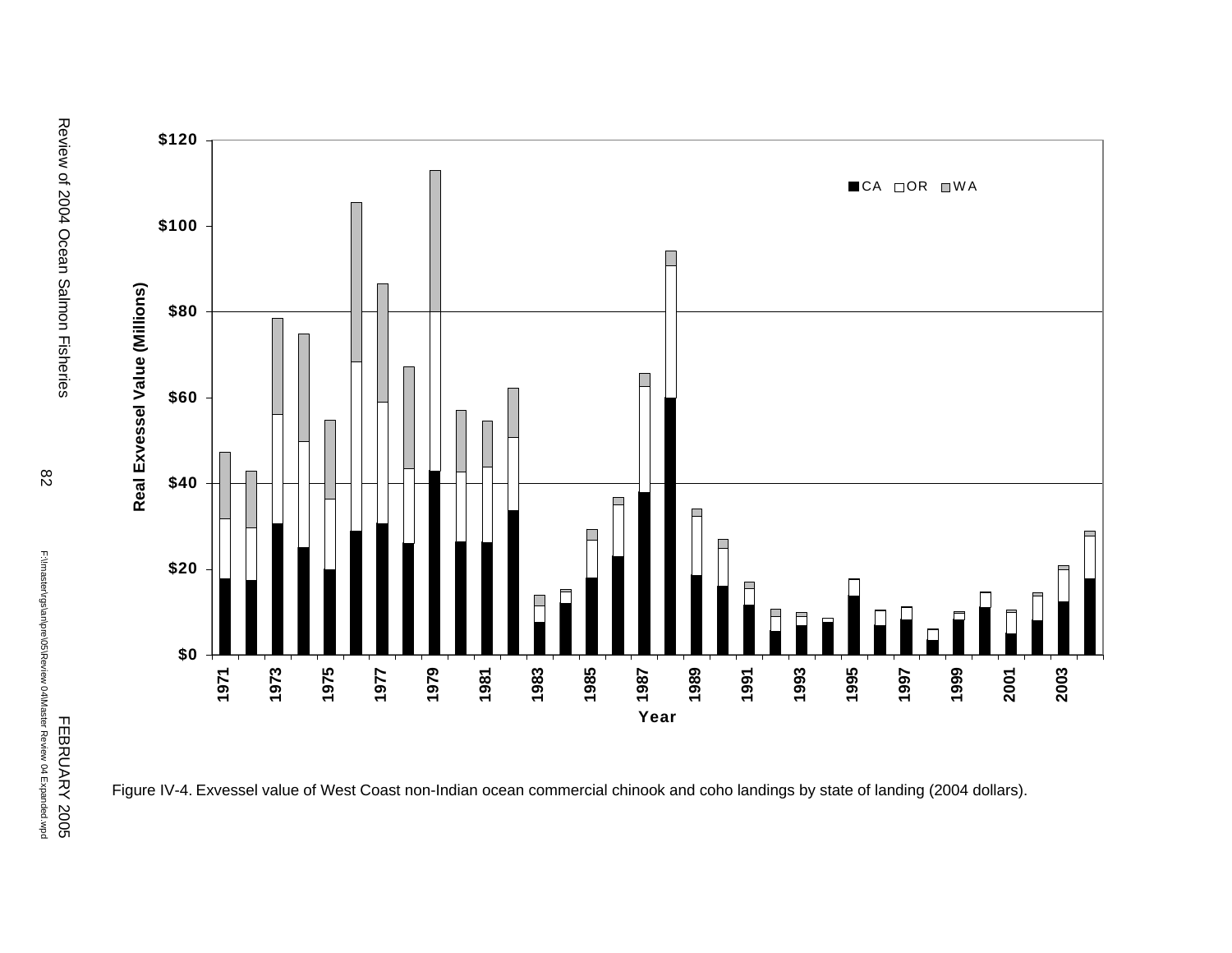#### **West Coast Treaty Indian Commercial Ocean Fishery**

Treaty Indian commercial ocean fisheries off Washington are allocated a share of the total ocean salmon harvest. While some of the treaty Indian harvest is for ceremonial and subsistence purposes, the majority of the catch is commercial harvest. Commercial treaty Indian fisheries provide food to consumers and generate income in local and state economies through expenditures on harvesting, processing, and marketing of the catch. The treaty Indian commercial ocean fishery harvested 65,300 chinook (771,100 pounds) and 62,000 coho (384,100 pounds) in 2004, compared with 34,900 chinook (436,400 pounds) and 10,900 coho (62,200 pounds) in 2003 (Tables A-15 and D-3). The preliminary exvessel value of chinook and coho landed in 2004 is \$1,782,000 compared with an inflation-adjusted exvessel value of \$521,000 in 2003 (2004 values are projected based on PacFIN data).

# **Columbia River Commercial Fishery**

Harvest in the ocean salmon fisheries affect inriver fisheries by affecting the number of fish available for inside treaty Indian and non-Indian harvest. Table IV-9 shows the exvessel value of Columbia River commercial harvest of chinook, coho and chum salmon. All prices and values in the table and the following discussion are reported in inflation-adjusted dollars. Exvessel prices for inriver gillnet catches of chinook vary considerably with race (spring versus fall chinook) and stock (tules versus brights). Spring chinook generally bring the highest prices and tule fall chinook and chum the lowest.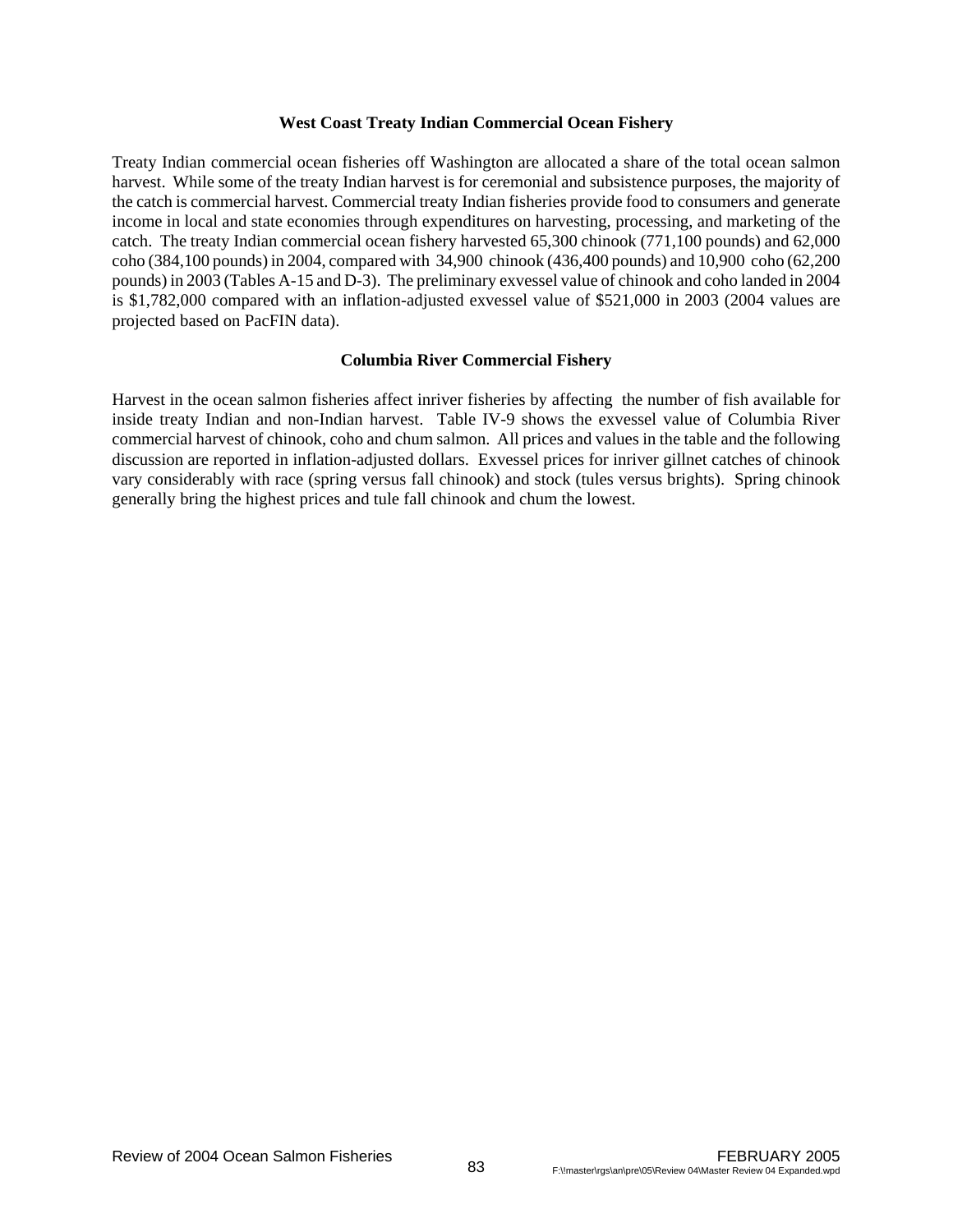| TABLE IV-9.                         | <b>Exvessel values</b> (expressed in 2004 dollars) of infliver <b>commercial</b> narvest of <b>Columbia River</b> salmon. |               | Per Landed Pound <sup>g</sup> (dollars) | Average Price |                   |                   |                               |               |                                 |                | <b>Exvessel Value</b>   |                  |       | $(Paqe 1$ or $1)$ |       |       | Pounds                                |          |                 |
|-------------------------------------|---------------------------------------------------------------------------------------------------------------------------|---------------|-----------------------------------------|---------------|-------------------|-------------------|-------------------------------|---------------|---------------------------------|----------------|-------------------------|------------------|-------|-------------------|-------|-------|---------------------------------------|----------|-----------------|
| Fishery                             | <b>Species</b>                                                                                                            | 1990-<br>1999 | 2000                                    | 2001          |                   |                   | 2002 2003° 2004 <sup>h/</sup> | 1990-<br>1999 | 2000                            | 2001           | (thousands of dollars)  | 2002 2003° 2004° |       | 1990-<br>1999     | 2000  | 2001  | (thousands)<br>$2002 - 2003^{\circ/}$ |          | $2004^{\circ/}$ |
|                                     |                                                                                                                           |               |                                         |               |                   |                   |                               |               | <b>OREGON</b>                   |                |                         |                  |       |                   |       |       |                                       |          |                 |
| Non-Indian <sup>i</sup> Chinook     |                                                                                                                           |               |                                         |               |                   |                   |                               |               |                                 |                |                         |                  |       |                   |       |       |                                       |          |                 |
| Gillnet                             | Spring                                                                                                                    | 3.88          | 2.92                                    | 2.79          | 3.07              | 2.62              | 3.72                          | 396           | 248                             | 621            | 971                     | 387              | 1,027 | 92                | 85    | 222   | 316                                   | 147      | 276             |
|                                     | <b>Fall Brights</b>                                                                                                       | 1.38          | 1.18                                    | 0.73          | $0.57$ 0.72       |                   | 1.37                          | 1,896         | 117                             | 123            | 198                     | 412              | 560   | 887               | 100   | 169   | 349                                   | 574      | 409             |
|                                     | Tules                                                                                                                     | 0.41          | 0.21                                    | 0.14          | $0.11$ $0.10$     |                   | 0.22                          | 110           | 3                               | 14             | 28                      | 18               | 50    | 162               | 16    | 104   | 255                                   | 174      | 224             |
|                                     | Coho                                                                                                                      | 1.29          | 0.57                                    | 0.30          |                   | 0.34 0.52         | 0.90                          | 1,091         | 548                             | 392            | 389                     | 796              | 679   | 646               | 949   | 1,323 | 1.148                                 | 1,522    | 755             |
|                                     | Chum                                                                                                                      | 0.41          | 0.32                                    | 0.31          |                   | 0.36 0.00         | 0.25                          | 0             |                                 | e/             | e/                      | 0                | e/    | 2                 | 4     | e/    | e/                                    | $\Omega$ | e/              |
|                                     | <b>TOTAL</b>                                                                                                              |               |                                         |               |                   |                   |                               | 3,494         | 917                             | 1.151          | 1,586                   | 1,612 2,316      |       | 1,789             | 1,154 |       | 1,819 2,069 2,417                     |          | 1,664           |
| $T$ reaty <sup><math>V</math></sup> | Chinook                                                                                                                   |               |                                         |               |                   |                   |                               |               |                                 |                |                         |                  |       |                   |       |       |                                       |          |                 |
| All Gears                           | Spring                                                                                                                    | 2.88          | 3.05                                    | 1.45          | 1.26              | 4.10              | 1.85                          | 2             | 2                               | 36             | 18                      | 5                | 148   | f/                |       | 25    | 14                                    | -1       | 80              |
|                                     | <b>Fall Brights</b>                                                                                                       | 1.27          | 0.89                                    | 1.06          | 0.86 0.70         |                   | 1.13                          | 796           | 105                             | $\overline{7}$ | 4                       | 13               | 538   | 430               | 117   |       | 5                                     | 19       | 476             |
|                                     | Tules                                                                                                                     | 0.31          | 0.12                                    | 0.42          | $0.22 \quad 0.00$ |                   | 0.10                          | 20            | 6                               | e/             | e/                      | $\Omega$         | 30    | 78                | 49    |       |                                       | $\Omega$ | 299             |
|                                     | Coho                                                                                                                      | 0.88          | 0.67                                    | 0.42          |                   | $0.00 \quad 0.00$ | 0.59                          | 6             | 5                               | e/             | $\Omega$                | 0                | 17    | 5                 | 8     |       | 0                                     | $\Omega$ | 29              |
|                                     | <b>TOTAL</b>                                                                                                              |               |                                         |               |                   |                   |                               | 824           | 118                             | 43             | 22                      | 19               | 733   | 513               | 175   | 32    | 20                                    | 20       | 884             |
|                                     |                                                                                                                           |               |                                         |               |                   |                   |                               |               |                                 |                |                         |                  |       |                   |       |       |                                       |          |                 |
| Non-Indian                          | Chinook                                                                                                                   |               |                                         |               |                   |                   |                               |               | <b>WASHINGTON</b> <sup>k/</sup> |                |                         |                  |       |                   |       |       |                                       |          |                 |
| Gillnet                             | Spring                                                                                                                    | 4.11          | 5.25                                    | 4.02          | 4.41              | 4.19              | 3.94                          | 216           | 17                              | 142            | 307                     | 82               | 272   | 47                | 3     | 35    | 70                                    | 20       | 69              |
|                                     | $Fall^V$                                                                                                                  | 1.31          | 1.02                                    | 0.57          | 0.48 0.59         |                   | 1.29                          | 714           | 142                             | 70             | 103                     | 264              | 431   | 365               | 138   | 122   | 215                                   | 448      | 334             |
|                                     | Coho                                                                                                                      | 1.30          | 0.54                                    | 0.28          | 0.34 0.58         |                   | 0.93                          | 432           | 277                             | 257            | 183                     | 460              | 314   | 270               | 504   | 934   | 538                                   | 799      | 334             |
|                                     | Chum                                                                                                                      | 0.39          | 0.12                                    | 0.19          | $0.19$ $0.15$     |                   | 0.25                          |               | e/                              | e/             | e/                      | e/               | e/    |                   | 3     |       | e/                                    | e/       | e/              |
|                                     | <b>TOTAL</b>                                                                                                              |               |                                         |               |                   |                   |                               | 1,363         | 435                             | 468            | 594                     | 806              | 1,018 | 683               | 648   | 1,093 | 823                                   | 1,267    | 737             |
|                                     |                                                                                                                           |               |                                         |               |                   |                   |                               |               |                                 |                |                         |                  |       |                   |       |       |                                       |          |                 |
| Treaty<br>All Gears <sup>f/m/</sup> | Chinook<br>Spring                                                                                                         | 4.39          | 2.07                                    | 1.34          | 1.23 1.09         |                   | 1.57                          | 6             | 55                              | 296            | 227                     | 145              | 165   | 1                 | 27    | 221   | 185                                   | 133      | 105             |
|                                     | Fall <sup>h</sup>                                                                                                         | 0.98          | 0.63                                    | 0.25          | $0.18$ 0.19       |                   | 0.55                          | 1,139         | 322                             | 332            | 293                     | 300              | 443   | 810               | 509   | 1,306 | 1,587                                 | 1,607    | 806             |
|                                     | Coho                                                                                                                      | 0.95          | 0.45                                    | 0.11          | $0.13$ $0.11$     |                   | 0.14                          | 16            | 14                              | 7              | 3                       | 3                | 5     | 12                | 30    | 68    | 22                                    | 23       | 35              |
|                                     | <b>TOTAL</b>                                                                                                              |               |                                         |               |                   |                   |                               | 1,160         | 391                             | 635            | 523                     | 448              | 613   | 823               | 566   | 1,594 | 1,794                                 | 1.762    | 945             |
| Columbia River Total                |                                                                                                                           |               |                                         |               |                   |                   |                               | 6,841         | 1,861                           |                | 2,297 2,725 2,885 4,680 |                  |       |                   |       |       | 3,808 2,543 4,538 4,706 5,466         |          | 4,230           |

#### $T \cdot D \cdot F \cdot M \cdot S$ **Exvessel values** (expressed in 2004 dollars) of inriver **commercial** harvest of **Columbia River** salmon.f/ (Page 1 of 1)

f/ Excluding pink and sockeye salmon, and steelhead.

g/ Gillnet exvessel salmon prices are recorded in round weight and therefore are not strictly comparable to exvessel troll prices.

h/ Preliminary. (All Washington values in this table are based on preliminary information available when each year's Salmon Review is drafted.)

i/ Mainstem below Bonneville and Select Areas (Youngs Bay, Tongue Point, Blind Slough, and Deep River).

j/ Treaty Indian landings and values do not include direct sales to consumers.

k/ Includes fall brights, tules, and jacks. Price changes may reflect a change in the mix of brights, tules, and jacks rather than annual price changes.

l/ Washington prices for years prior to 2000 are based on a combination of Washington and Oregon value information.

m/ Includes Klickitat dipnet, Drano Lake (Little White Salmon River mouth), and Priest Rapids Pool fisheries.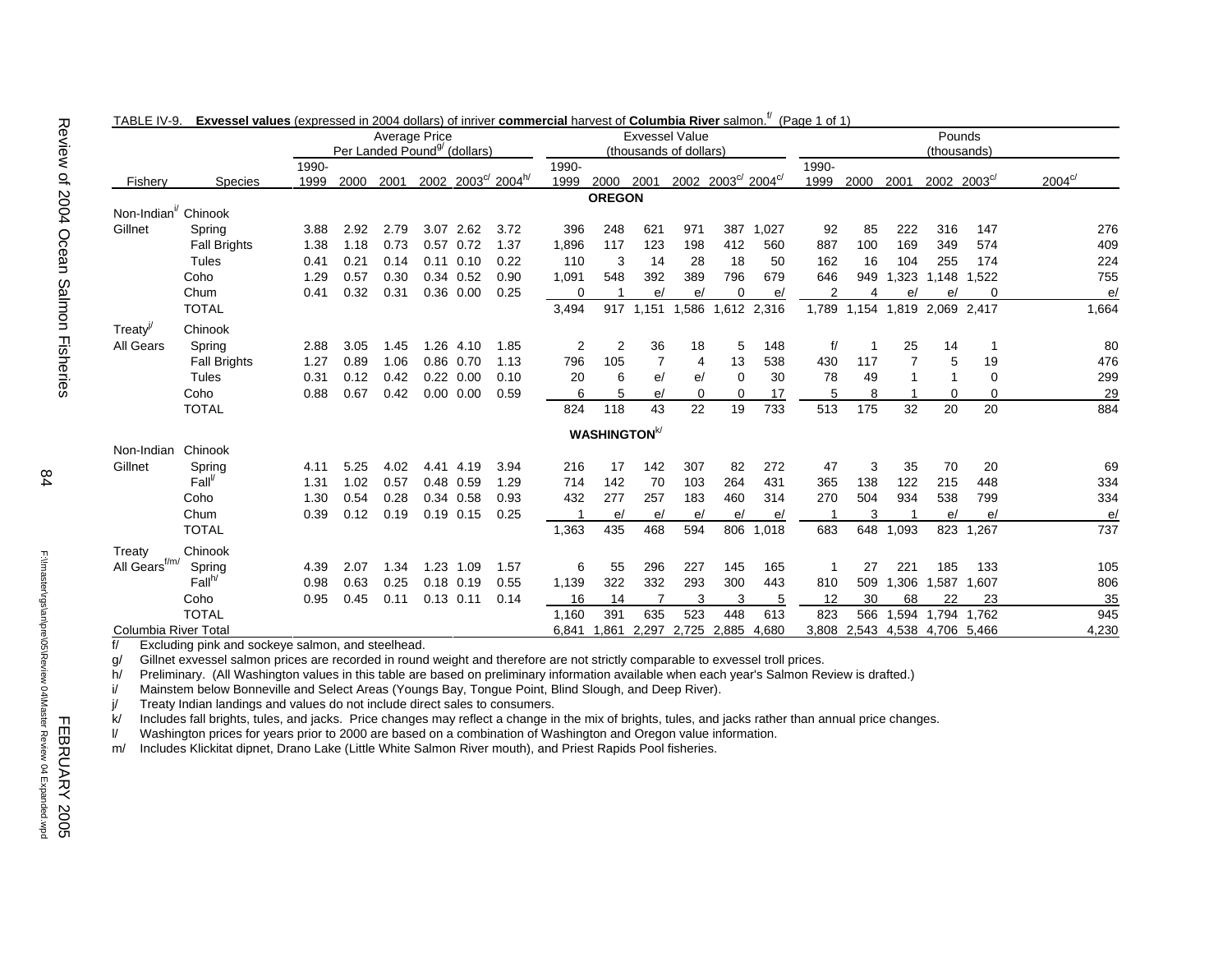Total 2004 exvessel value of commercial salmon harvested in the Columbia River was \$4.68 million. This was 62% above the inflation adjusted 2003 level. Total 2004 exvessel value for non-Indian commercial salmon harvested in the Columbia River was \$3.3 million. This value is 38% above the 2003 level, but still 31% below the average value of the 1987 through 1999 harvest. It is instructive to note that the 62% increase in inflation-adjusted revenues was achieved in spite of a 23% reduction in 2004 landings compared with the previous year. The increase in revenue is due to relatively higher average exvessel prices received for Columbia River salmon in 2004 (Table IV-9).

The total 2004 exvessel value of treaty Indian salmon harvested in the Columbia River and sold on fish tickets was \$1.3 million. This is nearly triple the 2003 value, but still 32% below the average value of the 1987 through 1999 harvest. Note that these values include only those sales made to licensed fish buyers. Treaty Indian fisher sales to the public are accounted for in harvest monitoring (Table B-20), but estimates of the pounds and value of such sales are not included in Table IV-9. Anecdotal evidence indicates the volume of direct sales to the public has increased substantially in recent years.

# **Other Inside Commercial Fisheries**

# **Puget Sound and Washington Coastal Inside Fisheries**

Information on 2004 Puget Sound and Washington coastal inside fisheries is currently incomplete. Based on PacFIN data, the 1981 through 2003 inflation adjusted average exvessel value reported for all salmon species taken in the commercial non-Indian fisheries in Puget Sound and Washington coastal inside fisheries (excluding the Columbia River) was \$17.6 million. Of this, an average of \$4.5 million was for chinook and coho. In 2003, the total inflation adjusted exvessel values for the commercial non-Indian salmon fisheries in these areas were \$2.9 million for all salmon species, and \$0.6 million for chinook and coho. The preliminary values for 2004 are \$4.4 million for all salmon species and \$0.7 million for chinook and coho.

The 1981 through 2003 inflation-adjusted average exvessel value reported for all salmon species taken in the commercial treaty Indian fisheries in these areas was \$21.3 million. Of this, an average of \$7.5 million was for chinook and coho. In 2003, the total inflation adjusted exvessel value for the commercial non-Indian fisheries in these areas was \$6.7 million for all salmon species and \$2.1 million for chinook and coho. The preliminary values for 2004 are \$7 million for all salmon species and \$4.7 million for chinook and coho.

# **Klamath River Fisheries**

From 1987 through 1989, catch in the Yurok and Hoopa Valley Reservation commercial Indian gillnet fisheries in the Klamath River estuary averaged about 27,500 chinook a year (some spring chinook were included in the 1989 commercial harvest). From 1989 through 1998 there was no commercial harvest in the estuary, except in 1996. There has been commercial harvest in the estuary in every year since 1999. The 1989 harvest of 27,700 chinook was sold for \$852,000 (unadjusted for inflation, \$1.2 million adjusted to 2004 dollars) and had an average per fish weight of 15.4 pounds. For the 1996 harvest of 3,129 spring chinook and 40,147 fall chinook, the value at first sale was estimated at \$525,000 (unadjusted for inflation, \$606,00 adjusted to 2004 dollars). The average weight of fish landed in 1996 was 13.5 pounds. Records are not available for the weight and value of harvests after 1996 as each Indian fisher now markets their fish independently. The commercial chinook harvest was 2,100 fish in 1999, 4,100 in 2000, and more than 10,000 chinook each year since 2000 (Appendix B, Table B-5).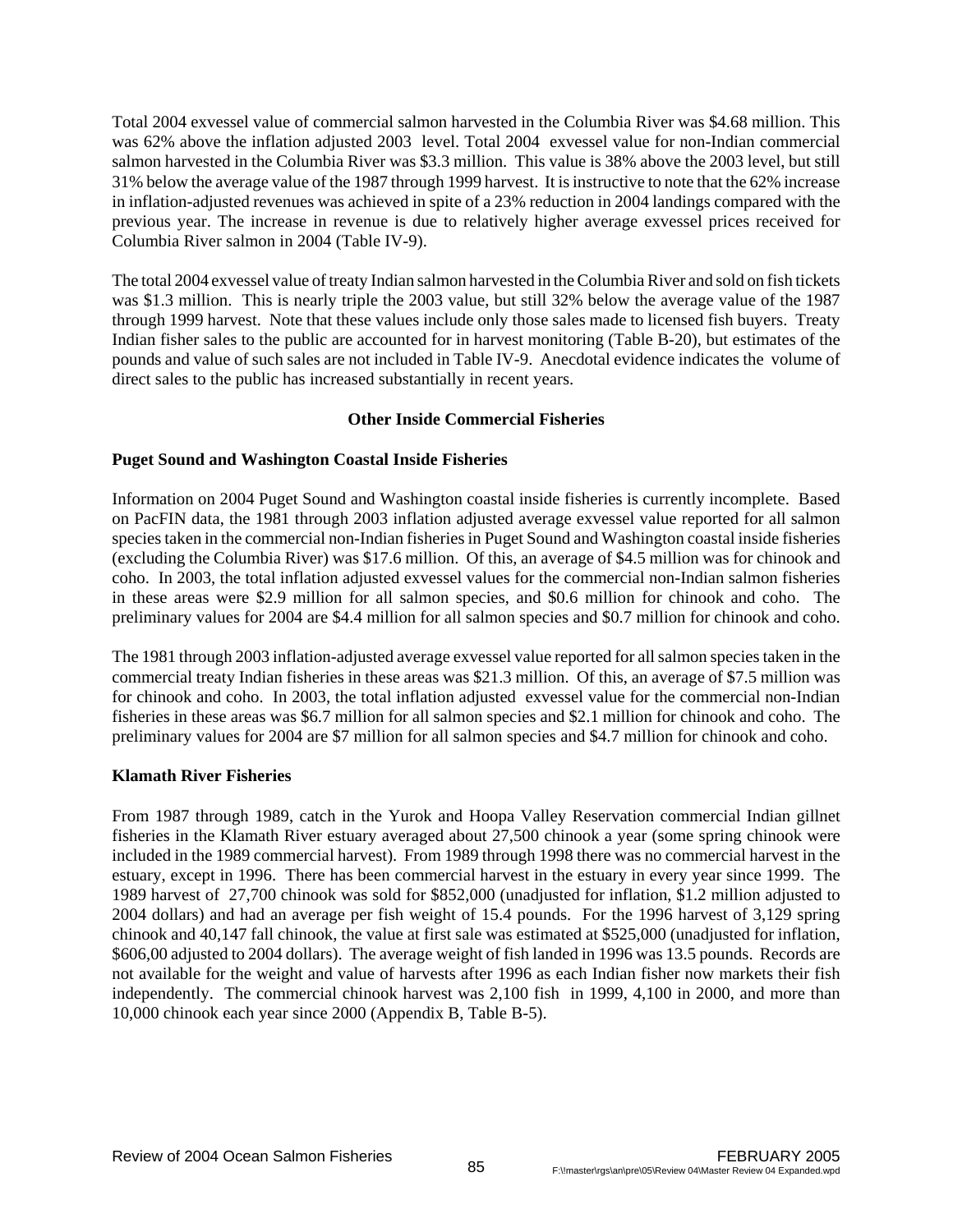#### **CEREMONIAL AND SUBSISTENCE SALMON FISHERIES**

In addition to the commercial Indian fisheries discussed above, fish are taken in Indian fisheries each year for ceremonial and subsistence purposes. Estimates of the amount of salmon used for ceremonial and subsistence purposes are documented in Appendix B. Discussion of the importance of ceremonial and subsistence fish to Indian communities is presented in Appendix B to Amendment 14 of the salmon FMP.

# **RECREATIONAL SALMON FISHERIES**

#### **Ocean**

The preliminary number of vessel-based ocean salmon recreational angler trips taken on the West Coast in 2004 was 470,900, an increase of 19% from 2003, and 20% less than the 1979 through 1991 average. Compared with 2003, preliminary estimates of the number of trips taken in 2004 increased by 60% in California, increased by 1% in Oregon, and decreased by 9% in Washington. Note that Washington and total effort estimates in Tables IV-10 and IV-13 differ from those in Tables I-4 and Appendix A Table A-17 because the former exclude bank effort from the Columbia River north jetty.

Recreational salmon fishing takes place primarily in two modes, (1) anglers fishing from privately owned pleasure crafts, and (2) anglers employing the services of the charter boat fleet. In general, success rates on charter vessels tend to be higher than success rates on private vessels. There are small amounts of shorebased effort directed toward ocean area salmon, primarily fishing occurring off jetties and piers. The proportion of angler trips taken on charter vessels in Washington, Oregon and California in 2004 was generally comparable to observations from recent years. Figure IV-5 and Tables IV-10, IV-11, IV-12, and IV-13 display details of effort and catch by port area and mode for each state.

# **California**

The preliminary estimate of total 2004 ocean salmon angler effort in California (215,700 angler trips) increased 60% compared to 2003, (Table IV-11) and was 15% above the 1979 through 1991 average. Effort increased fairly dramatically in all areas. In 2004, the proportion of California trips occurring on charter vessels was 45%. This is at the high end of the range (41% to 45%) observed since 1997 (Figure IV-5).

Angler success rates in California, measured in retained salmon per angler trip, increased to 1.03 salmon per day in 2004, compared with 0.71 and 0.87 salmon per day in 2003 and 2002, respectively. In 2004 anglers on charter vessels landed about 0.46 more salmon per day than anglers fishing from private vessels, compared with a differential of about 0.19 fish per day in 2002 and 2003. Since 1976, the differential between charter and private boat angler success rates has ranged from a low of 0.2 in 1991 up to 0.64 salmon per day in 1994.

# **Oregon**

Ocean recreational salmon trips in 2004 in Oregon were up slightly to 145,700 trips from an estimated 144,500 angler trips in 2003. Totals for both years were more than one third above 2002 levels. Increases were noted in Tillamook and Brookings, but decreases occurred in Astoria and Newport. The charter industry share of Oregon recreational salmon trips in 2004 was about 14%, a slight reduction from recent years (Figure IV-5 and Table IV-12).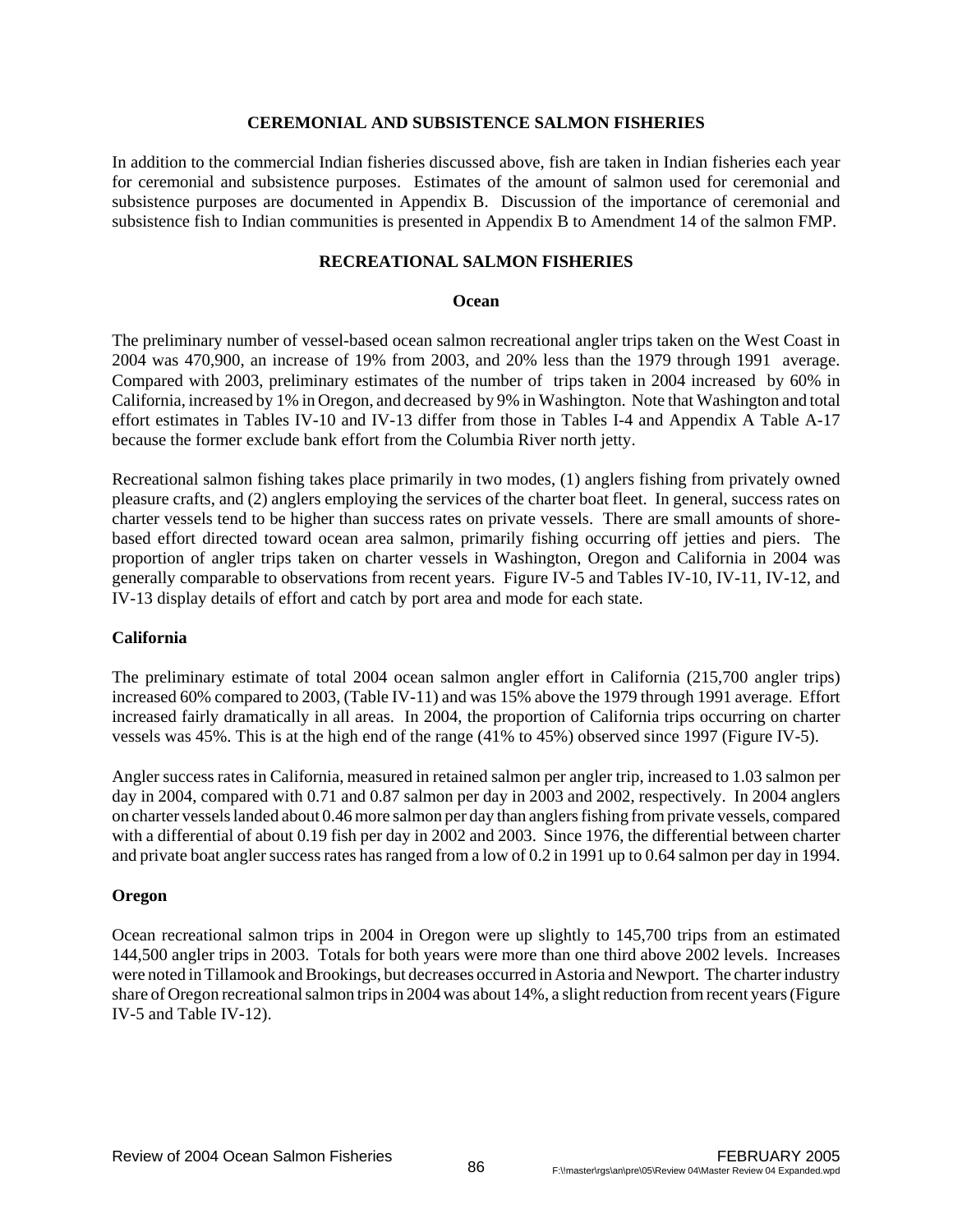

Figure IV-5. Total recreational ocean salmon trips for California, Oregon, and Washington, with proportion of charter trips shown above each bar.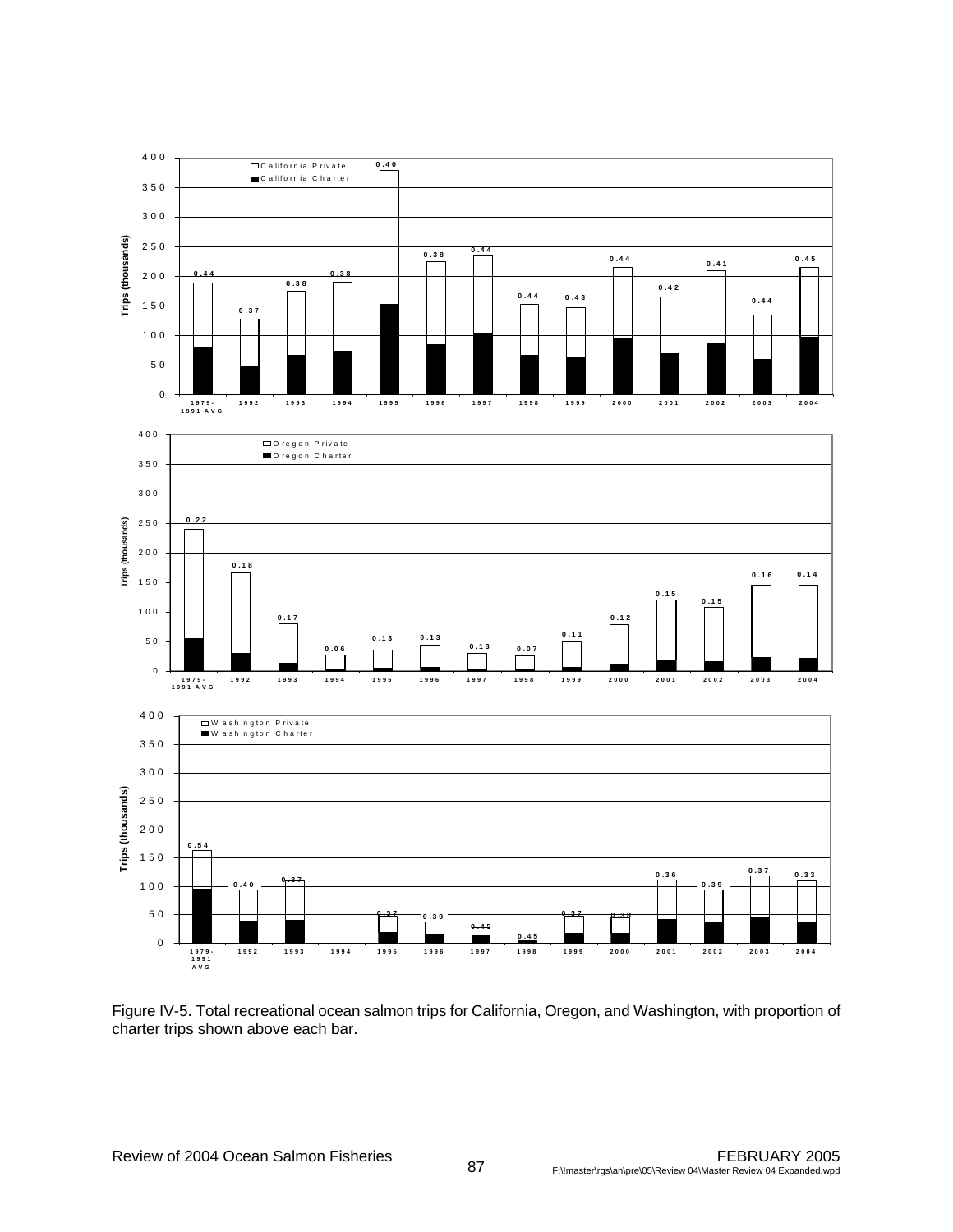|                    |         | <b>Angler Trips</b> | Chinook Catch <sup>n</sup> |         | Coho Catch <sup>a</sup> |         |  |
|--------------------|---------|---------------------|----------------------------|---------|-------------------------|---------|--|
| Year<br>or Average | Charter | Private             | Charter                    | Private | Charter                 | Private |  |
|                    |         |                     | <b>CALIFORNIA</b>          |         |                         |         |  |
| 1981-1985          | 68.9    | 78.1                | 74.6                       | 34.4    | 1.5                     | 18.3    |  |
| 1986-1990          | 95.9    | 144.8               | 100.1                      | 66.3    | 5.3                     | 35.1    |  |
| 1991               | 69.2    | 127.4               | 39.9                       | 40.6    | 13.5                    | 55.8    |  |
| 1992               | 47.7    | 80.2                | 42.4                       | 31.1    | $1.0$                   | 10.5    |  |
| 1993               | 66.0    | 108.9               | 66.0                       | 44.0    | $\frac{4.2}{9}$         | 25.6    |  |
| 1994               | 72.8    | 117.1               | 99.1                       | 84.1    |                         | 0.5     |  |
| 1995               | 152.9   | 225.6               | 182.0                      | 215.2   | b/                      | 0.9     |  |
| 1996               | 84.6    | 140.9               | 72.9                       | 91.2    | b/                      | 0.6     |  |
| 1997               | 102.6   | 131.7               | 122.4                      | 106.6   | b/                      | $0.5\,$ |  |
| 1998               | 67.0    | 85.0                | 59.7                       | 62.3    | b/                      | 0.1     |  |
| 1999               | 62.6    | 84.4                | 40.5                       | 47.4    | b/                      | 0.6     |  |
| 2000               | 94.0    | 120.4               | 91.9                       | 94.0    | b/                      | 0.4     |  |
| 2001               | 69.9    | 95.2                | 43.2                       | 55.6    | 0.1                     | $1.2$   |  |
| 2002               | 86.6    | 123.4               | 85.1                       | 96.9    | b/                      | 0.8     |  |
| 2003               | 59.4    | 75.3                | 48.3                       | 46.4    | 0.1                     | 0.6     |  |
| $2004^{p/}$        | 97.2    | 118.5               | 124.3                      | 96.0    | b/                      | 1.4     |  |
|                    |         |                     | OREGON <sup>q/r/</sup>     |         |                         |         |  |
| 1979               | 73.7    | 187.7               | 5.4                        | 13.3    | 59.8                    | 101.8   |  |
| 1980               | 79.1    | 218.9               | 5.1                        | 11.9    | 98.3                    | 207.5   |  |
| 1981-1985          | 45.7    | 187.9               | 6.2                        | 26.9    | 48.0                    | 117.6   |  |
| 1986-1990          | 56.5    | 184.6               | 7.0                        | 28.8    | 71.6                    | 148.4   |  |
| 1991               | 40.3    | 149.7               | 1.9                        | 12.5    | 68.9                    | 190.2   |  |
| 1992               | 30.0    | 135.4               | 2.7                        | 9.9     | 46.2                    | 139.6   |  |
| 1993               | 13.4    | 66.9                | 0.9                        | 5.6     | 16.2                    | 43.1    |  |
| 1994               | 1.4     | 25.5                | 0.5                        | 5.5     | $\blacksquare$          | b/      |  |
| 1995               | 4.6     | 31.2                | 0.3                        | 6.4     | 4.0                     | 7.9     |  |
| 1996               | 5.6     | 38.3                | $1.2$                      | 10.1    | 3.0                     | 4.2     |  |
| 1997               | 3.9     | 26.4                | 1.5                        | 6.2     | 2.4                     | 3.6     |  |
| 1998               | 1.8     | 24.2                | 0.5                        | 3.6     | 0.5                     | 1.8     |  |
| 1999               | 5.5     | 43.9                | 0.9                        | 6.9     | 3.4                     | 10.3    |  |
| 2000               | 9.8     | 68.7                | 3.6                        | 21.8    | 7.5                     | 25.7    |  |
| 2001               | 18.2    | 102.3               | 6.4                        | 20.8    | 19.3                    | 75.0    |  |
| 2002               | 15.7    | 91.9                | 7.9                        | 39.5    | 9.0                     | 27.5    |  |
| 2003               | 23.4    | 121.1               | 8.8                        | 31.8    | 23.7                    | 90.0    |  |
| $2004^{\circ/}$    | 21.1    | 124.6               | 14.6                       | 41.8    | 13.1                    | 58.8    |  |

TABLE IV-10. **California, Oregon, and Washington** ocean **recreational** salmon **effort** in thousands of angler trips and **catch** in thousands of fish by boat type. (Page 1 of 2)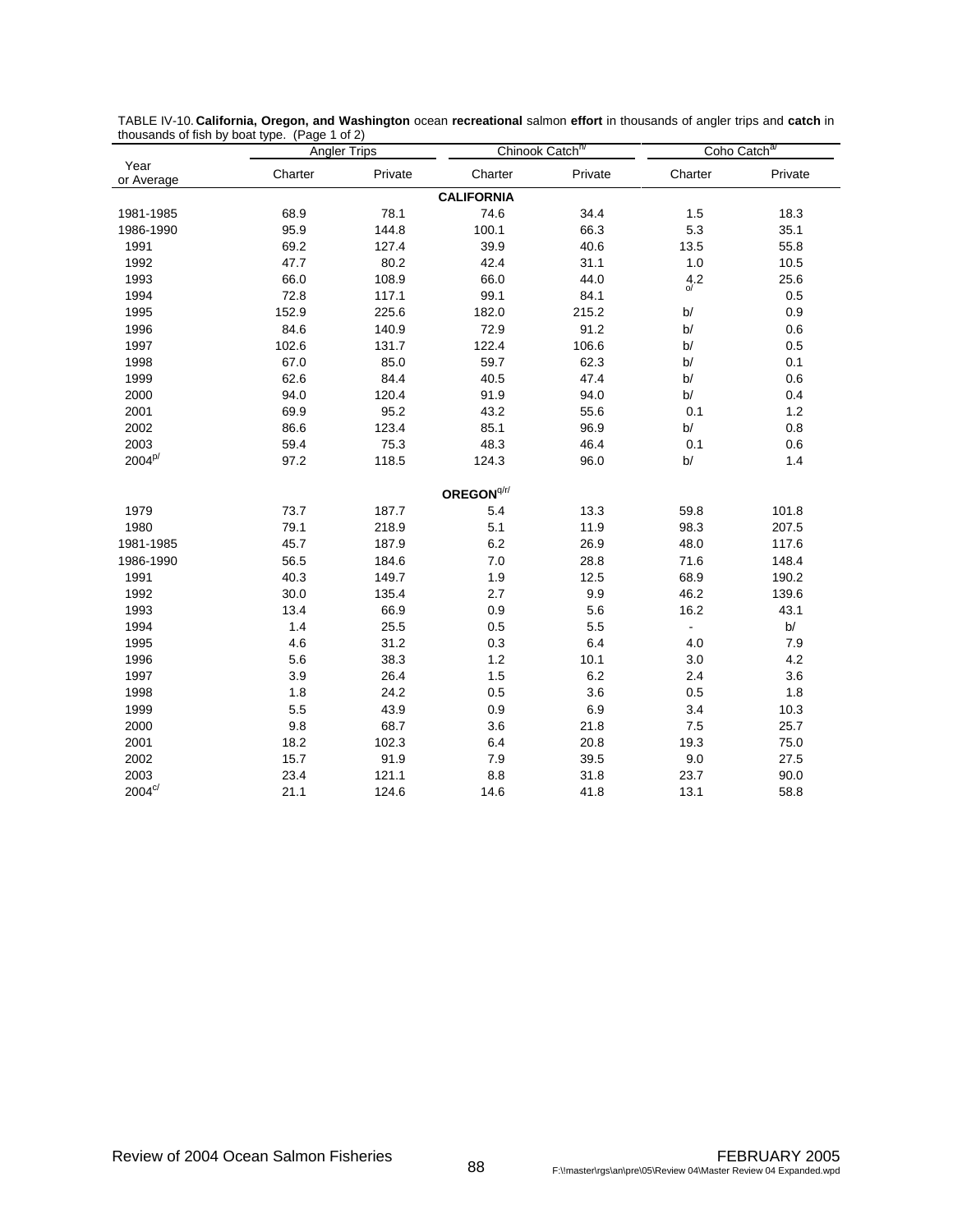|                    | ,,<br><b>Angler Trips</b> |         |                      | Chinook Catch <sup>n/</sup> | Coho Catch <sup>a/</sup> |         |  |
|--------------------|---------------------------|---------|----------------------|-----------------------------|--------------------------|---------|--|
| Year<br>or Average | Charter                   | Private | Charter              | Private                     | Charter                  | Private |  |
|                    |                           |         | <b>WASHINGTONS/U</b> |                             |                          |         |  |
| 1979               | 220.8                     | 89.8    | 61.1                 | 15.7                        | 227.9                    | 62.4    |  |
| 1980               | 193.9                     | 86.2    | 41.1                 | 12.5                        | 288.4                    | 73.1    |  |
| 1981-1985          | 102.0                     | 69.7    | 42.6                 | 13.8                        | 113.3                    | 69.2    |  |
| 1986-1990          | 53.5                      | 59.4    | 16.0                 | 10.0                        | 78.0                     | 77.6    |  |
| 1991               | 43.7                      | 69.6    | 5.0                  | 7.3                         | 80.2                     | 111.6   |  |
| 1992               | 38.2                      | 56.8    | 11.8                 | 6.6                         | 48.5                     | 62.6    |  |
| 1993               | 40.2                      | 68.9    | 5.8                  | 6.9                         | 52.8                     | 62.3    |  |
| 1994               | $\overline{\phantom{0}}$  |         |                      | ٠                           |                          |         |  |
| 1995               | 17.9                      | 30.0    | b/                   | 0.4                         | 26.1                     | 37.4    |  |
| 1996               | 15.3                      | 23.5    | b/                   | 0.2                         | 24.5                     | 24.4    |  |
| 1997               | 12.5                      | 15.1    | 1.7                  | 2.3                         | 12.5                     | 12.8    |  |
| 1998               | 5.5                       | 6.8     | 1.1                  | 0.9                         | 5.6                      | 7.1     |  |
| 1999               | 17.5                      | 29.9    | 5.7                  | 4.1                         | 16.3                     | 23.7    |  |
| 2000               | 17.1                      | 27.9    | 5.1                  | 3.4                         | 27.9                     | 35.8    |  |
| 2001               | 41.2                      | 72.4    | 11.9                 | 10.8                        | 66.2                     | 98.2    |  |
| 2002               | 37.0                      | 57.4    | 30.9                 | 27.0                        | 30.4                     | 43.7    |  |
| 2003               | 44.5                      | 75.5    | 16.0                 | 18.1                        | 53.4                     | 84.9    |  |
| $2004^{\circ/}$    | 36.4                      | 73.1    | 10.3                 | 14.6                        | 37.6                     | 75.1    |  |

TABLE IV-10. **California, Oregon, and Washington** ocean **recreational** salmon **effort** in thousands of angler trips and **catch** in thousands of fish by boat type. (Page 2 of 2)

n/ Catch numbers may include some illegal harvest.

o/ Fewer than 50 fish.

p/ Preliminary.

q/ Salmon data from surveyed ports only. These generally include Astoria, Garibaldi, Depoe Bay, Newport, Winchester Bay, Coos Bay, and Brookings. Since 1981, Pacific City and Florence have also been included. Gold Beach data are included from 1981- 1987. Astoria was not included in 1994.

r/ Numbers do not include angling from the Columbia River jetty.

s/ Numbers do not include angling from the Columbia River jetty or from the late-season state waters Area 4B fishery.<br>
Values for 1982-1985 include some inriver Columbia River fishing after closure of the ocean fishery.

Values for 1982-1985 include some inriver Columbia River fishing after closure of the ocean fishery.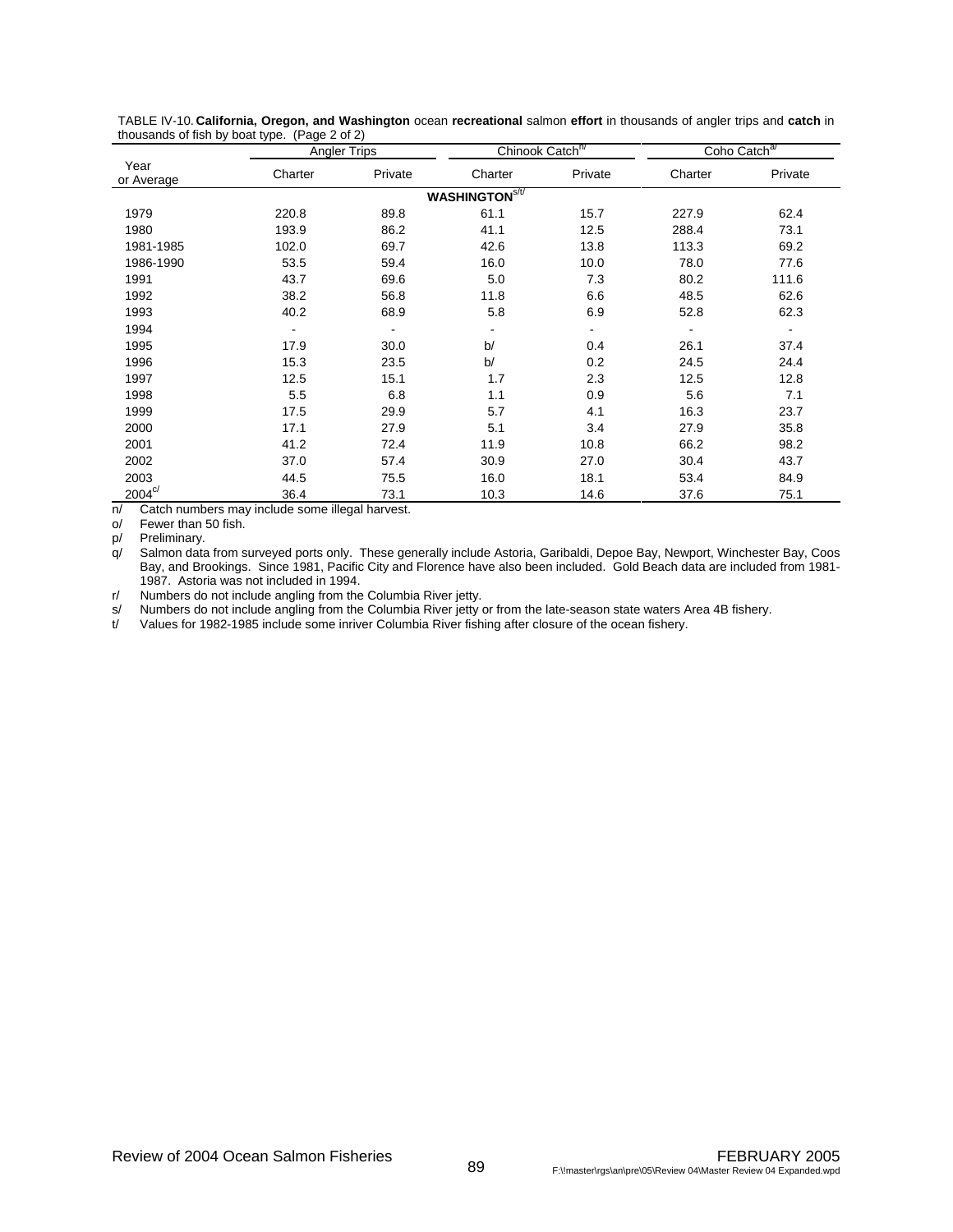| Year or Average | <b>Crescent City</b> | Eureka | Fort Bragg                       | TABLE IV-11. Estimates of <b>California recreational</b> ocean salmon angler trips by port area and boat type. (Page 1 of 1)<br>San Francisco | Monterey | State Total |
|-----------------|----------------------|--------|----------------------------------|-----------------------------------------------------------------------------------------------------------------------------------------------|----------|-------------|
|                 |                      |        | <b>CHARTER TRIPS (thousands)</b> |                                                                                                                                               |          |             |
| 1976-1980       | 1.5                  | 1.2    | 2.4                              | 63.5                                                                                                                                          | 4.0      | 72.7        |
| 1981-1985       | 0.7                  | 1.3    | 1.8                              | 62.1                                                                                                                                          | 3.0      | 68.9        |
| 1986-1990       | 1.0                  | 3.5    | 4.0                              | 74.3                                                                                                                                          | 13.1     | 95.9        |
| 1991            | 1.0                  | 2.1    | 5.4                              | 43.7                                                                                                                                          | 17.0     | 69.2        |
| 1992            | 0.1                  | 0.2    | 1.5                              | 38.6                                                                                                                                          | 7.3      | 47.7        |
| 1993            | 0.4                  | 1.0    | 2.0                              | 53.2                                                                                                                                          | 9.4      | 66.0        |
| 1994            | 0.2                  | 0.2    | 1.3                              | 63.9                                                                                                                                          | 7.2      | 72.8        |
| 1995            | 0.1                  | 0.7    | 3.8                              | 79.2                                                                                                                                          | 68.9     | 152.9       |
| 1996            | a/                   | 0.6    | $5.0\,$                          | 57.6                                                                                                                                          | 21.4     | 84.6        |
| 1997            | $\blacksquare$       | 0.8    | 2.2                              | 69.1                                                                                                                                          | 30.6     | 102.6       |
| 1998            | $\blacksquare$       | 0.3    | 2.7                              | 44.2                                                                                                                                          | 19.7     | 67.0        |
| 1999            | $\blacksquare$       | 0.4    | 2.3                              | 51.0                                                                                                                                          | 8.9      | 62.6        |
| 2000            | 0.1                  | 1.6    | 8.6                              | 53.9                                                                                                                                          | 29.9     | 94.0        |
| 2001            | a/                   | 1.4    | 9.7                              | 43.4                                                                                                                                          | 15.4     | 69.9        |
| 2002            | $\blacksquare$       | 1.6    | 10.7                             | 54.9                                                                                                                                          | 19.4     | 86.6        |
| 2003            | $\blacksquare$       | 1.1    | 8.2                              | 38.7                                                                                                                                          | 11.4     | 59.4        |
| $2004^{b/}$     | a/                   | 1.9    | 10.7                             | 63.1                                                                                                                                          | 21.5     | 97.2        |
|                 |                      |        | <b>PRIVATE TRIPS (thousands)</b> |                                                                                                                                               |          |             |
| 1976-1980       | 18.4                 | 22.7   | 9.3                              | 34.4                                                                                                                                          | 6.0      | 90.8        |
| 1981-1985       | 22.4                 | 21.8   | 7.8                              | 16.8                                                                                                                                          | 9.3      | 78.1        |
| 1986-1990       | 38.6                 | 34.4   | 11.4                             | 24.3                                                                                                                                          | 36.1     | 144.8       |
| 1991            | 24.5                 | 25.3   | 17.2                             | 26.5                                                                                                                                          | 33.8     | 127.4       |
| 1992            | 9.0                  | 8.9    | 9.7                              | 23.4                                                                                                                                          | 29.1     | 80.2        |
| 1993            | 15.0                 | 17.3   | 17.4                             | 29.6                                                                                                                                          | 29.7     | 108.9       |
| 1994            | 9.4                  | 6.3    | 18.1                             | 43.7                                                                                                                                          | 39.6     | 117.1       |
| 1995            | 11.8                 | 12.0   | 25.4                             | 62.2                                                                                                                                          | 114.2    | 225.6       |
| 1996            | 11.3                 | 13.6   | 26.2                             | 46.6                                                                                                                                          | 43.2     | 140.9       |
| 1997            | 6.6                  | 11.6   | 18.0                             | 42.1                                                                                                                                          | 53.5     | 131.7       |
| 1998            | 3.3                  | 6.4    | 5.7                              | 36.9                                                                                                                                          | 32.7     | 85.0        |
| 1999            | 5.8                  | 11.6   | 7.9                              | 38.8                                                                                                                                          | 20.3     | 84.4        |
| 2000            | 7.2                  | 11.5   | 17.0                             | 29.8                                                                                                                                          | 54.9     | 120.4       |
| 2001            | 8.6                  | 14.7   | 21.1                             | 28.1                                                                                                                                          | 22.7     | 95.2        |
| 2002            | 3.9                  | 16.1   | 21.1                             | 33.9                                                                                                                                          | 48.5     | 123.4       |
| 2003            | 2.2                  | 12.5   | 15.5                             | 27.9                                                                                                                                          | 17.1     | 75.3        |
| $2004^{b/}$     | 3.1                  | 20.5   | 19.8                             | 42.7                                                                                                                                          | 32.3     | 118.5       |
|                 |                      |        | <b>TOTAL TRIPS (thousands)</b>   |                                                                                                                                               |          |             |
| 1976-1980       | 20.0                 | 23.9   | 11.7                             | 97.9                                                                                                                                          | 10.0     | 163.5       |
| 1981-1985       | 23.1                 | 23.1   | 9.6                              | 78.9                                                                                                                                          | 12.2     | 147.0       |
| 1986-1990       | 39.6                 | 37.9   | 15.4                             | 98.6                                                                                                                                          | 49.2     | 240.7       |
| 1991            | 25.6                 | 27.4   | 22.6                             | 70.2                                                                                                                                          | 50.8     | 196.6       |
| 1992            | 9.1                  | 9.1    | 11.2                             | 62.0                                                                                                                                          | 36.4     | 127.9       |
| 1993            | 15.4                 | 18.3   | 19.3                             | 82.8                                                                                                                                          | 39.1     | 174.9       |
| 1994            | 9.7                  | 6.4    | 19.4                             | 107.6                                                                                                                                         | 46.8     | 189.9       |
| 1995            | 11.9                 | 12.8   | 29.3                             | 141.5                                                                                                                                         | 183.1    | 378.5       |
| 1996            | 11.3                 | 14.2   | 31.3                             | 104.2                                                                                                                                         | 64.5     | 225.4       |
| 1997            | 6.6                  | 12.4   | 20.2                             | 111.2                                                                                                                                         | 84.0     | 234.4       |
| 1998            | 3.3                  | 6.7    | 8.3                              | 81.0                                                                                                                                          | 52.4     | 151.8       |
| 1999            | 5.8                  | 12.0   | 10.2                             | 89.8                                                                                                                                          | 29.2     | 147.1       |
| 2000            | 7.2                  | 13.1   | 25.6                             | 83.7                                                                                                                                          | 84.8     | 214.4       |
| 2001            | 8.6                  | 16.0   | 30.8                             | 71.5                                                                                                                                          | 38.2     | 165.1       |
| 2002            | 3.9                  | 17.7   | 31.8                             | 88.8                                                                                                                                          | 67.9     | 210.1       |
| 2003            | 2.2                  | 13.6   | 23.7                             | 66.6                                                                                                                                          | 28.5     | 134.6       |
| $2004^{b/}$     | 3.1                  | 22.4   | 30.5                             | 105.8                                                                                                                                         | 53.8     | 215.7       |

TABLE IV-11. Estimates of **California recreational** ocean salmon angler **trips** by port area and boat type. (Page 1 of 1)

a/ Fewer than 50 trips.

b/ Preliminary.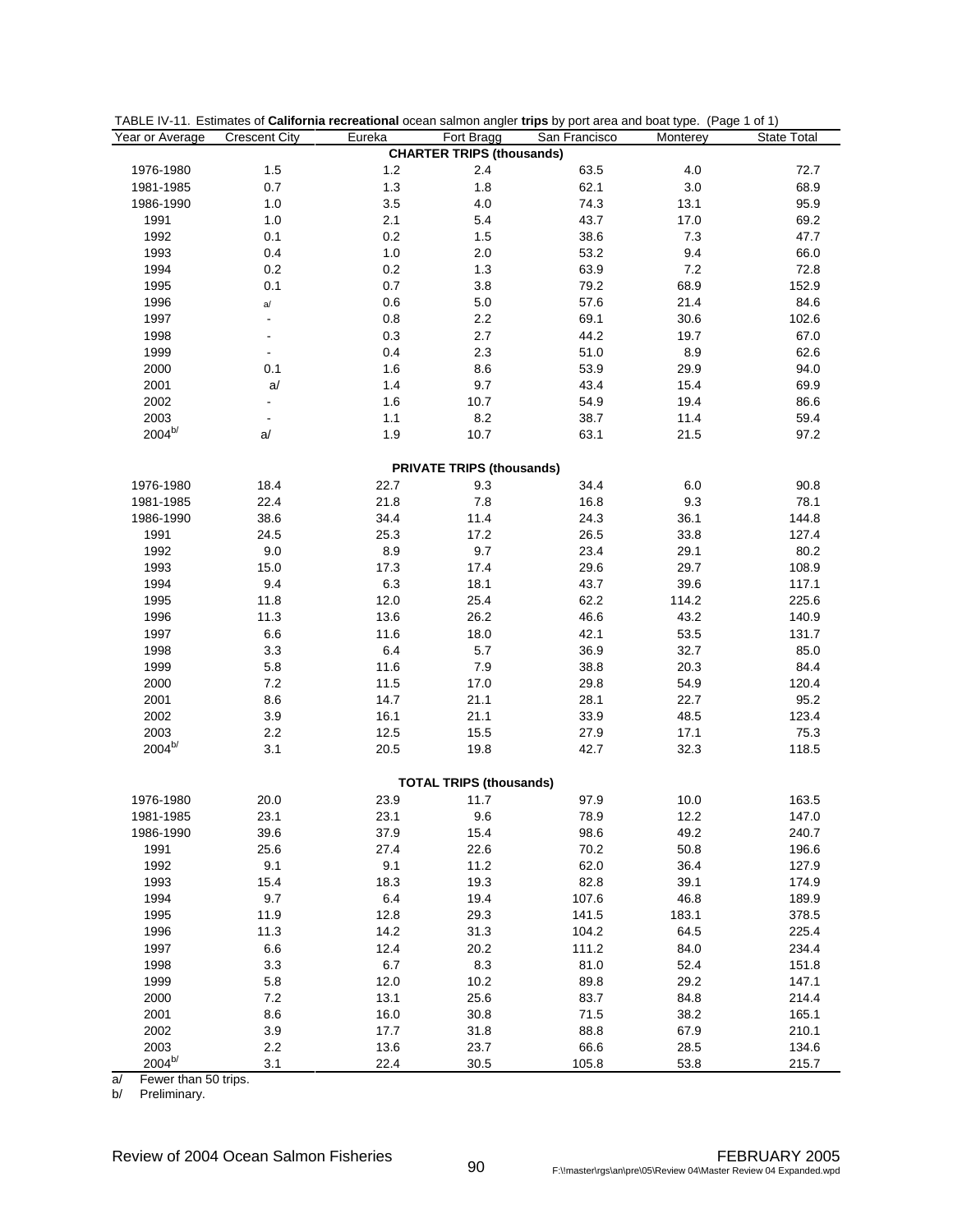| TABLE IV-12. Estimates of Oregon recreational ocean salmon angler trips by port area and boat type. (Page 1 of 1) |                   |           |                                  |          |                  |                    |
|-------------------------------------------------------------------------------------------------------------------|-------------------|-----------|----------------------------------|----------|------------------|--------------------|
| Year or Average                                                                                                   | Astoria           | Tillamook | Newport                          | Coos Bay | <b>Brookings</b> | <b>State Total</b> |
|                                                                                                                   |                   |           | <b>CHARTER TRIPS (thousands)</b> |          |                  |                    |
| 1979                                                                                                              | 18.5              | 2.8       | 26.7                             | 22.7     | 3.0              | 73.7               |
| 1980                                                                                                              | 26.3              | 3.7       | 26.7                             | 19.6     | 2.8              | 79.1               |
| 1981-1985                                                                                                         | 10.3              | 3.0       | 17.2                             | 11.9     | 3.3              | 45.7               |
| 1986-1990                                                                                                         | 7.1               | 5.3       | 27.5                             | 12.9     | 3.6              | 56.5               |
| 1991                                                                                                              | 8.1               | $2.5\,$   | 19.2                             | 8.4      | 2.1              | 40.3               |
| 1992                                                                                                              | 4.6               | 2.7       | 14.8                             | 7.4      | 0.5              | 30.0               |
| 1993                                                                                                              | 5.8               | 0.5       | 4.7                              | 1.8      | 0.6              | 13.4               |
| 1994                                                                                                              | $0.0^{\text{a/}}$ | $1.2$     | $\mathsf{b}/% \mathsf{b}$        | b/       | 0.2              | 1.4                |
| 1995                                                                                                              | 2.5               | $1.2$     | 0.6                              | b/       | 0.3              | 4.6                |
| 1996                                                                                                              | 1.9               | $0.8\,$   | 2.1                              | 0.1      | 0.6              | 5.6                |
| 1997                                                                                                              | 1.3               | 0.3       | 1.8                              | 0.0      | 0.5              | 3.9                |
| 1998                                                                                                              | 0.4               | 0.1       | 0.8                              | 0.2      | 0.3              | 1.8                |
| 1999                                                                                                              | 1.7               | 0.3       | 2.3                              | 0.5      | 0.7              | 5.5                |
| 2000                                                                                                              | 1.2               | 0.6       | 4.8                              | 2.3      | 0.8              | 9.8                |
| 2001                                                                                                              | 4.3               | 1.4       | 8.8                              | 3.0      | 0.7              | 18.2               |
| 2002                                                                                                              | 3.1               | 1.6       |                                  | 3.5      | 0.3              | 15.7               |
|                                                                                                                   |                   |           | 7.1                              |          |                  |                    |
| 2003                                                                                                              | 3.9               | 2.0       | 13.0                             | 4.0      | 0.5              | 23.4               |
| $2004^{\circ/}$                                                                                                   | 3.0               | 2.5       | 11.1                             | 3.8      | 0.6              | 21.1               |
|                                                                                                                   |                   |           |                                  |          |                  |                    |
|                                                                                                                   |                   |           | <b>PRIVATE TRIPS (thousands)</b> |          |                  |                    |
| 1979                                                                                                              | 24.3              | 16.3      | 45.4                             | 52.9     | 48.8             | 187.7              |
| 1980                                                                                                              | 20.1              | 29.3      | 56.6                             | 65.2     | 47.7             | 218.9              |
| 1981-1985                                                                                                         | 15.6              | 27.0      | 40.3                             | 51.8     | 52.9             | 187.8              |
| 1986-1990                                                                                                         | 10.5              | 23.7      | 47.1                             | 48.3     | 54.8             | 184.5              |
| 1991                                                                                                              | 13.6              | 18.5      | 34.0                             | 49.3     | 34.4             | 149.7              |
| 1992                                                                                                              | 8.3               | 23.4      | 38.3                             | 48.2     | 17.2             | 135.4              |
| 1993                                                                                                              | 12.7              | 5.1       | 12.4                             | 13.6     | 23.2             | 66.9               |
| 1994                                                                                                              | $0.0a$ /          | 9.1       | 0.1                              | 0.4      | 16.0             | 25.5               |
| 1995                                                                                                              | 7.2               | 3.9       | 0.4                              | 0.7      | 19.1             | 31.2               |
| 1996                                                                                                              | 3.7               | 7.5       | 0.6                              | 3.8      | 22.7             | 38.3               |
| 1997                                                                                                              | 2.3               | 3.4       | 0.6                              | 3.9      | 16.1             | 26.4               |
| 1998                                                                                                              | 1.7               | 5.9       | 0.5                              | 2.2      | 13.8             | 24.2               |
| 1999                                                                                                              | 5.7               | 10.9      | 5.0                              | 7.1      | 15.1             | 43.8               |
| 2000                                                                                                              | 7.2               | 10.9      | 8.2                              | 21.2     | 21.2             | 68.7               |
| 2001                                                                                                              | 19.0              | 15.1      | 14.8                             | 28.1     | 25.4             | 102.3              |
| 2002                                                                                                              | 9.0               | 22.8      | 10.9                             | 29.9     | 19.4             | 91.9               |
| 2003                                                                                                              | 15.4              | 26.0      | 26.5                             | 38.9     | 14.3             | 121.1              |
| $2004^{\mathrm{c}/}$                                                                                              | 15.7              | 26.7      | 27.9                             | 36.7     | 17.7             | 124.6              |
|                                                                                                                   |                   |           |                                  |          |                  |                    |
|                                                                                                                   |                   |           | <b>TOTAL TRIPS (thousands)</b>   |          |                  |                    |
| 1979                                                                                                              | 43.3              | 31.0      | 72.4                             | 94.7     | 60.0             | 301.3              |
| 1980                                                                                                              | 46.3              | 47.8      | 83.9                             | 97.4     | 56.0             | 331.4              |
| 1981-1985                                                                                                         | 26.0              | 30.0      | 57.5                             | 63.7     | 56.3             | 233.6              |
| 1986-1990                                                                                                         | 17.7              | 29.0      | 74.6                             | 61.4     | 58.4             | 241.1              |
| 1991                                                                                                              | 21.7              | 21.0      | 53.3                             | 57.7     | 36.4             | 190.1              |
|                                                                                                                   | 12.9              |           | 53.1                             | 55.6     | 17.7             | 165.3              |
| 1992                                                                                                              | 17.8              | 26.1      |                                  |          |                  |                    |
| 1993                                                                                                              | 0.0 <sup>a/</sup> | 5.6       | 17.1                             | 15.3     | 23.8             | 79.6               |
| 1994                                                                                                              |                   | 10.3      | 0.1                              | 0.4      | 16.2             | 26.9               |
| 1995                                                                                                              | 9.6               | 5.1       | 0.9                              | 0.7      | 19.4             | 35.8               |
| 1996                                                                                                              | 5.6               | 8.3       | 2.8                              | 3.9      | 23.3             | 44.0               |
| 1997                                                                                                              | 3.6               | 3.7       | 2.4                              | 3.9      | 16.6             | 30.2               |
| 1998                                                                                                              | 2.1               | $6.0\,$   | 1.3                              | 2.4      | 14.1             | 26.0               |
| 1999                                                                                                              | 7.4               | 11.2      | 7.4                              | 7.6      | 15.8             | 49.4               |
| 2000                                                                                                              | 8.4               | 11.5      | 13.0                             | 23.6     | 22.0             | 78.6               |
| 2001                                                                                                              | 23.2              | 16.5      | 23.6                             | 31.1     | 26.1             | 120.5              |
| 2002                                                                                                              | 12.1              | 24.4      | 18.1                             | 33.4     | 19.7             | 107.6              |
| 2003                                                                                                              | 19.2              | 28.0      | 39.6                             | 42.9     | 14.8             | 144.4              |
| $2004^{\circ/}$                                                                                                   | 18.7              | 29.2      | 39.0                             | 40.5     | 18.3             | 145.7              |

a/ The fishery north of Cape Falcon was closed, and it is assumed that no trips were taken out of Astoria into the south of Cape Falcon area. No samplers were stationed in Astoria.

b/ Fewer than 50 trips.

c/ Preliminary.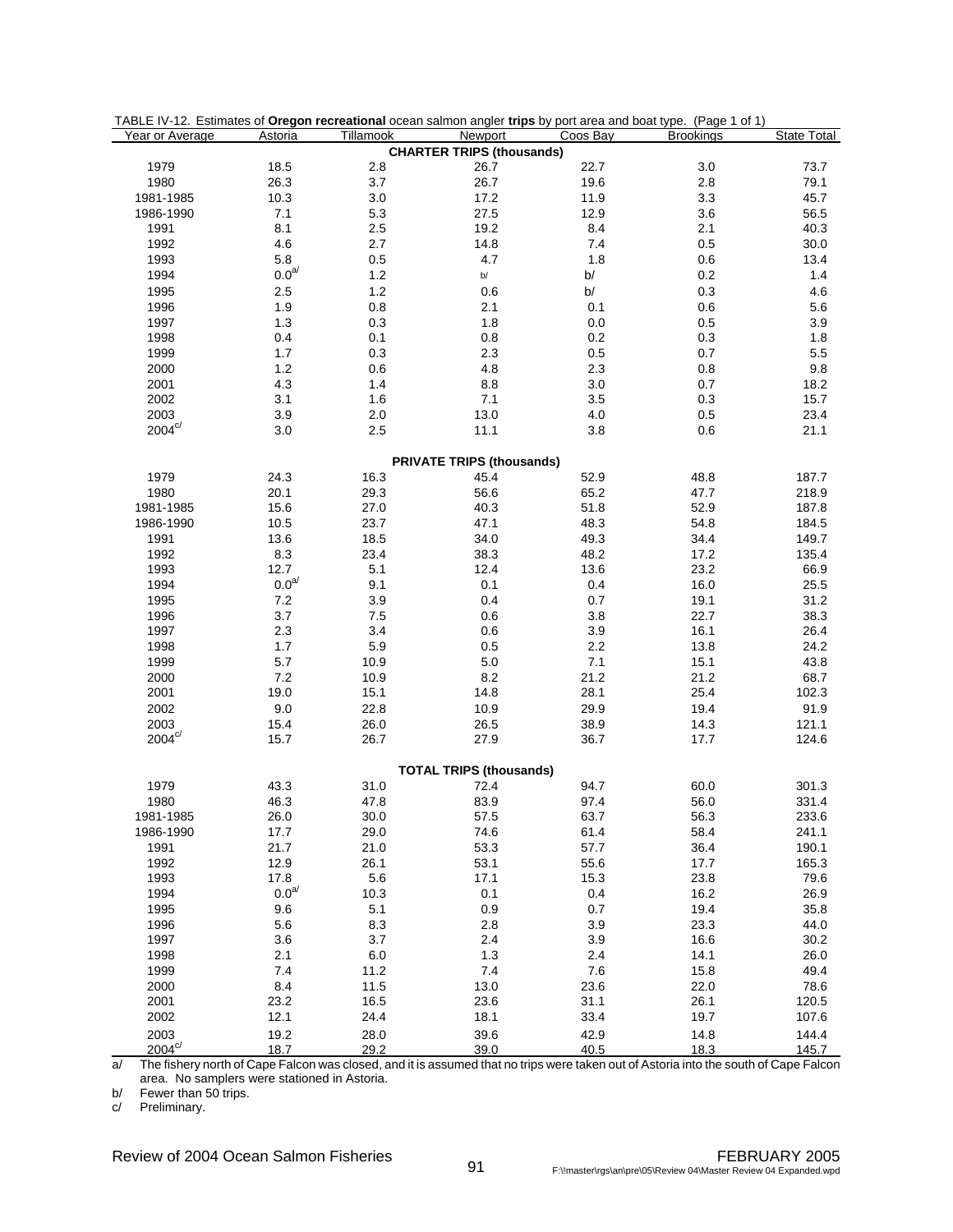| TABLE IV-13. Estimates of Washington recreational ocean salmon angler trips by port area. (Page 1 of 1) |  |  |
|---------------------------------------------------------------------------------------------------------|--|--|
|                                                                                                         |  |  |

| Year or Average      | Neah Bay <sup>ar</sup>      | La Push                          | Westport                         | כי יו<br>Columbia River <sup>b/</sup> | Coastal Area Total |
|----------------------|-----------------------------|----------------------------------|----------------------------------|---------------------------------------|--------------------|
|                      |                             |                                  | <b>CHARTER TRIPS (thousands)</b> |                                       |                    |
| $1984^{\circ}$       | $0.3\,$                     | 0.0                              | 11.6                             | 18.0                                  | 29.9               |
| $1985^{\circ/}$      | $2.0\,$                     | $0.0\,$                          | 42.2                             | 20.7                                  | 64.9               |
| 1986-1990            | $2.0\,$                     | $0.0\,$                          | 35.7                             | 15.9                                  | 53.5               |
| 1991                 | 1.4                         | 0.2                              | 28.6                             | 13.5                                  | 43.7               |
| 1992                 | 0.7                         | 0.2                              | 28.1                             | 9.2                                   | 38.2               |
| 1993                 | 1.0                         | 0.1                              | 27.4                             | 11.7                                  | 40.2               |
|                      | $\mathcal{L}_{\mathcal{A}}$ | ä,                               | $\omega$                         |                                       |                    |
| 1994                 |                             |                                  |                                  | ÷,                                    | $\omega_{\rm c}$   |
| 1995                 | 0.2                         | 0.1                              | 12.7                             | 5.0                                   | 17.9               |
| 1996                 | $0.2\,$                     | d/                               | 10.3                             | 4.8                                   | 15.3               |
| 1997                 | 0.1                         | 0.1                              | 10.0                             | 2.4                                   | 12.5               |
| 1998                 | $0.0\,$                     | $0.0\,$                          | $4.5\,$                          | 1.1                                   | $5.5\,$            |
| 1999                 | $0.5\,$                     | 0.1                              | 11.5                             | $5.5\,$                               | 17.5               |
| 2000                 | 0.7                         | 0.1                              | 12.2                             | 4.1                                   | 17.1               |
| 2001                 | $1.4$                       | 0.3                              | 25.6                             | 13.9                                  | 41.2               |
| 2002                 | $1.5\,$                     | 0.4                              | 24.5                             | 10.6                                  | 37.0               |
| 2003                 | $2.0\,$                     | 0.9                              | 27.3                             | 14.3                                  | 44.5               |
| $2004^{\mathrm{e}/}$ | 1.9                         | 0.6                              | 22.5                             | 11.4                                  | 36.5               |
|                      |                             | <b>PRIVATE TRIPS (thousands)</b> |                                  |                                       |                    |
| $1984^{\circ/}$      | 8.3                         | $0.2\,$                          | 2.3                              | 36.0                                  | 46.8               |
| $1985^{c/}$          | 15.2                        | 1.5                              | 13.7                             | 19.4                                  | 49.8               |
| 1986-1990            | 16.9                        | 2.5                              | 16.6                             | 23.4                                  | 59.4               |
| 1991                 | 14.8                        | 3.3                              | 24.2                             | 27.3                                  | 69.6               |
| 1992                 | 11.0                        | 2.3                              | 25.6                             | 17.9                                  | 56.8               |
| 1993                 | 18.4                        | 2.8                              | 23.5                             | 24.2                                  | 68.9               |
| 1994                 | $\blacksquare$              | $\blacksquare$                   | $\blacksquare$                   |                                       | $\bullet$          |
| 1995                 | 5.3                         | 1.4                              | 9.0                              | 14.2                                  | 30.0               |
| 1996                 | 9.1                         | 1.3                              | $5.2\,$                          | $7.9$                                 | 23.5               |
| 1997                 | 2.8                         | 0.9                              | $7.3$                            | 4.1                                   | 15.1               |
| 1998                 | $0.0\,$                     | 0.6                              | $3.5\,$                          | 2.6                                   | $6.8\,$            |
| 1999                 | 7.6                         | 2.9                              | 7.6                              | 11.8                                  | 29.9               |
| 2000                 | 7.2                         | 1.8                              | 7.7                              | 11.1                                  | 27.9               |
| 2001                 | 16.6                        | 3.1                              | 24.1                             | 28.7                                  | 72.4               |
|                      |                             |                                  |                                  |                                       |                    |
| 2002                 | 12.2                        | $3.0\,$                          | 16.9                             | 25.3                                  | 57.4               |
| 2003<br>$2004^{e/}$  | 18.4                        | 3.5                              | 20.7                             | 32.9                                  | 75.5               |
|                      | 24.2                        | 3.9                              | 15.7                             | 29.2                                  | 73.1               |
| $1984^{\circ/}$      |                             | <b>TOTAL TRIPS (thousands)</b>   |                                  |                                       |                    |
|                      | $8.6\,$                     | $0.2\,$                          | 13.9                             | 54.0                                  | 76.7               |
| $1985^{c/}$          | 17.2                        | 1.5                              | 55.9                             | 40.1                                  | 114.7              |
| 1986-1990            | 18.9                        | 2.5                              | 52.3                             | 39.3                                  | 113.0              |
| 1991                 | 16.2                        | 3.5                              | 52.8                             | 40.8                                  | 113.3              |
| 1992                 | 11.7                        | 2.5                              | 53.7                             | 27.1                                  | 95.0               |
| 1993                 | 19.4                        | 2.9                              | 50.9                             | 35.9                                  | 109.1              |
| 1994                 | $\blacksquare$              | $\omega_{\rm{eff}}$              | $\omega_{\rm c}$                 | $\overline{\phantom{a}}$              | $\blacksquare$     |
| 1995                 | $5.5\,$                     | 1.5                              | 21.7                             | 19.2                                  | 47.9               |
| 1996                 | 9.3                         | 1.3                              | 15.5                             | 12.7                                  | 38.8               |
| 1997                 | 2.9                         | 0.9                              | 17.3                             | $6.5\,$                               | 27.6               |
| 1998                 | 0.0                         | 0.6                              | 8.0                              | 3.7                                   | 12.3               |
| 1999                 | 8.1                         | 2.9                              | 19.1                             | 17.3                                  | 47.4               |
| 2000                 | $7.9$                       | 2.0                              | 19.8                             | 15.2                                  | 45.0               |
| 2001                 | 17.9                        | 3.4                              | 49.7                             | 42.5                                  | 113.6              |
| 2002                 | 13.7                        | 3.4                              | 41.4                             | 35.9                                  | 94.4               |
| 2003                 | 20.4                        | 4.4                              | 48.0                             | 47.1                                  | 120.0              |
| $2004^{e/}$          | 40.6                        | 38.2                             | 4.6                              | 26.1                                  | 109.5              |

 $a$  Does not include effort from the late-season state water Area 4B fishery.<br>b/ Does not include effort from the Columbia River Jetty.

b/ Does not include effort from the Columbia River Jetty.

c/ Values for 1984 and 1985 include some Columbia River fishing after closure of the ocean fishery.

d/ Fewer than 50 trips.

e/ Preliminary.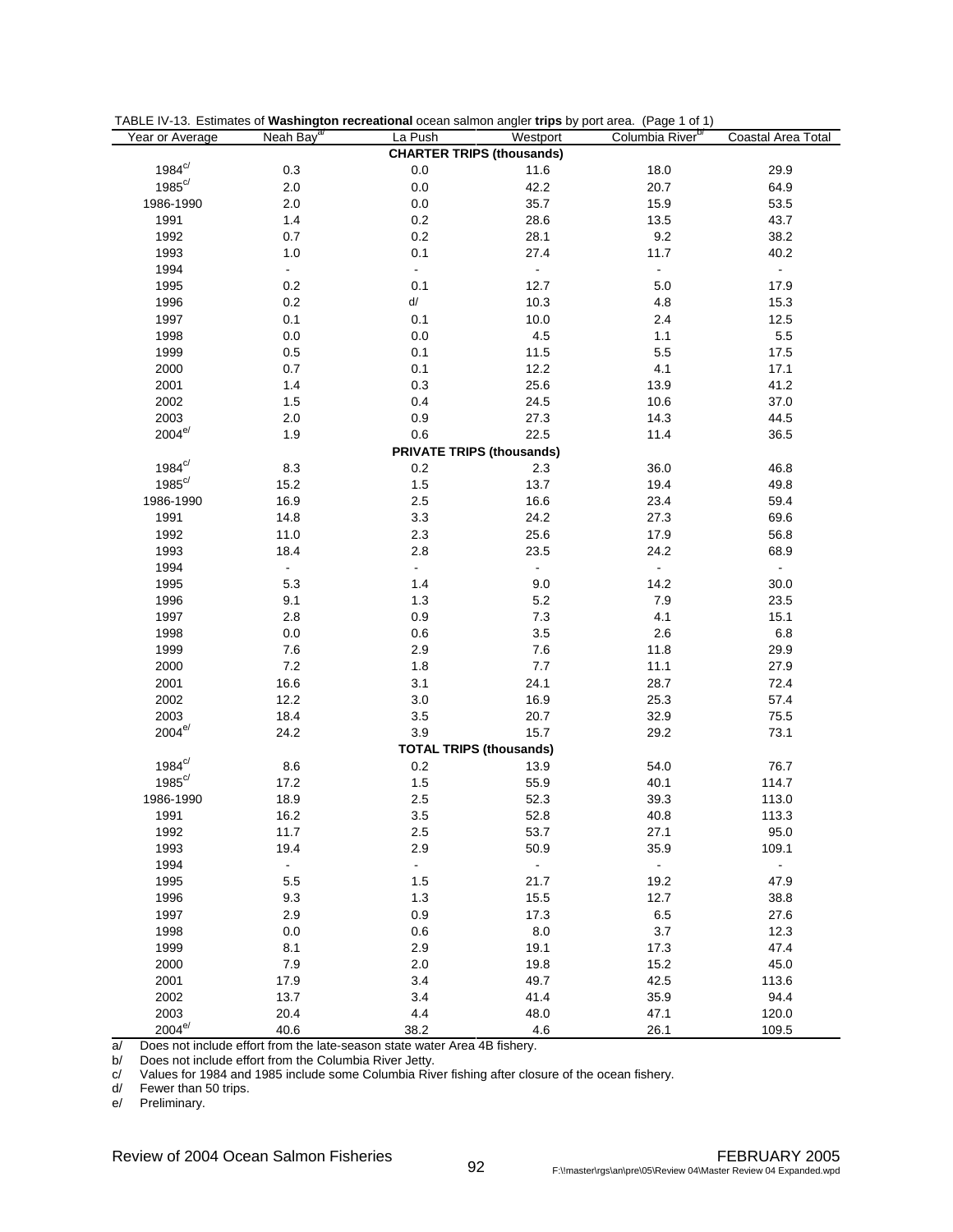From 1984 to 1993, coho comprised 87% of the recreational fishery catch. From 1994 through 1998 the lack of opportunity to retain coho south of Cape Falcon generally resulted in much lower angler success rates. With the opportunity to retain coho in mark-selective fisheries south of Cape Falcon beginning in 1999, salmon retention rates nearly doubled in 1999 to 0.43, from 0.25 in 1998. Between 2000 through 2003, retention rates ranged between 0.75 and 1.1 salmon per angler day. The retention rate for 2004 was near the middle of this range at 0.88.

# **Washington**

In 2004, 109,500 ocean angler trips were taken on vessels on the Washington coast, a decrease of 9% from 120,000 trips taken in 2003, but still well above effort levels observed between 1994 and 2000. The relatively high level of activity observed in recent years is primarily due to management under mark-selective fishery regulations for coho. The proportion of Washington angler trips taken on charter vessels fell to 33% in 2004 from 37% in 2003 and 39% in 2002 (Figure IV-5 and Table IV-13). This is the lowest charter share for Washington shown in Figure IV-5.

Angler success rates (in terms of retained fish per angler trip) declined to 1.26 in 2004 from 1.44 in 2003 and 1.40 in 2002. The average retention rate between 1979 and 2000 was 1.41 salmon per trip. Note that these figures do not include angler effort that occurs from the ocean side of the Columbia River jetty, or angler effort in the state managed Area 4B add-on fishery (which has not opened since 2000).

In an effort to increase angler participation in non-salmon recreational fishing and to extend the length of the salmon season, partial-week closures were used in the recreational fishery north of Cape Falcon beginning in 1985. Sunday through Thursday openings were used beginning in 1996 in the Westport and Columbia River port areas, but the Neah Bay and La Push areas were generally open seven days a week. In 2004, Westport and Columbia River areas switched from partial-week openings to seven-day-a-week openings beginning on July 23rd. Compared with 2003, bottomfish trips in 2004 decreased on the Washington coast (Table IV-14). This shift may be partially due to increased restrictions on recreational bottom fishing. (Note that bottomfish trips are reported for Washington only).

# **Buoy 10 and Area 4B Add-On Fisheries**

Angler retention rates in the Buoy 10 fishery fell from 0.80 salmon per day in 2003 to 0.46 salmon per day in 2004. However this is still higher than the 2002 average catch rate of 0.31 salmon per day. Effort in 2004 was down 22%, compared with 2003, to about 69,000 trips (Table IV-15).

In 2000, about 3,400 trips were made in the late-season Area 4B add-on fishery. Since that time there have been no late season fisheries because adequate opportunity was provided in the ocean fishery (Table IV-15).

There are numerous other inside recreational salmon fishing opportunities in Puget Sound and coastal streams and estuaries that are not discussed in this chapter of the review. See Appendix B for estimates of harvest in some of these other fisheries.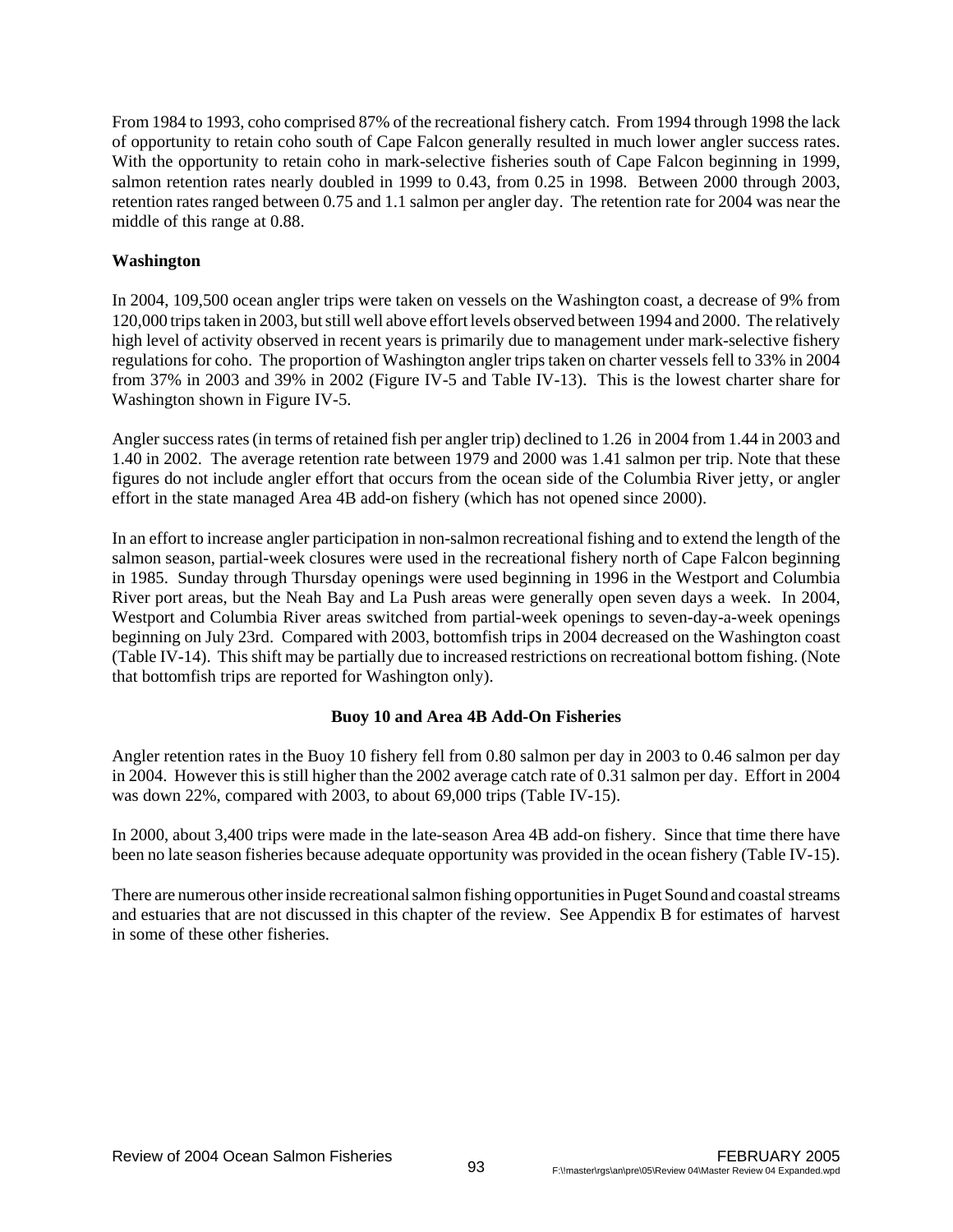|             |           | Columbia River and Buoy 10 |                          |           | Westport |         |                                  | La Push |         |         | Neah Bay and<br>Area 4B Add On |         |         |       |
|-------------|-----------|----------------------------|--------------------------|-----------|----------|---------|----------------------------------|---------|---------|---------|--------------------------------|---------|---------|-------|
| Year        | Charter   | Private                    | Subtotal                 | Jetty     | Total    | Charter | Private                          | Total   | Charter | Private | Total                          | Charter | Private | Total |
|             |           |                            |                          |           |          |         | <b>SALMON EFFORT (thousands)</b> |         |         |         |                                |         |         |       |
| 1984        | <b>NA</b> | <b>NA</b>                  | $\overline{\phantom{a}}$ | <b>NA</b> | 54.0     | 11.6    | 2.3                              | 13.9    | 0.0     | 0.2     | 0.2                            | 0.3     | 8.3     | 8.6   |
| 1985        | <b>NA</b> | <b>NA</b>                  | $\overline{\phantom{a}}$ | <b>NA</b> | 90.3     | 42.2    | 13.7                             | 55.9    | 0.0     | 1.5     | 1.5                            | 2.0     | 15.2    | 17.2  |
| 1986        | <b>NA</b> | <b>NA</b>                  | -                        | <b>NA</b> | 144.3    | 36.6    | 14.8                             | 51.4    | 0.0     | 1.7     | 1.7                            | 2.4     | 17.4    | 19.8  |
| 1987        | 39.5      | 130.0                      | 169.5                    | 12.4      | 181.9    | 34.1    | 9.8                              | 43.9    | 0.0     | 2.0     | 2.0                            | 1.9     | 17.8    | 19.7  |
| 1988        | 34.5      | 154.4                      | 188.9                    | 16.9      | 205.8    | 23.5    | 13.9                             | 37.4    | 0.0     | 2.8     | 2.8                            | 2.0     | 14.8    | 16.8  |
| 1989        | 40.4      | 169.2                      | 209.6                    | 22.9      | 232.5    | 40.8    | 18.7                             | 59.5    | 0.0     | 1.6     | 1.6                            | 2.8     | 25.5    | 28.3  |
| 1990        | 32.8      | 128.7                      | 161.5                    | 5.7       | 167.2    | 43.4    | 25.9                             | 69.3    | 0.0     | 4.2     | 4.2                            | 3.0     | 30.8    | 33.8  |
| 1991        | 37.9      | 172.7                      | 210.6                    | 35.5      | 246.1    | 28.6    | 24.2                             | 52.8    | 0.2     | 3.3     | 3.5                            | 1.9     | 23.5    | 25.4  |
| 1992        | 22.3      | 116.6                      | 138.9                    | 28.4      | 167.3    | 28.1    | 25.6                             | 53.7    | 0.2     | 2.3     | 2.5                            | 1.1     | 18.6    | 19.7  |
| 1993        | 20.2      | 103.3                      | 123.5                    | 24.6      | 148.1    | 27.4    | 23.5                             | 50.9    | 0.1     | 2.8     | 2.9                            | 1.6     | 25.7    | 27.3  |
| 1994        | 0.5       | 6.3                        | 6.8                      | 3.6       | 10.4     |         |                                  |         |         |         |                                |         |         |       |
| 1995        | 9.0       | 43.4                       | 52.4                     | 8.5       | 60.9     | 12.7    | 9.0                              | 21.7    | 0.1     | 1.4     | 1.5                            | 0.3     | 9.2     | 9.5   |
| 1996        | 7.3       | 26.8                       | 34.1                     | 7.5       | 41.6     | 10.3    | 5.2                              | 15.5    | f/      | 1.3     | 1.3                            | 0.3     | 10.6    | 10.9  |
| 1997        | 8.4       | 53.0                       | 61.3                     | 7.4       | 68.7     | 10.0    | 7.3                              | 17.3    | 0.1     | 0.9     | 0.9                            | 0.2     | 4.6     | 4.8   |
| 1998        | 3.2       | 30.7                       | 33.9                     | 3.6       | 37.5     | 4.5     | 3.5                              | 8.0     | 0.0     | 0.6     | 0.6                            | 0.1     | 6.3     | 6.4   |
| 1999        | 8.7       | 63.9                       | 72.6                     | 6.2       | 78.8     | 11.5    | 7.6                              | 19.1    | 0.1     | 2.9     | 2.9                            | 0.5     | 7.6     | 8.1   |
| 2000        | 9.8       | 82.2                       | 92.0                     | 7.0       | 99.0     | 12.2    | 7.7                              | 19.8    | 0.1     | 1.8     | 2.0                            | 1.1     | 10.3    | 11.4  |
| 2001        | 22.5      | 165.0                      | 187.5                    | 17.0      | 204.5    | 25.6    | 24.1                             | 49.7    | 0.3     | 3.1     | 3.4                            | 1.4     | 16.8    | 18.1  |
| 2002        | 15.2      | 115.1                      | 130.3                    | 2.8       | 133.1    | 44.5    | 16.9                             | 41.4    | 0.4     | 3.0     | 3.4                            | 1.5     | 12.2    | 13.7  |
| 2003        | 19.3      | 133.3                      | 152.7                    | 7.2       | 159.8    | 27.3    | 20.7                             | 48.0    | 0.9     | 3.5     | 4.4                            | 2.0     | 18.4    | 20.4  |
| $2004^{9'}$ | 15.8      | 113.3                      | 129.2                    | 3.2       | 132.3    | 22.5    | 15.7                             | 38.2    | 0.6     | 3.9     | 4.6                            | 1.9     | 24.2    | 26.1  |

TABLE IV-14. **Oregon and Washington recreational** salmon, bottomfish, and sturgeon **angler trips** by ocean port area and boat type for the area north of Cape Falcon. (Page 1 of 3)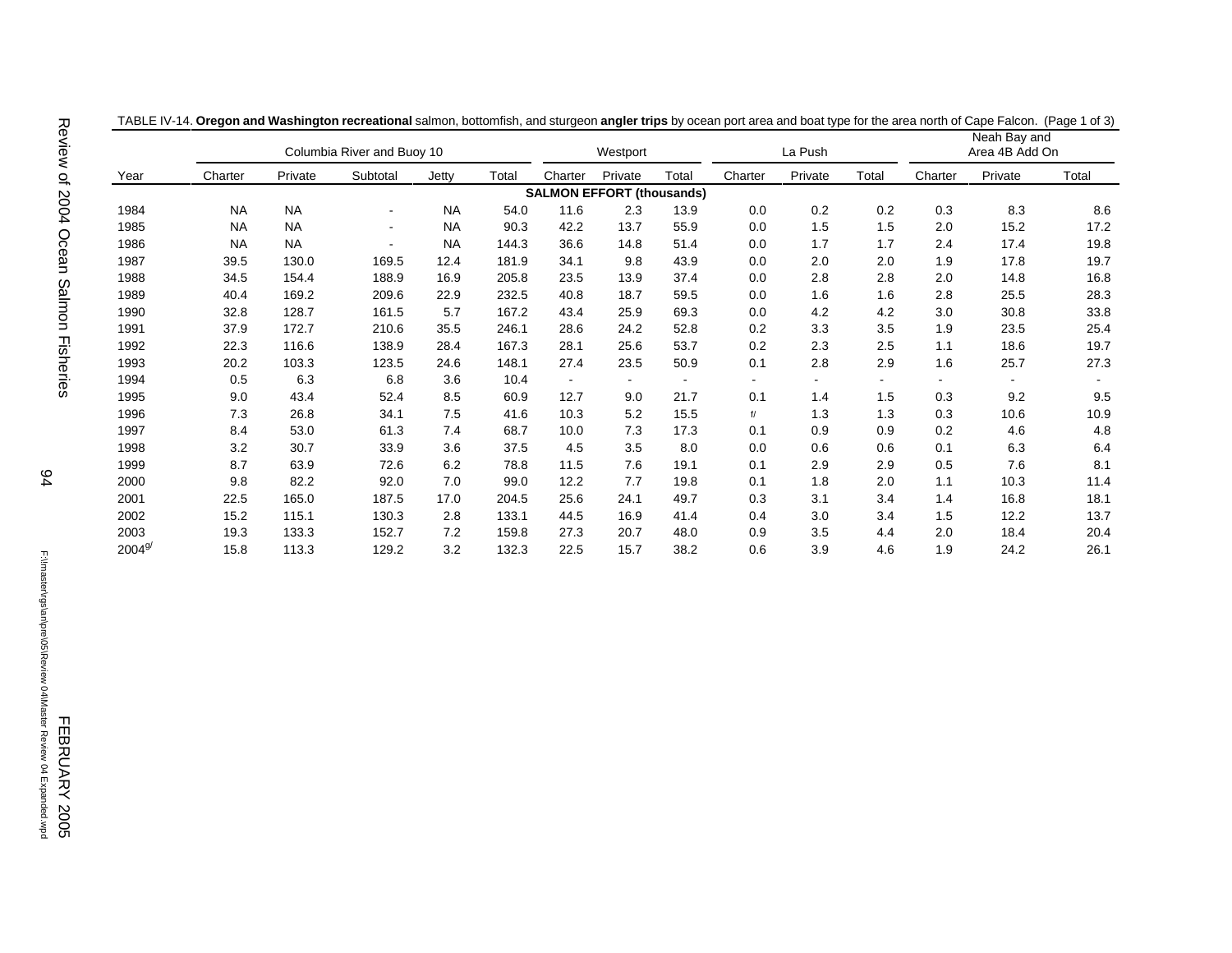|                | Columbia River and Buoy 10 |         |          |       |                | Westport |                                             | La Push |         |         | Neah Bay and<br>Area 4B Add On |         |         |       |
|----------------|----------------------------|---------|----------|-------|----------------|----------|---------------------------------------------|---------|---------|---------|--------------------------------|---------|---------|-------|
| Year           | Charter                    | Private | Subtotal | Jetty | Total          | Charter  | Private                                     | Total   | Charter | Private | Total                          | Charter | Private | Total |
|                |                            |         |          |       |                |          | BOTTOMFISH EFFORT (thousands) <sup>h/</sup> |         |         |         |                                |         |         |       |
| 1984           | 2.1                        | 0.1     | 2.2      |       |                | 12.4     | 0.5                                         | 12.9    | 0.0     | 0.0     | 0.0                            | 1.8     | 12.3    | 14.1  |
| 1985           | 1.9                        | 0.2     | 2.1      |       |                | 15.3     | 1.0                                         | 16.3    | 0.0     | 0.1     | 0.1                            | 3.0     | 10.6    | 13.6  |
| 1986           | 1.7                        | 0.2     | 1.9      |       | $\blacksquare$ | 19.6     | 0.8                                         | 20.4    | 0.0     | 0.2     | 0.2                            | 3.5     | 11.4    | 14.9  |
| 1987           | 1.7                        | 0.3     | 2.0      | 0.5   | 2.5            | 21.1     | 1.2                                         | 22.3    | 0.0     | 0.5     | 0.5                            | 5.6     | 16.0    | 21.6  |
| 1988           | 2.1                        | 0.2     | 2.3      | 0.8   | 3.1            | 24.4     | 1.1                                         | 25.5    | 0.0     | 0.7     | 0.7                            | 5.7     | 14.8    | 20.5  |
| 1989           | 1.2                        | 0.6     | 1.8      | 1.5   | 3.3            | 19.3     | 1.0                                         | 20.3    | 0.0     | 0.6     | 0.6                            | 6.8     | 16.3    | 23.1  |
| 1990           | 1.4                        | 0.3     | 1.7      | 2.4   | 4.1            | 21.8     | 0.8                                         | 22.6    | 0.0     | 0.8     | 0.8                            | 6.4     | 18.1    | 24.5  |
| 1991           | 1.3                        | 0.4     | 1.7      | 1.8   | 3.5            | 23.5     | 1.1                                         | 24.6    | 0.0     | 0.9     | 0.9                            | 5.9     | 18.2    | 24.1  |
| 1992           | 1.4                        | 0.5     | 1.9      | 2.3   | 4.1            | 20.5     | 2.2                                         | 22.7    | 0.0     | 1.5     | 1.5                            | 4.8     | 19.1    | 23.9  |
| 1993           | 2.2                        | 0.6     | 2.8      | 2.6   | 5.4            | 21.5     | 1.8                                         | 23.0    | 0.1     | 1.1     | 1.2                            | 5.1     | 19.2    | 24.3  |
| 1994           | 2.7                        | 0.7     | 3.3      | 2.7   | 6.0            | 26.0     | 1.7                                         | 27.7    | 0.2     | 1.9     | 2.1                            | 4.1     | 15.0    | 19.1  |
| 1995           | 1.3                        | 0.9     | 2.3      | 2.2   | 4.4            | 21.1     | 1.6                                         | 22.7    | a/      | 1.6     | 1.6                            | 4.1     | 19.2    | 23.3  |
| $1996^{i/j/2}$ | 1.2                        | 0.5     | 1.7      | 1.7   | 3.4            | 21.4     | 1.2                                         | 22.6    | 0.0     | 1.6     | 1.6                            | 4.8     | 21.0    | 25.8  |
| 1997           | 1.2                        | 0.7     | 2.0      | 2.5   | 4.4            | 19.2     | 1.4                                         | 20.6    | 0.0     | 2.2     | 2.2                            | 4.9     | 22.7    | 27.7  |
| 1998           | 1.8                        | 0.5     | 2.3      | 0.9   | 3.2            | 21.5     | 1.3                                         | 22.8    | 0.0     | 1.2     | 1.2                            | 5.1     | 23.9    | 29.0  |
| 1999           | 1.0                        | 0.5     | 1.5      | 0.5   | 2.0            | 17.1     | 1.2                                         | 18.3    | 0.1     | 1.0     | 1.1                            | 4.5     | 20.3    | 24.9  |
| 2000           | 1.2                        | 0.6     | 1.8      | 0.5   | 2.3            | 16.7     | 0.9                                         | 17.6    | 0.2     | 1.3     | 1.5                            | 4.5     | 20.1    | 24.6  |
| 2001           | 2.8                        | 0.4     | 3.2      | 0.9   | 4.1            | 13.9     | 1.2                                         | 15.1    | 0.3     | 0.9     | 1.2                            | 4.7     | 16.5    | 21.2  |
| 2002           | 14.3                       | 0.5     | 1.9      | 0.8   | 2.8            | 14.9     | 1.2                                         | 16.1    | 0.3     | 1.2     | 1.6                            | 4.0     | 15.7    | 19.7  |
| 2003           | 2.4                        | 0.5     | 2.9      | 0.9   | 3.8            | 16.3     | 1.8                                         | 18.2    | 1.0     | 2.5     | 3.6                            | 5.2     | 21.4    | 26.6  |
| $2004^{b/}$    | 2.4                        | 0.8     | 3.2      | 0.3   | 3.5            | 14.8     | 1.7                                         | 16.5    | 0.4     | 1.7     | 2.1                            | 3.5     | 15.2    | 18.7  |

TABLE IV-14. **Oregon and Washington recreational** salmon, bottomfish, and sturgeon **angler trips** by ocean port area and boat type for the area north of Cape Falcon. (Page 2 of 3)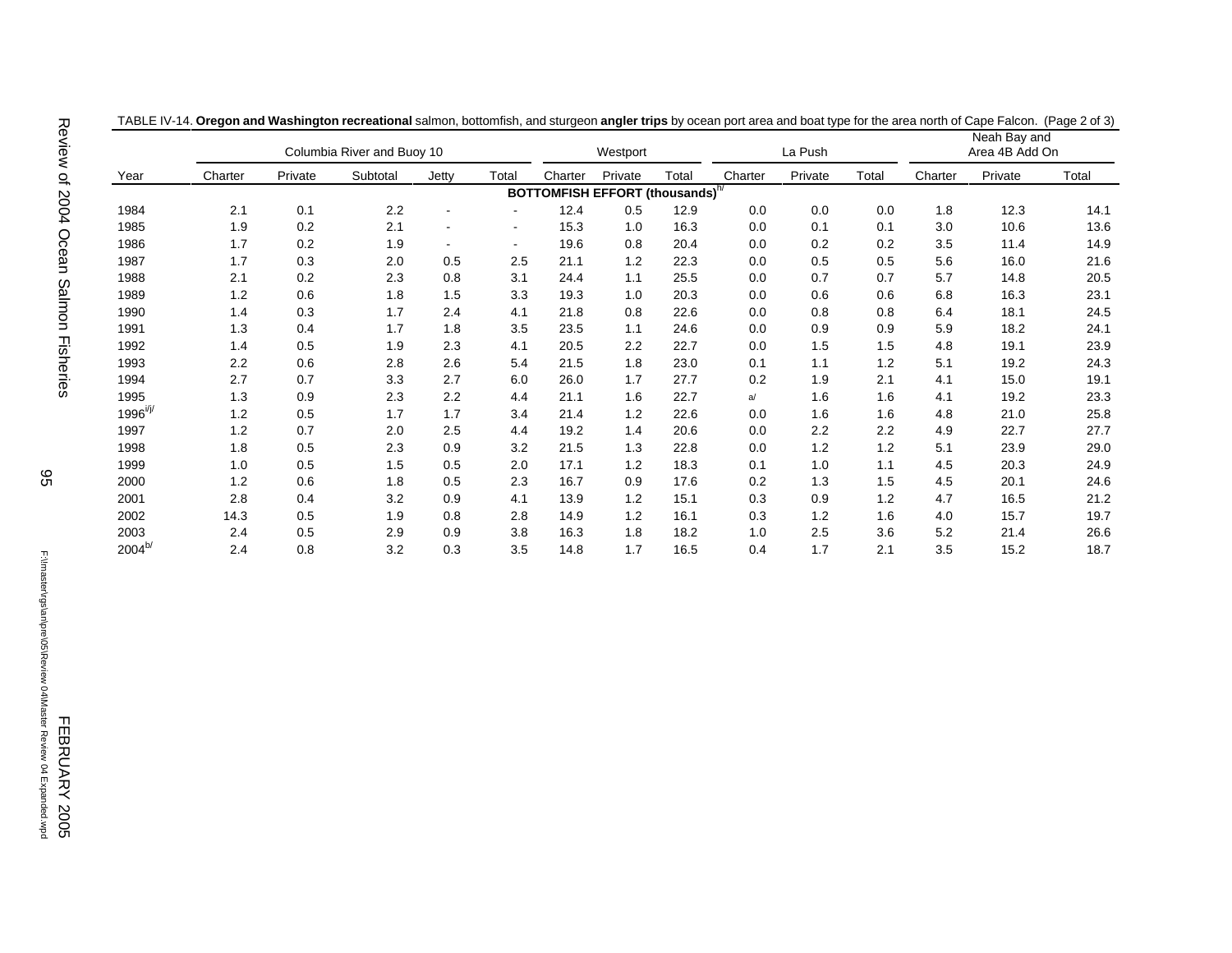|                                                                                                                                                                             |                                                                                                                                                                                                                                                                                                                                |         | Columbia River and Buoy 10 |                |       |         | Westport                                           |       |         | La Push |                |         | Neah Bay and<br>Area 4B Add On |       |
|-----------------------------------------------------------------------------------------------------------------------------------------------------------------------------|--------------------------------------------------------------------------------------------------------------------------------------------------------------------------------------------------------------------------------------------------------------------------------------------------------------------------------|---------|----------------------------|----------------|-------|---------|----------------------------------------------------|-------|---------|---------|----------------|---------|--------------------------------|-------|
| Year                                                                                                                                                                        | Charter                                                                                                                                                                                                                                                                                                                        | Private | Subtotal                   | Jetty          | Total | Charter | Private                                            | Total | Charter | Private | Total          | Charter | Private                        | Total |
|                                                                                                                                                                             |                                                                                                                                                                                                                                                                                                                                |         |                            |                |       |         | STURGEON EFFORT (thousands of trips) <sup>k/</sup> |       |         |         |                |         |                                |       |
| 1984                                                                                                                                                                        | 1.7                                                                                                                                                                                                                                                                                                                            | 28.4    | 30.1                       | $\blacksquare$ | 30.1  |         |                                                    |       |         |         |                |         |                                |       |
| 1985                                                                                                                                                                        | 5.0                                                                                                                                                                                                                                                                                                                            | 32.9    | 37.9                       | $\blacksquare$ | 37.9  |         |                                                    |       |         |         |                |         |                                |       |
| 1986                                                                                                                                                                        | 5.7                                                                                                                                                                                                                                                                                                                            | 37.7    | 43.4                       | $\blacksquare$ | 43.4  |         |                                                    |       |         |         |                |         |                                |       |
| 1987                                                                                                                                                                        | 6.0                                                                                                                                                                                                                                                                                                                            | 45.9    | 51.9                       | $\blacksquare$ | 51.9  |         |                                                    |       |         |         |                |         |                                |       |
| 1988                                                                                                                                                                        | 6.2                                                                                                                                                                                                                                                                                                                            | 34.4    | 40.6                       | $\blacksquare$ | 40.6  |         |                                                    |       |         |         |                |         |                                |       |
| 1989                                                                                                                                                                        | 4.3                                                                                                                                                                                                                                                                                                                            | 24.3    | 28.6                       | $\sim$         | 28.6  |         |                                                    |       |         |         |                |         |                                |       |
| 1990                                                                                                                                                                        | 3.9                                                                                                                                                                                                                                                                                                                            | 30.9    | 34.8                       | $\blacksquare$ | 34.8  |         |                                                    |       |         |         |                |         |                                |       |
| 1991                                                                                                                                                                        | 3.7                                                                                                                                                                                                                                                                                                                            | 28.7    | 32.4                       | $\blacksquare$ | 32.4  |         |                                                    |       |         |         |                |         |                                |       |
| 1992                                                                                                                                                                        | $5.0\,$                                                                                                                                                                                                                                                                                                                        | 42.3    | 47.3                       | $\blacksquare$ | 47.3  |         |                                                    |       |         |         |                |         |                                |       |
| 1993                                                                                                                                                                        | 6.1                                                                                                                                                                                                                                                                                                                            | 53.2    | 59.3                       | $\blacksquare$ | 59.3  |         |                                                    |       |         |         | $\blacksquare$ |         | $\blacksquare$                 |       |
| 1994                                                                                                                                                                        | $7.5$                                                                                                                                                                                                                                                                                                                          | 43.9    | 51.4                       | $\sim$         | 51.4  |         |                                                    |       |         |         | $\overline{a}$ |         | $\blacksquare$                 |       |
| 1995                                                                                                                                                                        | 7.7                                                                                                                                                                                                                                                                                                                            | 59.5    | 67.2                       | $\blacksquare$ | 67.2  |         |                                                    |       |         |         |                |         | $\blacksquare$                 |       |
| 1996                                                                                                                                                                        | 11.1                                                                                                                                                                                                                                                                                                                           | 52.8    | 63.9                       | $\blacksquare$ | 63.9  |         |                                                    |       |         |         |                |         |                                |       |
| 1997                                                                                                                                                                        | 12.2                                                                                                                                                                                                                                                                                                                           | 48.4    | 60.7                       | $\blacksquare$ | 60.7  |         |                                                    |       |         |         |                |         | $\blacksquare$                 |       |
| 1998                                                                                                                                                                        | 14.2                                                                                                                                                                                                                                                                                                                           | 64.3    | 78.5                       | $\sim$         | 78.5  |         |                                                    |       |         |         |                |         | $\overline{a}$                 |       |
| 1999                                                                                                                                                                        | 13.2                                                                                                                                                                                                                                                                                                                           | 57.1    | 70.3                       | $\blacksquare$ | 70.3  |         |                                                    |       |         |         |                |         | $\blacksquare$                 |       |
| 2000                                                                                                                                                                        | 11.6                                                                                                                                                                                                                                                                                                                           | 57.6    | 69.2                       | $\blacksquare$ | 69.2  |         |                                                    |       |         |         |                |         |                                |       |
| 2001                                                                                                                                                                        | 10.8                                                                                                                                                                                                                                                                                                                           | 45.1    | 55.9                       | $\blacksquare$ | 55.9  |         |                                                    |       |         |         | $\blacksquare$ |         |                                |       |
| 2002                                                                                                                                                                        | 9.9                                                                                                                                                                                                                                                                                                                            | 49.3    | 59.3                       | $\blacksquare$ | 59.3  |         |                                                    |       |         | ÷       | $\overline{a}$ | ÷       | $\overline{a}$                 |       |
| 2003                                                                                                                                                                        | 6.6                                                                                                                                                                                                                                                                                                                            | 38.1    | 44.7                       | $\blacksquare$ | 44.7  |         |                                                    |       |         |         |                |         |                                |       |
|                                                                                                                                                                             |                                                                                                                                                                                                                                                                                                                                |         |                            | $\sim$         |       |         |                                                    |       |         |         |                |         |                                |       |
| $2004^{b/}$<br>f/<br>Preliminary.<br>g/<br>h/<br>i/<br>j/<br>Annual sturgeon angler trips for the lower Columbia River from the western tip of Puget Island to mouth.<br>k/ | 7.4<br>Fewer than 50 angler trips.<br>Oregon data is a minimum estimate, as the jetty is not sampled, and bottomfish sampling of vessels only occurs when the ocean is open for salmon.<br>No Oregon bottomfish trips are included.<br>Includes tuna trips: Ilwaco - 9 charter, 14 private; Westport - 784 charter, 0 private. | 32.2    | 39.6                       |                | 39.6  |         |                                                    |       |         |         |                |         |                                |       |

| TABLE IV-14. Oregon and Washington recreational salmon, bottomfish, and sturgeon angler trips by ocean port area and boat type for the area north of Cape Falcon. (Page 3 of 3) |  |  |  |
|---------------------------------------------------------------------------------------------------------------------------------------------------------------------------------|--|--|--|
|                                                                                                                                                                                 |  |  |  |

|                  |      |      |      |                |      |                          | STURGEON EFFORT (thousands of trips) <sup>k/</sup> |                          |                          |                |                |
|------------------|------|------|------|----------------|------|--------------------------|----------------------------------------------------|--------------------------|--------------------------|----------------|----------------|
| 1984             | 1.7  | 28.4 | 30.1 | $\blacksquare$ | 30.1 |                          |                                                    |                          |                          |                |                |
| 1985             | 5.0  | 32.9 | 37.9 | $\sim$         | 37.9 | $\overline{\phantom{a}}$ |                                                    | $\overline{\phantom{a}}$ | $\blacksquare$           | $\blacksquare$ | $\blacksquare$ |
| 1986             | 5.7  | 37.7 | 43.4 |                | 43.4 | ۰                        |                                                    |                          |                          |                |                |
| 1987             | 6.0  | 45.9 | 51.9 | $\blacksquare$ | 51.9 | $\overline{\phantom{a}}$ |                                                    |                          |                          |                | $\sim$         |
| 1988             | 6.2  | 34.4 | 40.6 | $\blacksquare$ | 40.6 | $\overline{\phantom{a}}$ |                                                    |                          | $\blacksquare$           | $\blacksquare$ | $\sim$         |
| 1989             | 4.3  | 24.3 | 28.6 | $\blacksquare$ | 28.6 | -                        |                                                    |                          |                          |                | $\blacksquare$ |
| 1990             | 3.9  | 30.9 | 34.8 | $\blacksquare$ | 34.8 | ۰                        |                                                    |                          |                          |                | $\blacksquare$ |
| 1991             | 3.7  | 28.7 | 32.4 | $\blacksquare$ | 32.4 | $\blacksquare$           |                                                    |                          |                          |                | $\sim$         |
| 1992             | 5.0  | 42.3 | 47.3 | $\blacksquare$ | 47.3 | ۰                        |                                                    |                          |                          | ۰              | $\sim$         |
| 1993             | 6.1  | 53.2 | 59.3 | $\blacksquare$ | 59.3 | $\overline{\phantom{0}}$ |                                                    |                          |                          |                |                |
| 1994             | 7.5  | 43.9 | 51.4 | $\blacksquare$ | 51.4 | $\overline{\phantom{a}}$ |                                                    |                          |                          |                | $\blacksquare$ |
| 1995             | 7.7  | 59.5 | 67.2 | $\blacksquare$ | 67.2 | $\blacksquare$           |                                                    |                          | $\overline{\phantom{a}}$ |                | $\sim$         |
| 1996             | 11.1 | 52.8 | 63.9 | $\sim$         | 63.9 | -                        |                                                    |                          |                          |                | $\blacksquare$ |
| 1997             | 12.2 | 48.4 | 60.7 | $\blacksquare$ | 60.7 | ۰                        |                                                    |                          |                          |                | $\blacksquare$ |
| 1998             | 14.2 | 64.3 | 78.5 | $\blacksquare$ | 78.5 | ۰                        |                                                    |                          |                          |                | $\sim$         |
| 1999             | 13.2 | 57.1 | 70.3 | $\blacksquare$ | 70.3 | -                        |                                                    |                          |                          |                |                |
| 2000             | 11.6 | 57.6 | 69.2 | $\blacksquare$ | 69.2 | $\blacksquare$           |                                                    |                          | $\blacksquare$           | $\blacksquare$ | $\blacksquare$ |
| 2001             | 10.8 | 45.1 | 55.9 | $\blacksquare$ | 55.9 | ۰                        |                                                    |                          | $\blacksquare$           |                | $\blacksquare$ |
| 2002             | 9.9  | 49.3 | 59.3 | $\blacksquare$ | 59.3 |                          |                                                    |                          |                          |                |                |
| 2003             | 6.6  | 38.1 | 44.7 | $\sim$         | 44.7 |                          |                                                    |                          |                          |                |                |
| 2004 $^{\sf b/}$ | 7.4  | 32.2 | 39.6 | $\blacksquare$ | 39.6 |                          |                                                    |                          |                          |                |                |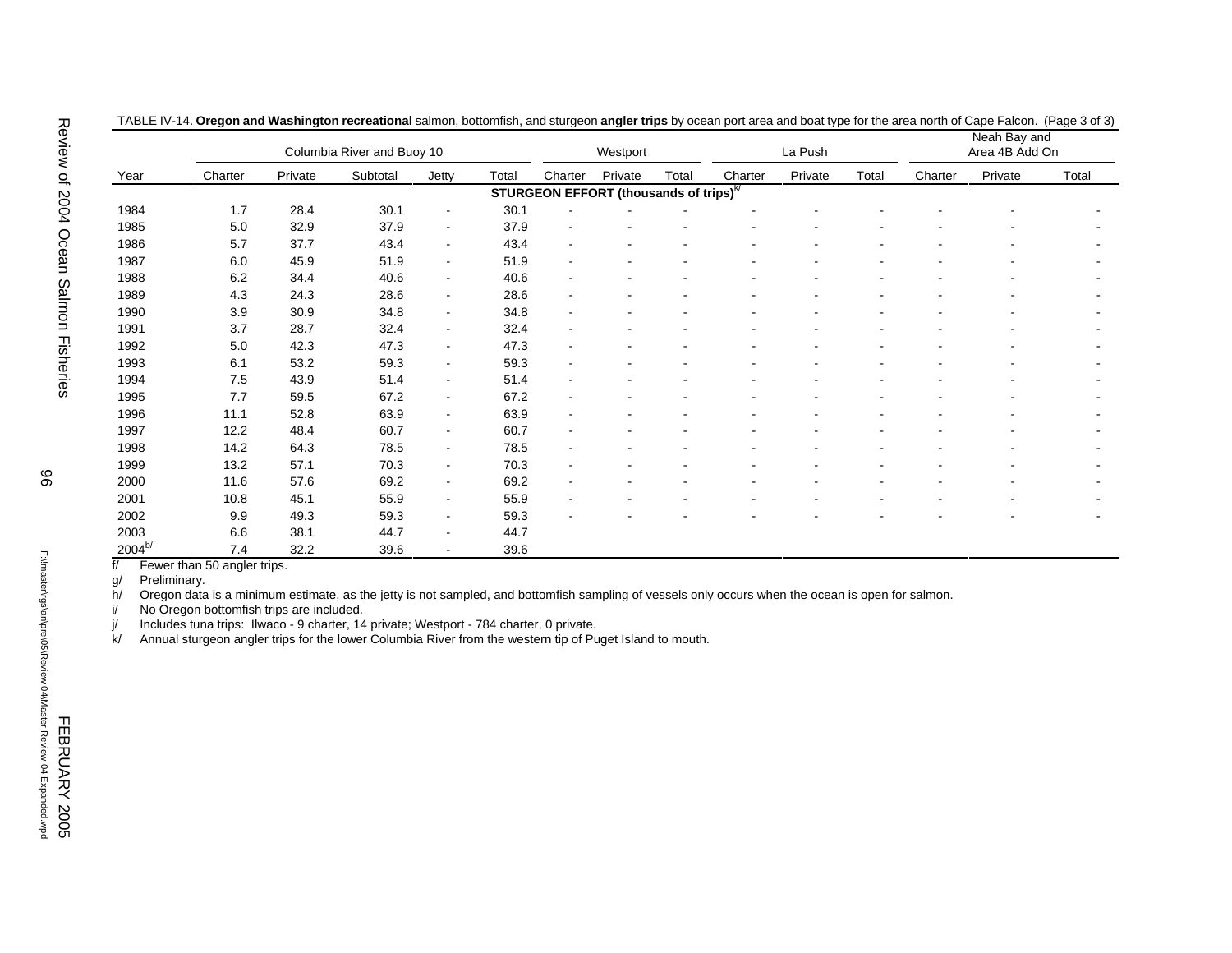|                        | <b>Angler Trips</b> |         |          | Chinook Catch            |                           |                          | Coho Catch |         |             | <b>Pink Catch</b> |             |
|------------------------|---------------------|---------|----------|--------------------------|---------------------------|--------------------------|------------|---------|-------------|-------------------|-------------|
| Year or                |                     |         |          |                          |                           |                          |            |         |             |                   |             |
| Average                | Charter             | Private | Jetty    | Charter                  | Private                   | Jetty                    | Charter    | Private | Jetty       | Charter           | Private     |
|                        |                     |         |          |                          | OREGON BUOY 10            |                          |            |         |             |                   |             |
| 1987-1990              | 4,002               | 38,619  | 4,029    | 793                      | 6,415                     | 29                       | 3,292      | 18,348  | 690         | 0                 | 0           |
| 1991                   | 4,077               | 46,468  | 6,884    | 321                      | 2,692                     | 26                       | 6,543      | 54,720  | 3,003       | $\mathbf 0$       | $\Omega$    |
| 1992                   | 2,496               | 29,610  | 6,055    | 246                      | 2,530                     | 33                       | 1,219      | 10,716  | 1,842       | 0                 | $\Omega$    |
| 1993                   | 684                 | 20,244  | 6,052    | 36                       | 1,225                     | 89                       | 264        | 5,316   | 1,328       | $\mathbf 0$       | $\Omega$    |
| 1994                   | 210                 | 2,732   | 1,244    | $\overline{\phantom{a}}$ | $\overline{\phantom{a}}$  | $\blacksquare$           | 34         | 481     | 211         | $\mathbf 0$       | $\Omega$    |
| 1995                   | 174                 | 8,680   | 2,538    | $\overline{7}$           | 145                       | 0                        | 64         | 1,366   | 560         | 0                 | $\mathbf 0$ |
| 1996                   | 179                 | 6,122   | 2,285    | 59                       | 419                       | 0                        | 66         | 1,361   | 532         | 0                 | $\mathbf 0$ |
| 1997                   | 1,071               | 16,207  | 2,744    | 273                      | 4,032                     | 0                        | 592        | 5,411   | 761         | 0                 | $\mathbf 0$ |
| 1998                   | 588                 | 9,949   | 631      | 145                      | 2,191                     | $\mathbf 0$              | 59         | 1,169   | 31          | 0                 | $\mathbf 0$ |
| 1999                   | 454                 | 19,030  | 1,370    | 125                      | 3,834                     | 9                        | 18         | 3,357   | 146         | 0                 | $\mathbf 0$ |
| $2000^{b/}$            | 836                 | 27,492  | 2,129    | 26                       | 3,083                     | 4                        | 297        | 7,523   | 295         | 0                 | $\mathbf 0$ |
| $2001^{b/}$            | 1,616               | 54,444  | 4,115    | 47                       | 5,578                     | 10                       | 1,481      | 56,403  | 523         | $\mathbf 0$       | $\mathbf 0$ |
| $2002^{b/}$            | 512                 | 39,943  | 1,589    | 31                       | 10,759                    | 0                        | 2          | 3,060   | 52          | $\mathbf 0$       | $\Omega$    |
| $2003^{b/}$            | 991                 | 45,461  | 2,315    | 47                       | 7,903                     | 0                        | 624        | 28,518  | 526         | 0                 | 0           |
| $2004^{b/c/}$          | 66                  | 33,092  | 1,170    | 19                       | 9,191                     | $\mathbf 0$              | 17         | 7,585   | 47          | 0                 | 0           |
|                        |                     |         |          |                          | <b>WASHINGTON BUOY 10</b> |                          |            |         |             |                   |             |
| 1987-1990              | 10,678              | 71,927  | 6,567    | 1,907                    | 14,398                    | 68                       | 8,353      | 40,415  | 1,627       | $\mathbf 1$       | 11          |
| 1991                   | 11,795              | 85,392  | 17,064   | 1,098                    | 7,443                     | 67                       | 20,217     | 118,284 | 5,506       | $\mathbf 0$       | 63          |
| 1992                   | 6,147               | 60,827  | 10,346   | 907                      | 6,796                     | 143                      | 4,415      | 23,489  | 1,401       | $\mathbf 0$       | $\mathbf 0$ |
| 1993                   | 2,035               | 46,151  | 608      | 290                      | 3,648                     | 0                        | 912        | 13,090  | 22          | 0                 | 16          |
| 1994                   | 316                 | 3,561   | 1,126    | $\blacksquare$           | $\overline{\phantom{a}}$  | $\overline{\phantom{a}}$ | 101        | 826     | 96          | 0                 | 0           |
| 1995                   | 516                 | 12,921  | 396      | 37                       | 664                       | 0                        | 246        | 2,716   | 103         | 0                 | $\mathbf 0$ |
| 1996                   | 352                 | 9,096   | $\Omega$ | 37                       | 894                       | $\mathbf 0$              | 123        | 2,455   | $\Omega$    | 0                 | $\mathbf 0$ |
| 1997                   | 3,614               | 30,334  | 1,755    | 1,125                    | 7,701                     | 22                       | 2,143      | 11,290  | 160         | 0                 | $\mathbf 0$ |
| 1998                   | 1,080               | 16,388  | 1,362    | 333                      | 3,075                     | 40                       | 188        | 1,584   | 44          | 0                 | $\mathbf 0$ |
| 1999                   | 1,055               | 27,672  | $\Omega$ | 185                      | 5,697                     | $\mathbf 0$              | 175        | 5,165   | $\Omega$    | 0                 | $\mathbf 0$ |
| $2000^{b/}$            | 3,685               | 36,268  | 2,108    | 286                      | 2,626                     | 60                       | 2,123      | 11,033  | 207         | 0                 | $\mathbf 0$ |
| $2001^{b/}$            | 2,765               | 62,944  | $\Omega$ | 283                      | 6,791                     | $\mathbf 0$              | 3,282      | 70,349  | 0           | 0                 | $\Omega$    |
| $2002^{b/}$            | 1,001               | 40,927  | 485      | 232                      | 8,424                     | 26                       | 98         | 3,023   | $\mathbf 0$ | 0                 | $\Omega$    |
| $2003^{b/}$            | 216                 | 39,844  | 0        | 22                       | 8,344                     | 0                        | 139        | 24,633  | $\mathbf 0$ | 0                 | 0           |
| $2004^{\mathrm{b/c/}}$ | 678                 | 34,129  | 0        | 47                       | 6,901                     | 0                        | 141        | 7,532   | $\Omega$    | 0                 | $\mathbf 0$ |

TABLE IV-15. Buoy 10 and Area 4B add-on recreational salmon angler trips and catch by boat type.<sup>a/</sup> (Page 1 of 2)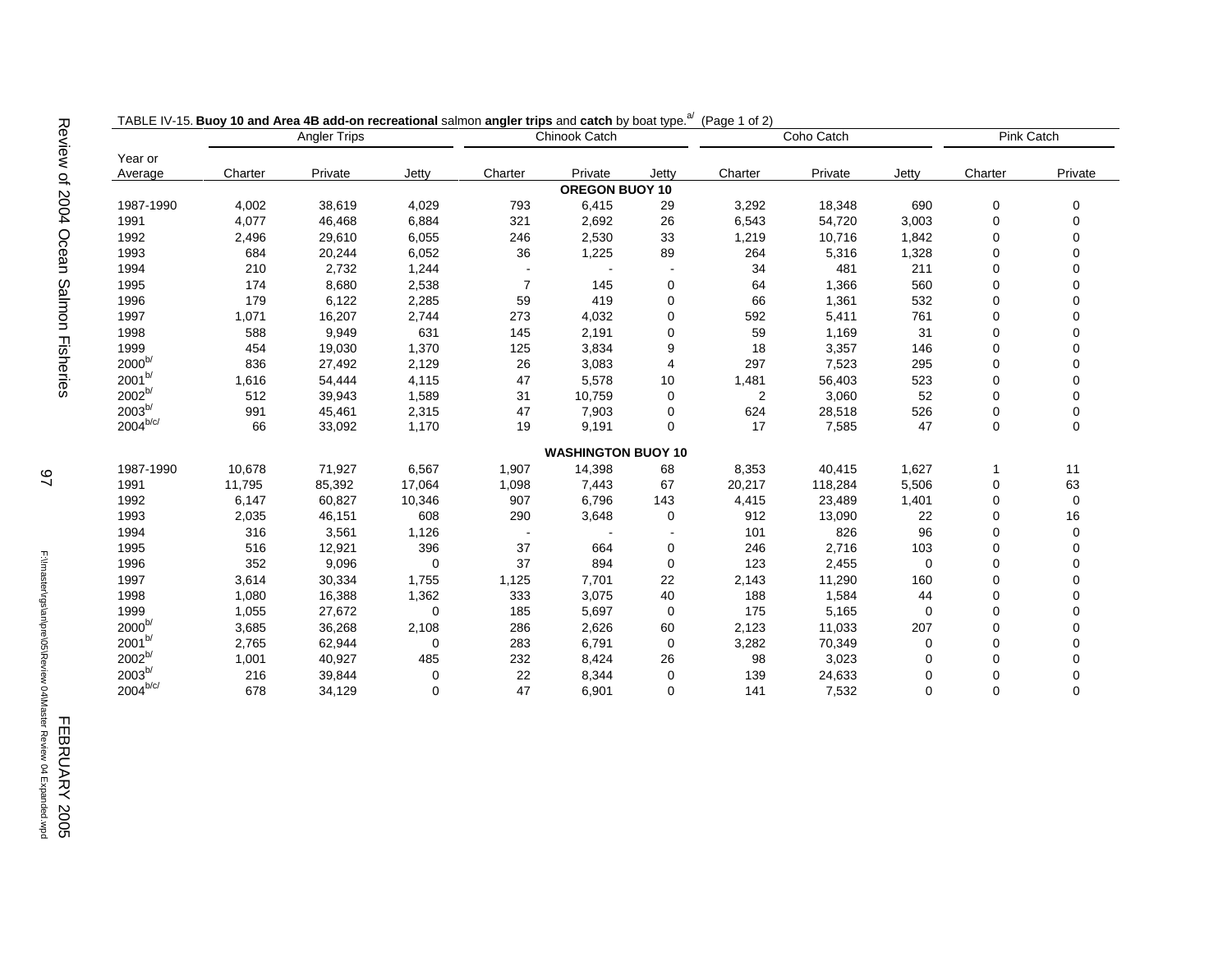|                        |         | <b>Angler Trips</b> |        |             | Chinook Catch                      |       |         | Coho Catch | Pink Catch               |             |                |
|------------------------|---------|---------------------|--------|-------------|------------------------------------|-------|---------|------------|--------------------------|-------------|----------------|
| Year or                |         |                     |        |             |                                    |       |         |            |                          |             |                |
| Average                | Charter | Private             | Jetty  | Charter     | Private                            | Jetty | Charter | Private    | Jetty                    | Charter     | Private        |
|                        |         |                     |        |             | <b>TOTAL BUOY 10</b>               |       |         |            |                          |             |                |
| 1987-1990              | 14,680  | 110,547             | 10,596 | 2,700       | 20,812                             | 98    | 11,645  | 58,763     | 2,317                    | -1          | 11             |
| 1991                   | 15,872  | 131,860             | 23,948 | 1,419       | 10,135                             | 93    | 26,760  | 173,004    | 8,509                    | $\mathbf 0$ | 63             |
| 1992                   | 8,643   | 90,437              | 16,401 | 1,153       | 9,326                              | 176   | 5,634   | 34,205     | 3,243                    | $\mathbf 0$ | $\pmb{0}$      |
| 1993                   | 2,719   | 66,395              | 6,660  | 326         | 4,873                              | 89    | 1,176   | 18,406     | 1,350                    | $\mathbf 0$ | 16             |
| 1994                   | 526     | 6,293               | 2,370  |             |                                    |       | 135     | 1,307      | 307                      | $\mathbf 0$ | 0              |
| 1995                   | 690     | 21,601              | 2,934  | 42          | 809                                | 0     | 310     | 4,082      | 663                      | $\mathbf 0$ | $\overline{0}$ |
| 1996                   | 531     | 15,218              | 2,285  | 96          | 1,313                              | 0     | 189     | 3,816      | 532                      | $\mathbf 0$ | $\overline{0}$ |
| 1997                   | 4,685   | 46,541              | 4,499  | 1,398       | 11,733                             | 22    | 2,735   | 16,701     | 921                      | $\mathbf 0$ | $\overline{0}$ |
| 1998                   | 1,668   | 26,337              | 1,993  | 478         | 5,266                              | 40    | 247     | 2,753      | 75                       | $\mathbf 0$ | $\overline{0}$ |
| 1999                   | 1,509   | 46,702              | 1,370  | 310         | 9,531                              | 9     | 193     | 8,522      | 146                      | $\mathbf 0$ | $\overline{0}$ |
| $2000^{b/}$            | 4,521   | 63,760              | 4,237  | 312         | 5,709                              | 64    | 2,420   | 18,556     | 502                      | $\mathbf 0$ | $\overline{0}$ |
| $2001^{b/}$            | 4,381   | 117,388             | 4,115  | 330         | 12,369                             | 10    | 4,763   | 126,752    | 523                      | $\mathbf 0$ | $\Omega$       |
| $2002^{b/}$            | 1,513   | 80,870              | 2,074  | 263         | 19,152                             | 26    | 100     | 6,081      | 52                       | $\mathbf 0$ | $\Omega$       |
| $2003^{b/}$            | 1,207   | 85,305              | 2,315  | 69          | 16,247                             | 0     | 763     | 53,151     | 526                      | $\mathbf 0$ |                |
| $2004^{\mathrm{b/c/}}$ | 744     | 67,221              | 1,170  | 66          | 16,092                             | 0     | 158     | 15,117     | 47                       | $\mathbf 0$ | 0              |
|                        |         |                     |        |             | TOTAL AREA 4B ADD-ON <sup>d/</sup> |       |         |            |                          |             |                |
| 1989                   | 1,238   | 10,572              |        | 67          | 385                                |       | 2,278   | 17,603     |                          | 71          | 423            |
| 1990                   | 962     | 11,283              |        | 57          | 359                                |       | 1,974   | 18,312     |                          | $\mathbf 0$ | 0              |
| 1991                   | 553     | 8,684               |        | 31          | 349                                |       | 1,064   | 14,068     |                          | 86          | 1,457          |
| 1992                   | 406     | 7,589               |        | $\mathbf 0$ | 33                                 |       | 757     | 10,954     | $\sim$                   | $\mathbf 0$ | 0              |
| 1993                   | 623     | 7,257               |        | 16          | 202                                |       | 908     | 7,260      | $\overline{\phantom{a}}$ | 143         | 884            |
| 1994                   |         |                     |        |             |                                    |       |         |            | $\blacksquare$           | 0           | 0              |
| 1995                   | 134     | 3,877               |        | 0           | 26                                 |       | 169     | 4,471      | $\blacksquare$           | 61          | 1,539          |
| 1996                   | 36      | 1,511               |        | 0           | 5                                  |       | 61      | 2,266      | $\sim$                   | 0           | 0              |
| 1997                   | 136     | 1,788               |        | 0           | 4                                  |       | 65      | 1,429      | $\blacksquare$           | 139         | 412            |
| 1998                   | 71      | 6,296               |        | 5           | 98                                 |       | 125     | 7,937      | $\sim$                   | $\mathbf 0$ | 3              |
| $1999^{e/}$            |         |                     |        |             |                                    |       |         |            |                          |             |                |
| $2000^{\circ/}$        | 373     | 3,046               |        | 0           | 8                                  |       | 614     | 3,796      |                          | 0           | 0              |
| $2001^{f/}$            |         |                     |        |             |                                    |       |         |            |                          |             |                |
| $2002^{f/}$            |         |                     |        |             |                                    |       |         |            |                          |             |                |
| $2003^{f/}$            |         |                     |        |             |                                    |       |         |            |                          |             |                |
| $2004^{f/}$            |         |                     |        |             |                                    |       |         |            |                          |             |                |

TABLE IV-15. Buoy 10 and Area 4B add-on recreational salmon angler trips and catch by boat type.<sup>a/</sup> (Page 2 of 2)

a/ Prior to 1987, data on charter and private anglers were combined. Total Buoy 10 catch and effort data prior to 1987 are provided in Table B-21.

b/ Includes catch upstream from the Astoria-Megler Bridge to the new boundary line from Tongue Point, Oregon to Rocky Point, Washington.

c/ Preliminary.

d/ There was no Area 4B add-on fishery prior to 1989.

e/ There was no Area 4B add-on fishery opening in 1999 because the Area 4 ocean quota was not attained.

f/ There was no Area 4B add-on fishery planned.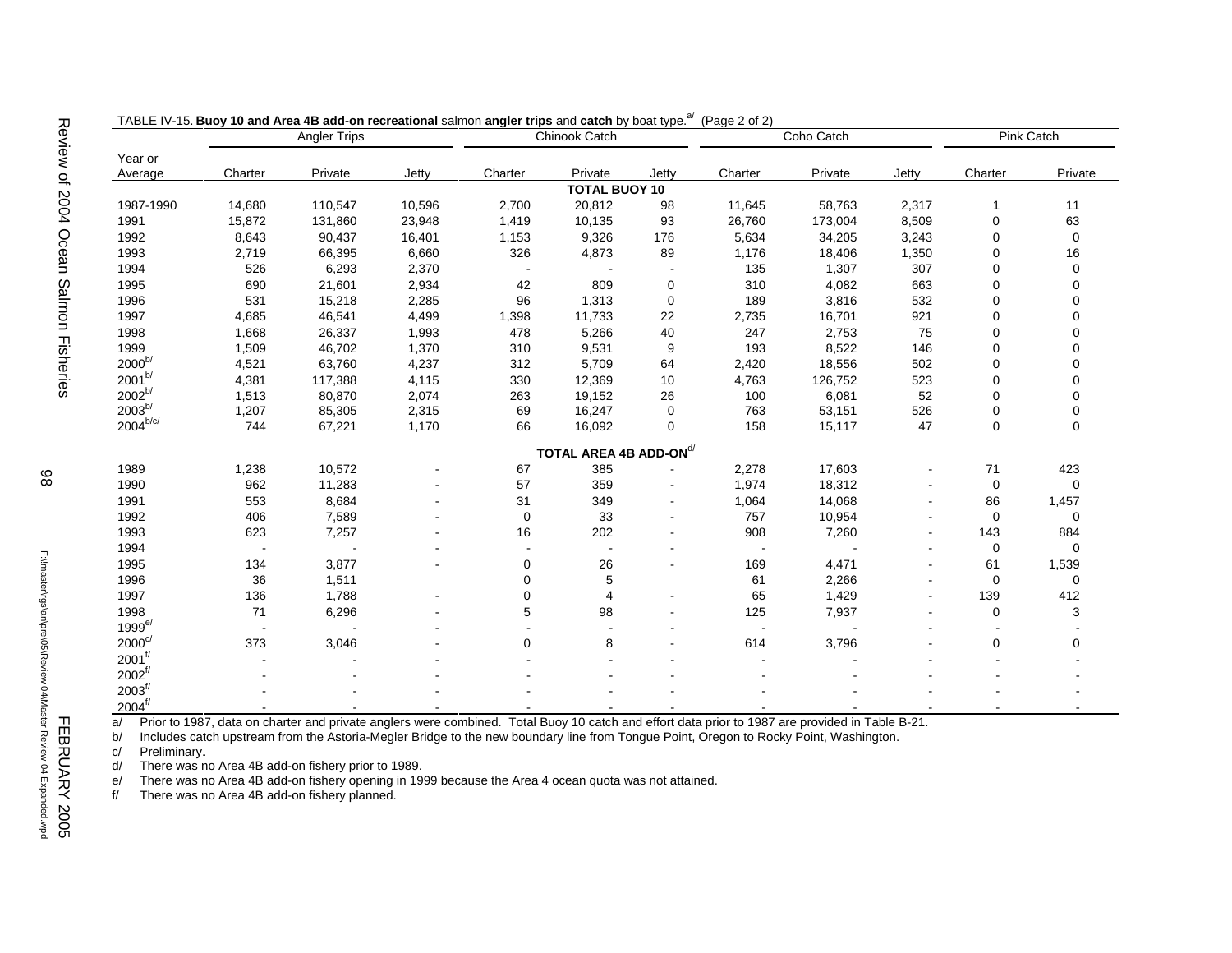# **SALMON FISHERY INCOME IMPACTS AND COMMUNITY DEPENDENCE**

Coastal community income impacts are presented to provide information on the effects of fluctuations in salmon harvest on local economies and small businesses. Income impacts are estimated per commercial pound and per recreational day, and were generated using the Fishery Economic Assessment Model (FEAM). Information on FEAM is available from the Council on request.

Estimated state and local community income impacts of commercial and recreational ocean salmon fisheries and selected state-managed fisheries are shown in Tables IV-16 through IV-20. These impacts represent estimates of total personal income associated with harvesting, processing and distribution activities in the commercial and recreational salmon fisheries at the local community (county) and state levels. Income impacts are estimated based on several components: reported landings by area, an inventory of area fleet and processors, estimates of fleet and processor expenditures, surveys of the expenditure patterns of recreational fishers, and local and state level total income coefficients generated by IMPLAN® models constructed for each area. Commercial ocean harvest not landed in the coastal areas (e.g., landed in Puget Sound ports) is not included in the estimates of coastal community impacts, but is included in the overall estimate of state impacts.

The impacts presented here are estimates of annual trends and are intended to indicate the possible redirection of activity between nonfishing-dependent and fishing-dependent sectors. As such they are likely upper bounds on the local community and state income impacts that were generated by West Coast salmon fisheries. All income impact estimates in this review are reported in inflation-adjusted 2004 dollars.

# **West Coast Ocean Fishery Income Impacts**

The total West Coast income impact associated with recreational and commercial ocean salmon fisheries for all three states combined was \$90.4 million in 2004. In inflation-adjusted dollars this was 9% above the estimated 2003 level (\$82.9 million), 25% above the 2002 level, and well over two and a half times the inflation adjusted historic low of \$33.4 million in 1998. These numbers are also considerably above the 1996-2000 three-state inflation-adjusted average of \$51.9 million (Tables IV-16 through IV-18). West Coast income impacts associated with the 2004 non-Indian commercial ocean fishery were \$48.9 million, about the same as in 2003 (\$49.0 million), and substantially higher than in 2002 (\$35.7 mil) and the 1996-2000 average (\$26 million) in inflation-adjusted terms.<sup>1/</sup> Income impacts related to the 2004 ocean recreational fishery were estimated to be 41.5 million, up 23% compared to 2003 (\$33.8 million), 13% compared with 2002 (\$36.8 million), and 60% above the 1996-2000 average in inflation-adjusted terms. These coastwide values do not reveal the reductions that have occurred in particular communities compared with averages during the 1980s. Tables IV-16 through IV-18 provide greater detail on the impacts in individual states and port areas along the West Coast.

# **Selected Inside Fisheries**

# **Columbia River Commercial Fisheries**

In the past, the non-Indian and treaty Indian Columbia River commercial fisheries generated a substantial amount of income for the Oregon and Washington communities on the Columbia River. For 2004, income impacts associated with the Columbia River commercial catch are estimated to be \$10.9 million, compared

<sup>1/</sup> Income impact estimates for the commercial fishery do not include postseason settlement payments fishers may have received from buyers. These postseason settlements may be particularly significant for the California fishery.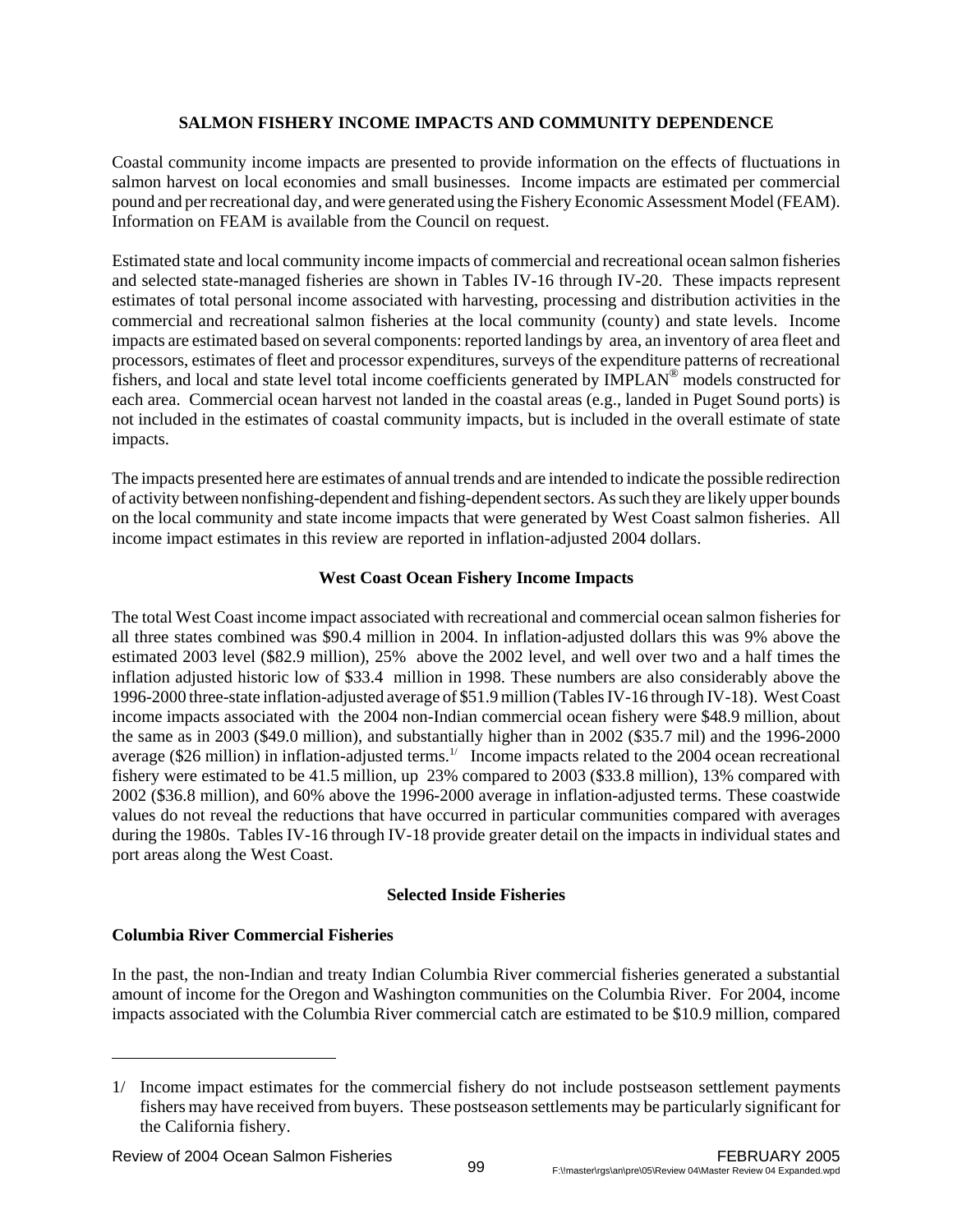with \$9.4 million in 2003, \$8.8 million in 2002, and a 1987 through 1999 average of \$13 million (all values in inflation adjusted 2004 dollars, Table IV-19). Most of the increase in income impacts is due to relatively high exvessel prices received for Columbia River salmon in 2004 (Table IV-9). In FEAM, most of the benefit of higher than average salmon prices is assumed to go to the harvesters.

# **Buoy 10 and Area 4B Add-On**

Estimated local community income impact associated with the 2004 Buoy 10 recreational fishery was \$3.1 million, 22% below the inflation adjusted 2003 level of \$4.0 million, and 55% below the 1987-1990 inflation adjusted average of \$6.9 million (Table IV-20). There has not been a late season Area 4B add-on fishery since 2000. This is because there has been sufficient fishing opportunity in the ocean areas each year since that time. Between 1996 and 2000, the average annual inflation adjusted total state-level income impact associated with the Area 4B add-on fishery was \$149,000 (Table IV-20).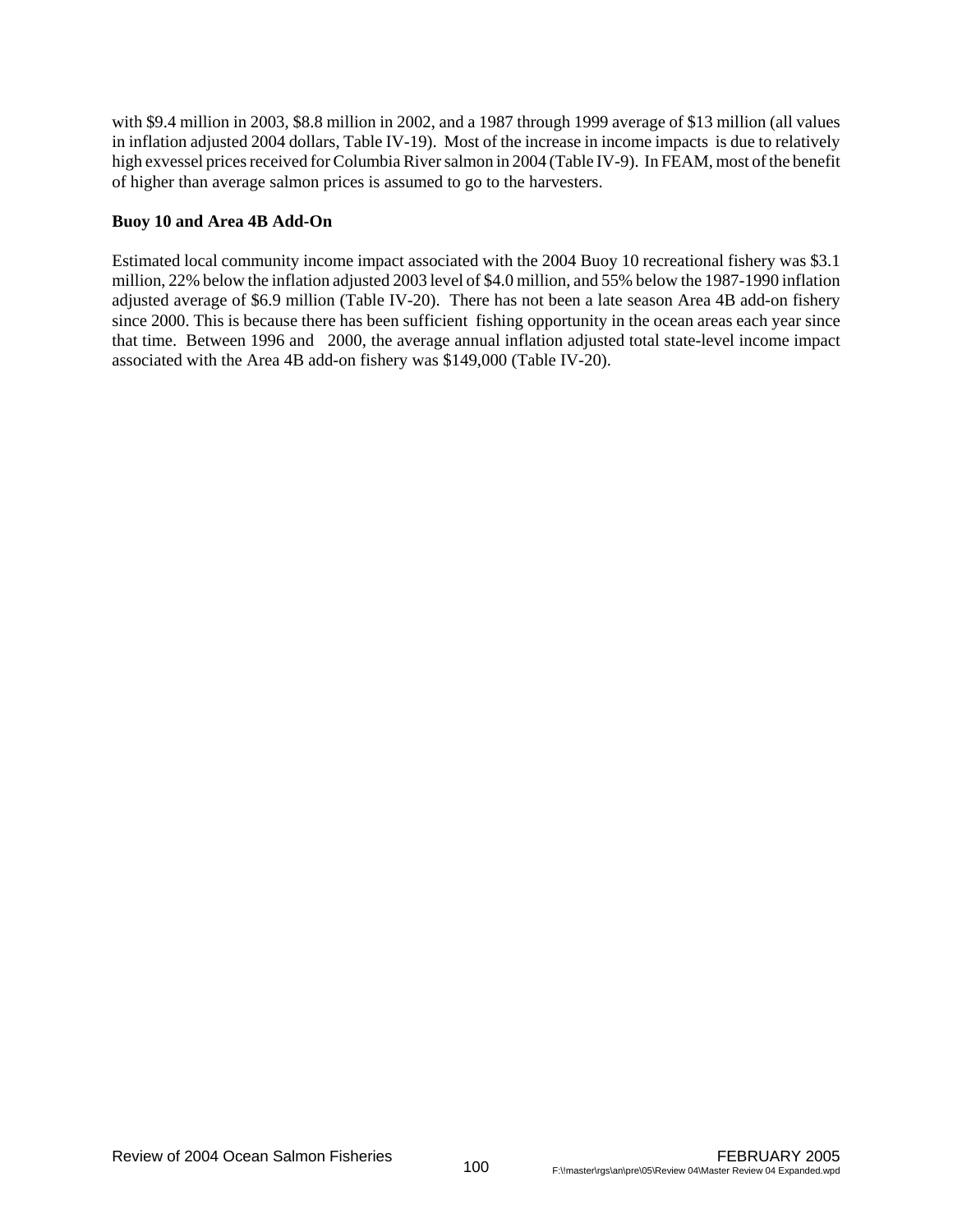|                                                         |          |        |              |                                            |          | Coastal             |              |  |  |  |  |  |
|---------------------------------------------------------|----------|--------|--------------|--------------------------------------------|----------|---------------------|--------------|--|--|--|--|--|
| Year                                                    | Crescent |        | Fort         | San                                        |          | Community           | <b>State</b> |  |  |  |  |  |
| or Average                                              | City     | Eureka | <b>Bragg</b> | Francisco                                  | Monterey | Total <sup>b/</sup> | Total        |  |  |  |  |  |
| <b>OCEAN TROLL (thousands of dollars)</b> <sup>c/</sup> |          |        |              |                                            |          |                     |              |  |  |  |  |  |
| 1976-1980                                               | 5,731    | 14,556 | 14,273       | 18,724                                     | 8,036    | 61,321              | 78,835       |  |  |  |  |  |
| 1981-1985                                               | 2,903    | 3,503  | 8,198        | 15,474                                     | 5,273    | 35,350              | 44,012       |  |  |  |  |  |
| 1986-1990                                               | 1,093    | 2,707  | 14,399       | 27,960                                     | 10,455   | 56,614              | 69,480       |  |  |  |  |  |
| 1991-1995                                               | 9        | 129    | 905          | 10,529                                     | 5,999    | 17,570              | 21,173       |  |  |  |  |  |
| 1996-2000                                               | 10       | 149    | 639          | 11,035                                     | 6,690    | 18,522              | 19,602       |  |  |  |  |  |
| 2001                                                    | 13       | 260    | 859          | 9,031                                      | 1,911    | 12,074              | 12,532       |  |  |  |  |  |
| 2002                                                    | 227      | 436    | 3,103        | 12,907                                     | 3,476    | 20,149              | 21,404       |  |  |  |  |  |
| 2003                                                    | 184      | 32     | 12,656       | 13,187                                     | 2,080    | 28,140              | 31,297       |  |  |  |  |  |
| $2004 d$                                                | 1,605    | 345    | 6,233        | 19,514                                     | 4,417    | 32,115              | 32,802       |  |  |  |  |  |
|                                                         |          |        |              | <b>RECREATIONAL (thousands of dollars)</b> |          |                     |              |  |  |  |  |  |
| 1976-1980                                               | 1,114    | 1,292  | 752          | 11,305                                     | 757      | 15,221              | 17,073       |  |  |  |  |  |
| 1981-1985                                               | 1,220    | 1,258  | 603          | 10,012                                     | 799      | 13,892              | 15,637       |  |  |  |  |  |
| 1986-1990                                               | 2,068    | 2,155  | 1,051        | 12,236                                     | 3,288    | 20,797              | 24,237       |  |  |  |  |  |
| 1991-1995                                               | 750      | 807    | 1,219        | 10,350                                     | 4,957    | 18,083              | 21,233       |  |  |  |  |  |
| 1996-2000                                               | 349      | 639    | 1,246        | 10.377                                     | 4,558    | 17,169              | 19,969       |  |  |  |  |  |
| 2001                                                    | 438      | 908    | 2,202        | 7,996                                      | 2,891    | 14,435              | 16,973       |  |  |  |  |  |
| 2002                                                    | 196      | 1,001  | 2,319        | 10,034                                     | 4,627    | 18,177              | 21,389       |  |  |  |  |  |
| 2003                                                    | 111      | 755    | 1,693        | 7,167                                      | 2,065    | 11,792              | 13,673       |  |  |  |  |  |
| $2004^{d/2}$                                            | 157      | 1,261  | 2,255        | 11,764                                     | 4,066    | 19,503              | 22,635       |  |  |  |  |  |

TABLE IV-16. Estimates of **California coastal community and state personal income** impacts in real (2004) dollars of the troll and recreational ocean salmon fishery for major port areas.<sup>a/</sup> (Page 1 of 1)

a/ Per pound and per day estimates of income impacts provided from output of the Fishery Economic Assessment Model (FEAM). These are the income impacts associated with expenditures in the troll or recreational sectors. There is no differentiation between money new to the area and money which would otherwise have been expended in other sectors. It is assumed that all fish landed at a port is processed in the port area. Values through 1995 are based on a 1992 run of the FEAM using 1989 U.S. Forest Service IMPLAN data. Beginning in 1996 values are based on a 1998 run of the FEAM using 1996 U.S. Forest Service IMPLAN data.

b/ Income impacts on the coastal economy. Totals do not include impacts of one coastal community on another.

c/ Excluding pink salmon.<br>d/ Preliminary.

Preliminary.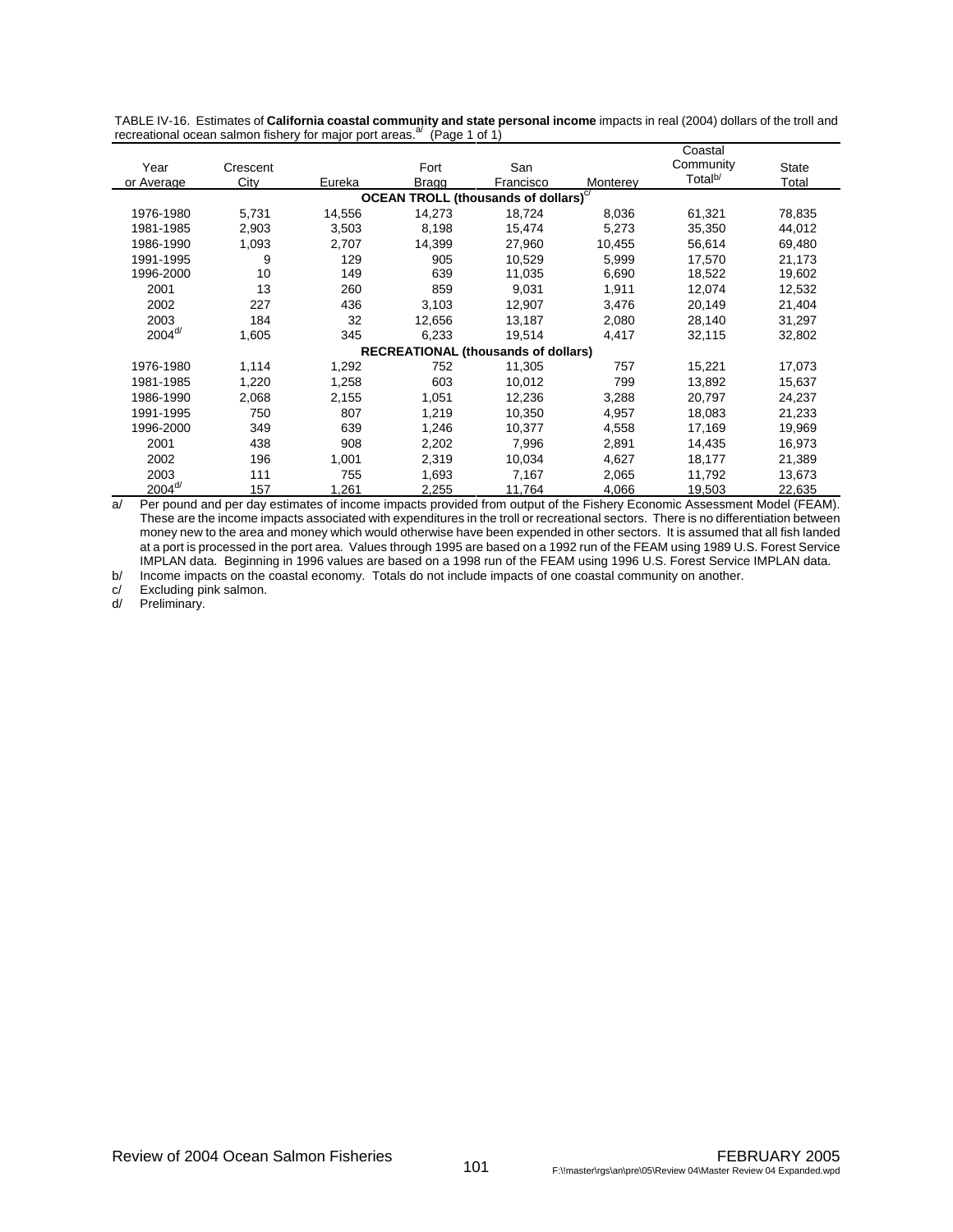| Year                                             |         |           |         |                                            |                         | <b>Coastal Community</b> | <b>State</b> |  |  |  |  |  |  |
|--------------------------------------------------|---------|-----------|---------|--------------------------------------------|-------------------------|--------------------------|--------------|--|--|--|--|--|--|
| or Average                                       | Astoria | Tillamook | Newport | Coos Bay                                   | Brookings <sup>b/</sup> | Total <sup>c/</sup>      | Total        |  |  |  |  |  |  |
| OCEAN TROLL (thousands of dollars) <sup>d/</sup> |         |           |         |                                            |                         |                          |              |  |  |  |  |  |  |
| 1976-1980                                        | 3,679   | 4,735     | 11,110  | 17,092                                     | 7,109                   | 43,725                   | 59,290       |  |  |  |  |  |  |
| 1981-1985                                        | 1,191   | 1,535     | 3,597   | 6,338                                      | 2,753                   | 15,414                   | 20,948       |  |  |  |  |  |  |
| 1986-1990                                        | 551     | 3,215     | 7,155   | 13,838                                     | 2,613                   | 27,373                   | 36,893       |  |  |  |  |  |  |
| 1991-1995                                        | 77      | 600       | 2,458   | 1,193                                      | 122                     | 4,450                    | 6,001        |  |  |  |  |  |  |
| 1996-2000                                        | 125     | 251       | 2,602   | 1,490                                      | 356                     | 4,824                    | 5,905        |  |  |  |  |  |  |
| 2001                                             | 320     | 654       | 4,897   | 2,573                                      | 528                     | 8,972                    | 10,920       |  |  |  |  |  |  |
| 2002                                             | 917     | 768       | 4,193   | 3,706                                      | 670                     | 10,255                   | 12,430       |  |  |  |  |  |  |
| 2003                                             | 901     | 817       | 5,448   | 4,953                                      | 584                     | 12,702                   | 15,369       |  |  |  |  |  |  |
| $2004^{e/}$                                      | 713     | 568       | 4,961   | 5,431                                      | 1,192                   | 12,866                   | 13,868       |  |  |  |  |  |  |
|                                                  |         |           |         |                                            |                         |                          |              |  |  |  |  |  |  |
|                                                  |         |           |         | <b>RECREATIONAL (thousands of dollars)</b> |                         |                          |              |  |  |  |  |  |  |
| 1976-1980                                        | 3,134   | 2,389     | 4,432   | 5,876                                      | 3,870                   | 19,701                   | 25,503       |  |  |  |  |  |  |
| 1981-1985                                        | 1,822   | 1,469     | 3,508   | 3,578                                      | 2,490                   | 12,867                   | 16,706       |  |  |  |  |  |  |
| 1986-1990                                        | 1,247   | 1,560     | 4,855   | 3,536                                      | 2,592                   | 13,790                   | 17,955       |  |  |  |  |  |  |
| 1991-1995                                        | 847     | 682       | 1,544   | 1,378                                      | 973                     | 5,424                    | 7,034        |  |  |  |  |  |  |
| 1996-2000                                        | 328     | 376       | 370     | 409                                        | 785                     | 2,268                    | 2,990        |  |  |  |  |  |  |
| 2001                                             | 1,330   | 794       | 1,542   | 1,578                                      | 1,110                   | 6,354                    | 8,214        |  |  |  |  |  |  |
| 2002                                             | 740     | 1,149     | 1,203   | 1,714                                      | 828                     | 5,634                    | 7,296        |  |  |  |  |  |  |
| 2003                                             | 1,119   | 1,322     | 2,484   | 2,169                                      | 635                     | 7,729                    | 9,966        |  |  |  |  |  |  |
| $2004^{e/}$                                      | 1,040   | 1,406     | 2,348   | 2,049                                      | 784                     | 7,627                    | 9,877        |  |  |  |  |  |  |

TABLE IV-17. Estimates of **Oregon coastal community and state personal income** impacts in real (2004) dollars of the troll and recreational ocean salmon fishery for major port areas. $a^{2}$  (Page 1 of 1)

a/ Per pound and per day estimates of income impacts provided by the Fishery Economic Assessment Model (FEAM). These are the income impacts associated with expenditures in the troll or recreational sectors. There is no differentiation between money new to the area and money which would otherwise have been expended in other sectors. It is assumed that all fish landed at a port is processed in the port area. Values through 1995 are based on a 1992 run of the FEAM using 1989 U.S. Forest Service IMPLAN data. Beginning in 1996, values are based on a 1998 run of the FEAM using 1996 U.S. Forest Service IMPLAN data.

b/ On average, between 1976-1991 over 50% of the troll fishery community income impacts for the Brookings port area originated from landings in Brookings and Gold Beach. For 1986-1990 an average of about 40% of the impacts for the Brookings port area originated in landings made through Brookings and Gold Beach. In 1992 and 1993, impacts originating through these two ports averaged less than 18% and 11%, respectively, of the total for the Brookings port area.

c/ Income impacts on the coastal economy. Totals do not include impacts of one coastal community on another.<br>d/ Excludes pink salmon

Excludes pink salmon.

e/ Preliminary.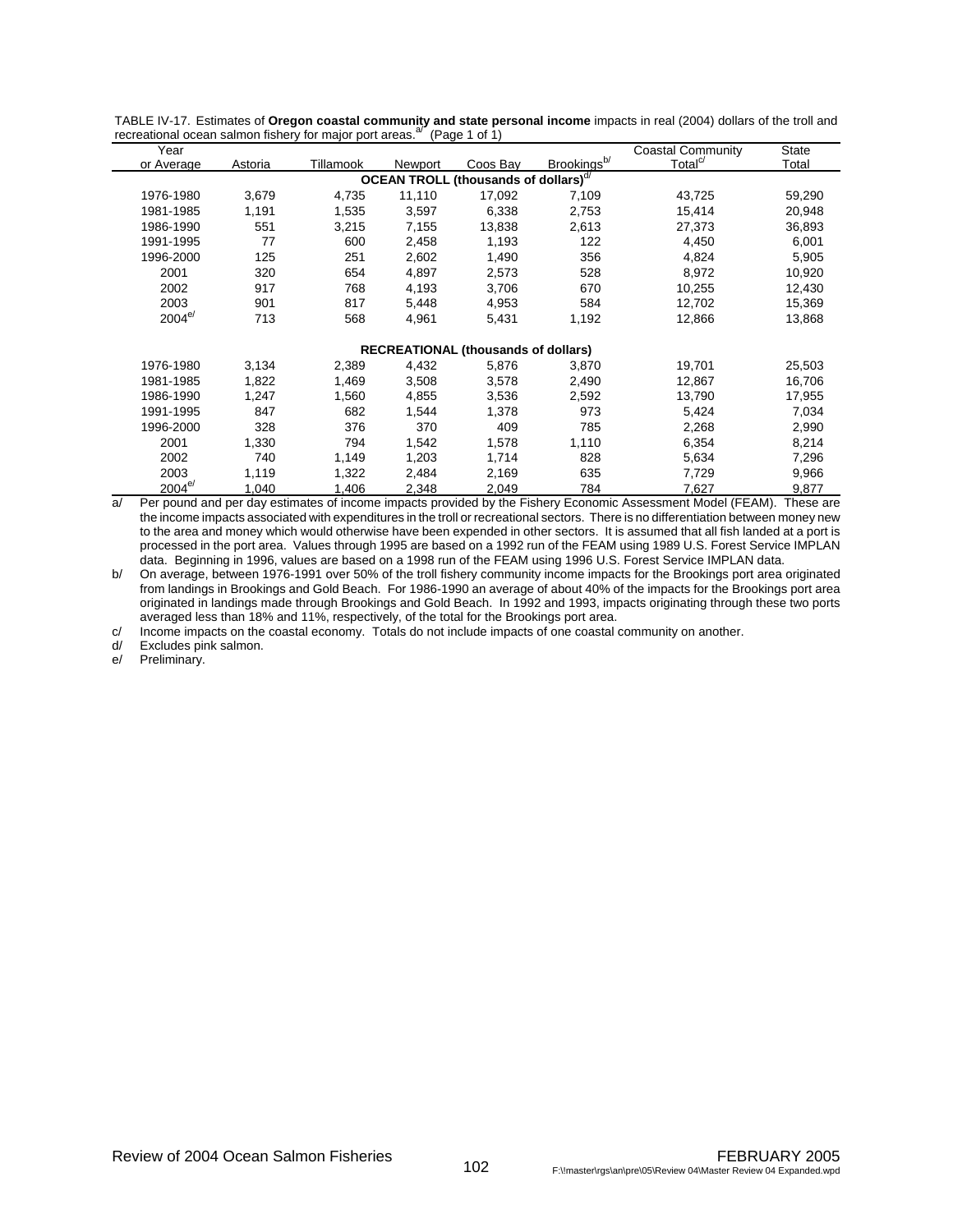| Year                                                      |          |             |          | Columbia                                   | <b>Coastal Community</b> | Puget       | <b>State</b> |  |  |  |  |  |
|-----------------------------------------------------------|----------|-------------|----------|--------------------------------------------|--------------------------|-------------|--------------|--|--|--|--|--|
| or Average                                                | Neah Bay | La Push     | Westport | River <sup>b/</sup>                        | Total <sup>c/d/</sup>    | Sound       | Total        |  |  |  |  |  |
| <b>OCEAN TROLL (thousands of dollars)</b> <sup>e/f/</sup> |          |             |          |                                            |                          |             |              |  |  |  |  |  |
| 1976-1980                                                 | 5,312    | 7,253       | 16,007   | 5,150                                      | 33,722                   | 7,149       | 51,203       |  |  |  |  |  |
| 1981-1985                                                 | 1,044    | 423         | 4,398    | 943                                        | 6,808                    | 1,526       | 9,984        |  |  |  |  |  |
| 1986-1990                                                 | 579      | 152         | 2,025    | 394                                        | 3,150                    | 885         | 4,815        |  |  |  |  |  |
| 1991-1995 <sup>9</sup>                                    | 426      | 94          | 677      | 43                                         | 1,241                    | 171         | 1,725        |  |  |  |  |  |
| 1996-2000                                                 | 144      | 3           | 144      | 17                                         | 307                      | 88          | 465          |  |  |  |  |  |
| 2001                                                      | 250      | $\mathbf 0$ | 453      | 37                                         | 739                      | $\mathbf 0$ | 914          |  |  |  |  |  |
| 2002                                                      | 542      | 71          | 789      | 158                                        | 1,560                    | $\mathbf 0$ | 1,898        |  |  |  |  |  |
| 2003                                                      | 989      | 167         | 677      | 120                                        | 1,952                    | 38          | 2,424        |  |  |  |  |  |
| $2004^{h/}$                                               | 730      | 231         | 808      | 84                                         | 1,852                    | 23          | 2,261        |  |  |  |  |  |
|                                                           |          |             |          | <b>RECREATIONAL (thousands of dollars)</b> |                          |             |              |  |  |  |  |  |
| 1976-1980                                                 | 2,065    | 1,097       | 11,834   | 4,631                                      | 19,628                   |             | 26,660       |  |  |  |  |  |
| 1981-1985                                                 | 1,912    | 224         | 8,335    | 3,910                                      | 14,381                   |             | 19,573       |  |  |  |  |  |
| 1986-1990                                                 | 910      | 104         | 4,356    | 2,348                                      | 7,719                    |             | 10,455       |  |  |  |  |  |
| 1991-1995 <sup>9</sup>                                    | 483      | 95          | 2,689    | 1,364                                      | 4,630                    |             | 6,260        |  |  |  |  |  |
| 1996-2000                                                 | 256      | 69          | 1,259    | 616                                        | 2,200                    |             | 2,967        |  |  |  |  |  |
| 2001                                                      | 835      | 162         | 3,657    | 2,369                                      | 7,023                    |             | 9,553        |  |  |  |  |  |
| 2002                                                      | 662      | 167         | 3,233    | 1,942                                      | 6,004                    |             | 8,153        |  |  |  |  |  |
| 2003                                                      | 980      | 233         | 3,685    | 2,569                                      | 7,467                    |             | 10,171       |  |  |  |  |  |
| $2004^{h/}$                                               | 1,213    | 228         | 2,975    | 2,169                                      | 6,585                    |             | 8,970        |  |  |  |  |  |

TABLE IV-18. Estimates of **Washington coastal community and state personal income** impacts of the non-Indian troll and recreational ocean salmon fishery for major port areas. $a^{(1)}$  (Page 1 of 1)

a/ Expressed in 2004 dollars. Per pound and per recreational day estimates of income impacts provided by the Fishery Economic Assessment Model (FEAM). These are the income impacts associated with expenditures in the troll or recreational sectors. There is no differentiation between money new to the area and money which would otherwise have been expended in other sectors. It is assumed that all fish landed at a port is processed in the port area. Values through 1995 are based on a 1992 run of the FEAM using 1989 U.S. Forest Service IMPLAN data. Beginning in 1996 values are based on a 1998 run of the FEAM using 1996 U.S. Forest Service IMPLAN data.

b/ Recreational values exclude recreational shorebased effort from the Columbia River north jetty.

c/ Income impacts on the coastal economy. Totals do not include impacts of one coastal community on another.

d/ Commercial values include a very small amount of fish landed in other coastal Washington areas.

e/ Excludes pink salmon.<br>f/ All commercial values in

All commercial values in this table are based on preliminary information available at the start of each year's salmon review.

g/ The non-Indian commercial and recreational fisheries were closed north of Cape Falcon in 1994. Some commercial catch taken south of Cape Falcon was landed in the Puget Sound area.

h/ Preliminary.